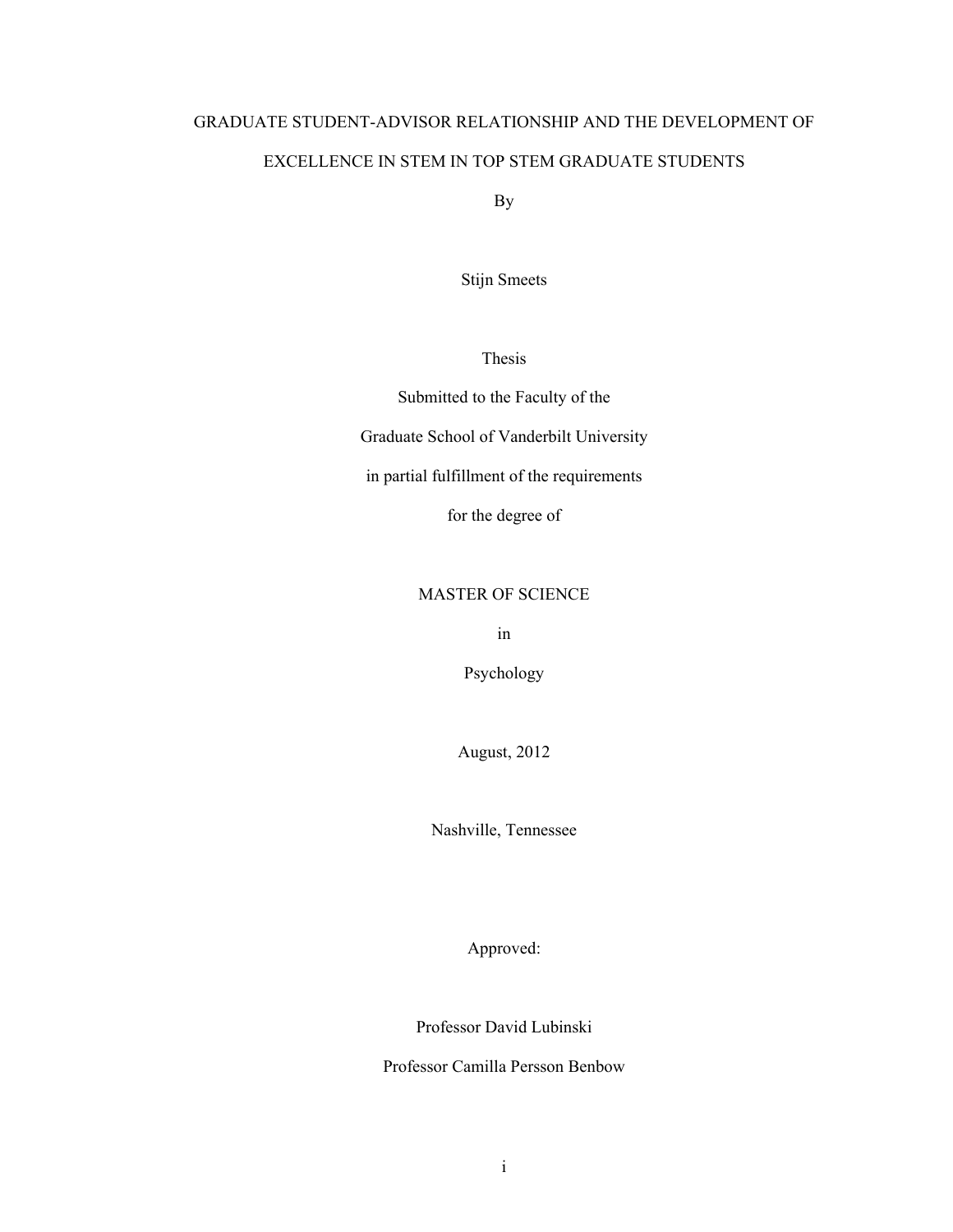*To my supportive family and friends*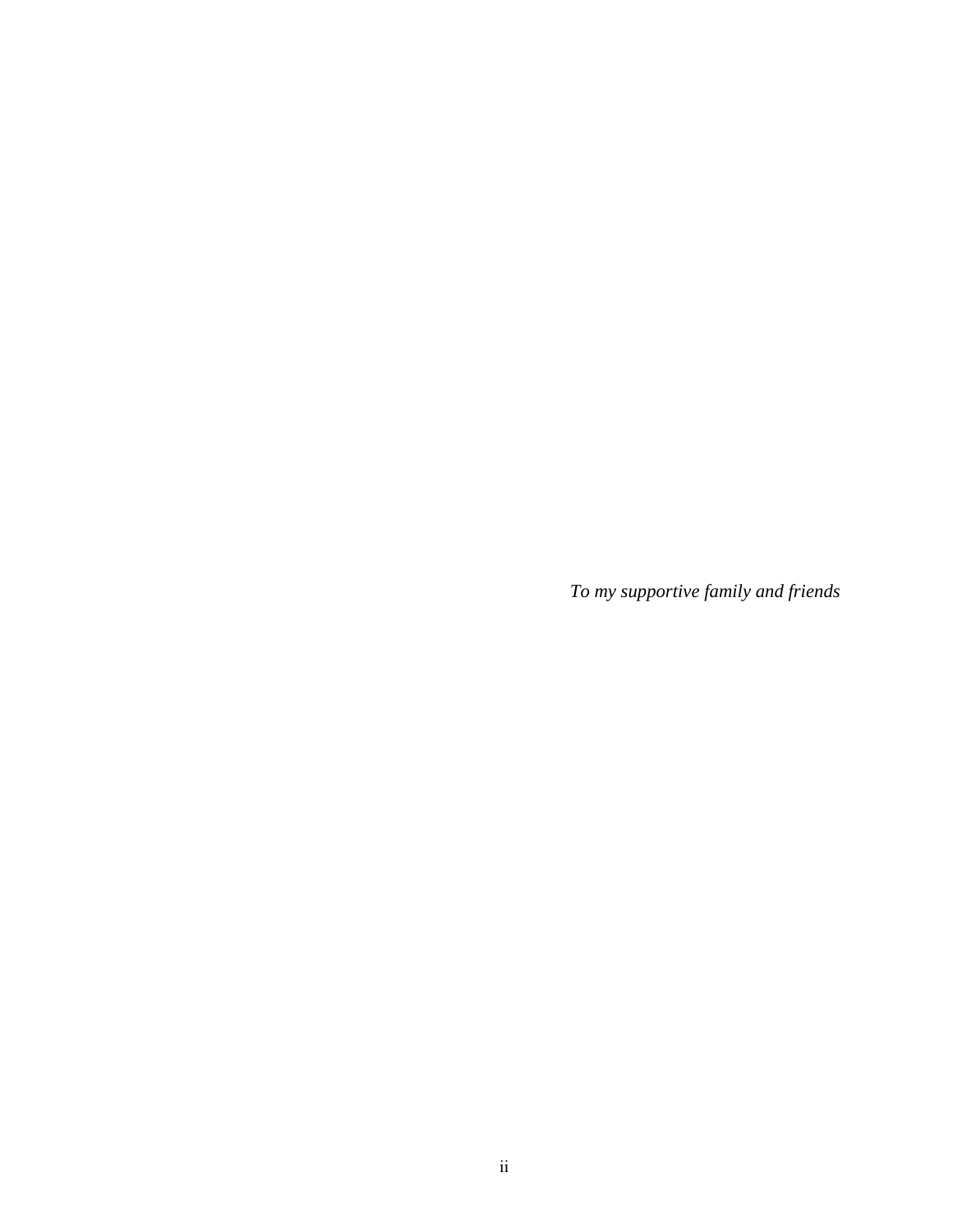# ACKNOWLEGEMENTS

I am grateful for the support and guidance of my advisors Dr. David Lubinski and Dr. Camilla P. Benbow.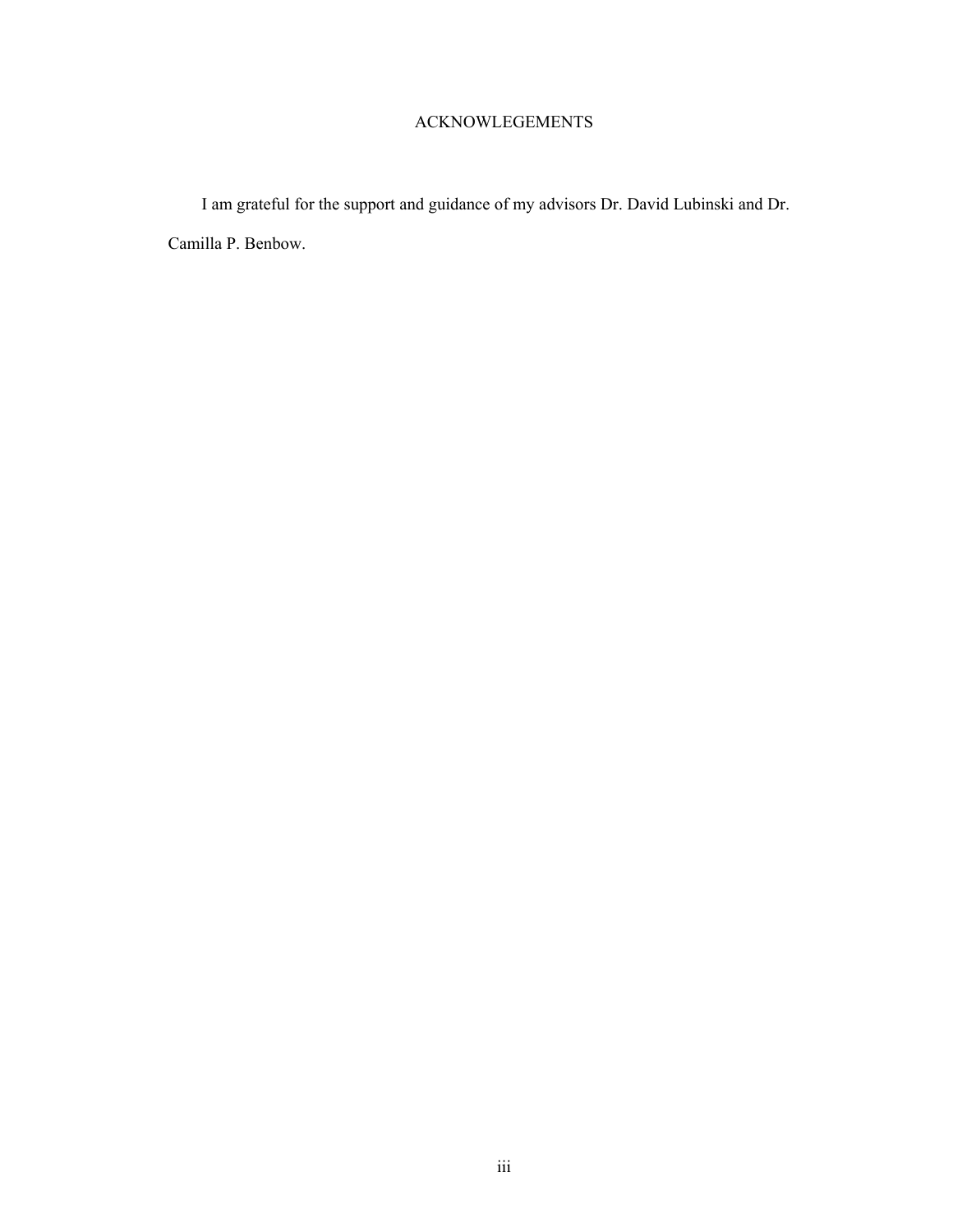# TABLE OF CONTENTS

|                |                                                              | Page |
|----------------|--------------------------------------------------------------|------|
|                |                                                              |      |
|                |                                                              |      |
|                |                                                              |      |
|                |                                                              |      |
| Chapter        |                                                              |      |
| $\mathbf{I}$ . |                                                              |      |
| II.            |                                                              |      |
|                |                                                              |      |
|                |                                                              |      |
|                |                                                              |      |
| III.           |                                                              |      |
|                |                                                              |      |
|                |                                                              |      |
|                |                                                              |      |
| $IV_{\cdot}$   |                                                              |      |
| Appendix       |                                                              |      |
| A.             |                                                              |      |
| <b>B.</b>      |                                                              |      |
| C.             |                                                              |      |
| D.             | PROBABILITY OF THE OUTCOMES AS A FUNCTION OF THE TOTAL SCORE |      |
|                |                                                              |      |
| Е.             | <b>EXPECTED PROPORTIONS VERSUS OBSERVED PROPORTIONS  31</b>  |      |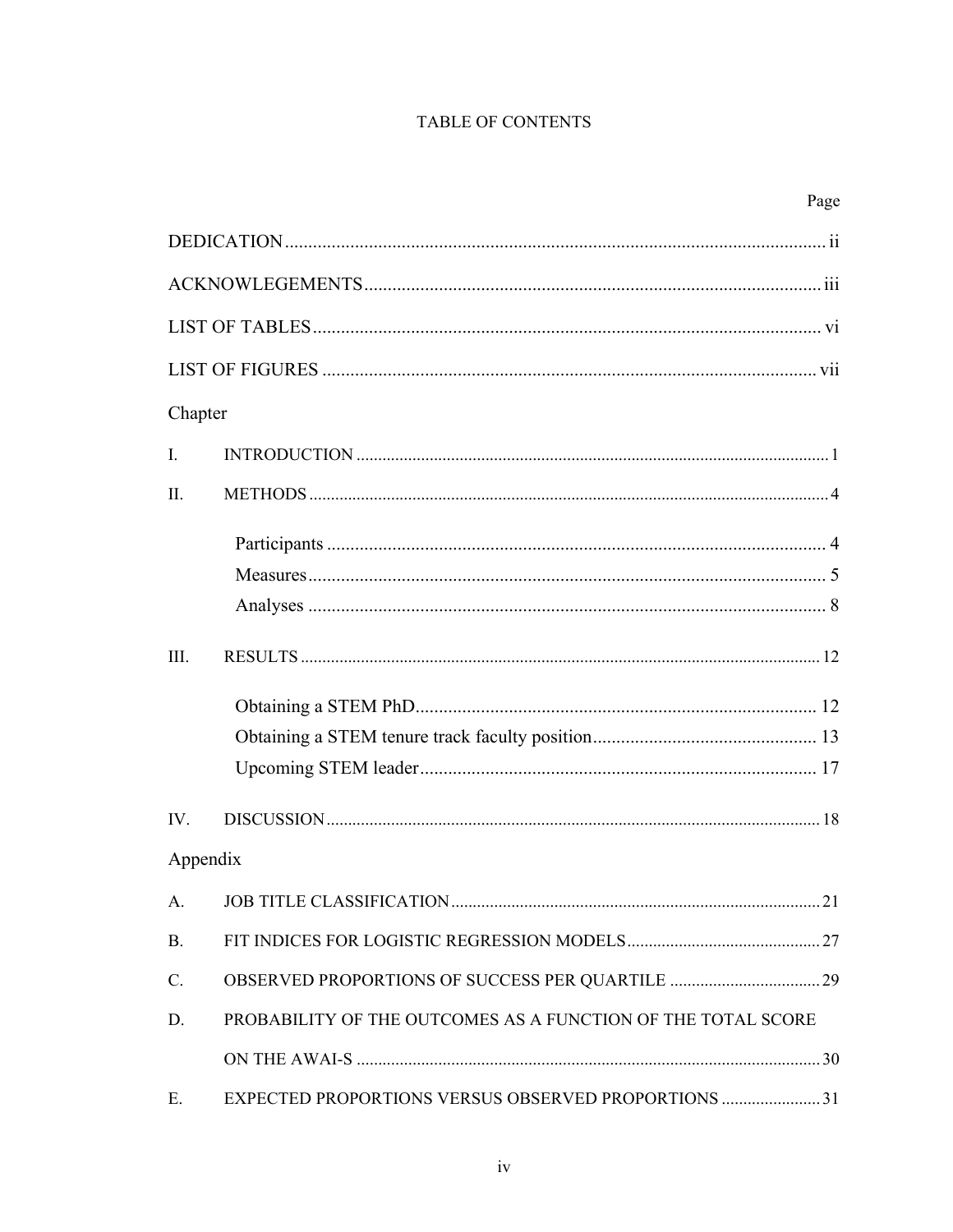| $\mathbf{F}$ | ROC CURVES FOR A MODEL WITH ONLY THE AWAI-S AS A PREDICTOR32  |
|--------------|---------------------------------------------------------------|
| G.           | ROC CURVES FOR MODELS WITH THE SUBSCALES AS A PREDICTOR  33   |
| H.           | SCATTER PLOTS EXPLAINING THE NET RECLASSIFICATION INDEX 34    |
| $\mathbf{I}$ | PLOTS EXPLAINING THE INTEGRATED DISCRIMINATION IMPROVEMENT35  |
| $J_{-}$      | ADVISORY WORKING ALLIANCE INVENTORY - STUDENT PERSPECTIVE  36 |
| K            | FACTOR LOADINGS FOR AN EXPLORATORY FACTOR ANALYSIS WITH A     |
|              |                                                               |
| L.           |                                                               |
| M.           | REGRESSION COEFFICIENTS AND FIT INDICES FOR A MODEL WITH ONLY |
|              |                                                               |
| N.           | REGRESSION COEFFICIENTS FOR SUBSCALES AS PREDICTORS  44       |
| $\Omega$ .   |                                                               |
|              |                                                               |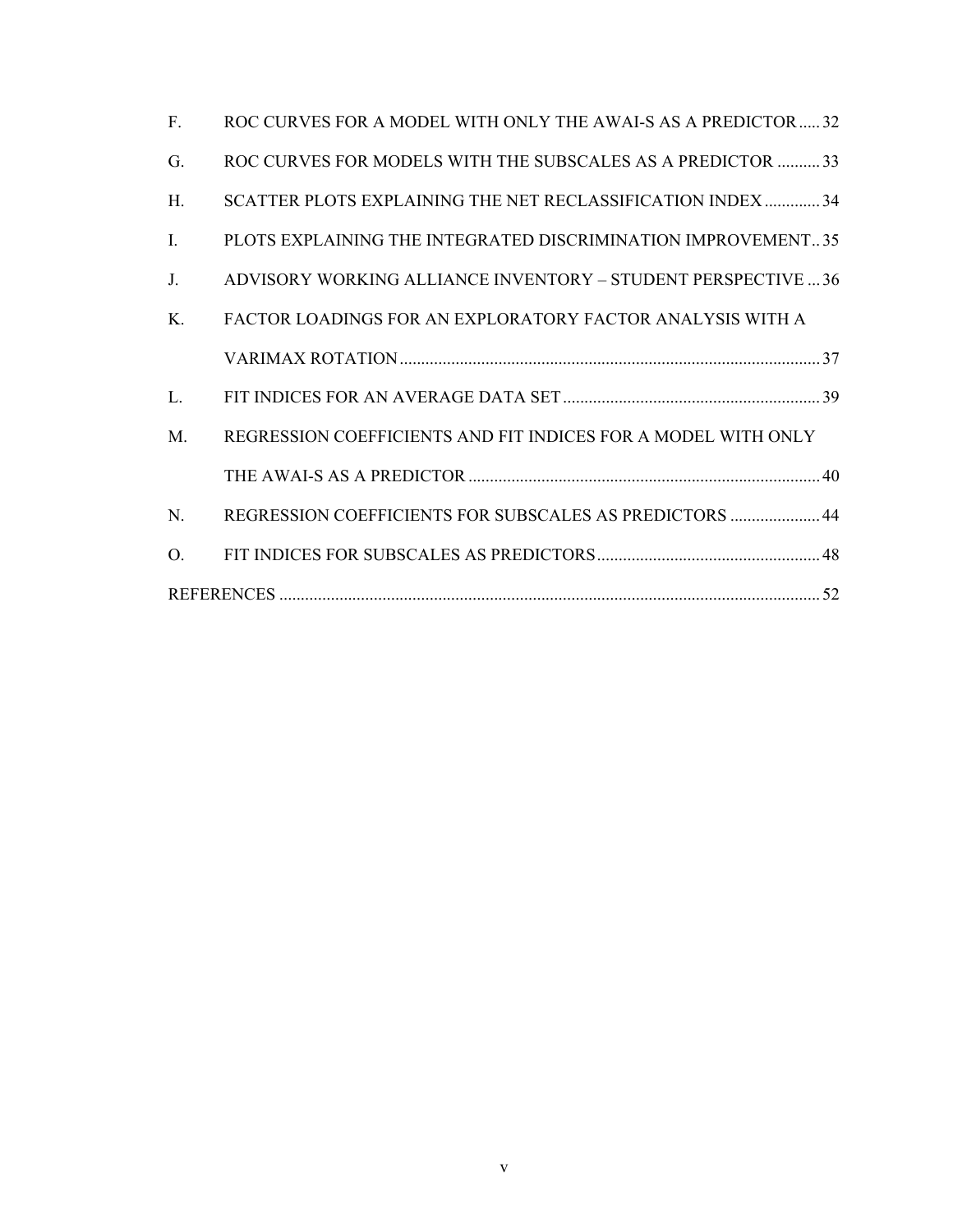# LIST OF TABLES

| Table          | Page                                                                                                                              |
|----------------|-----------------------------------------------------------------------------------------------------------------------------------|
| $\mathbf{1}$ . | Coefficients of the Logistic Regressions for Predicting STEM PhD,<br>STEM Tenure Track, STEM Tenure Track at a Research Intensive |
| 2.             | Means, Standard Deviations and Correlations for All Non-Dichotomous                                                               |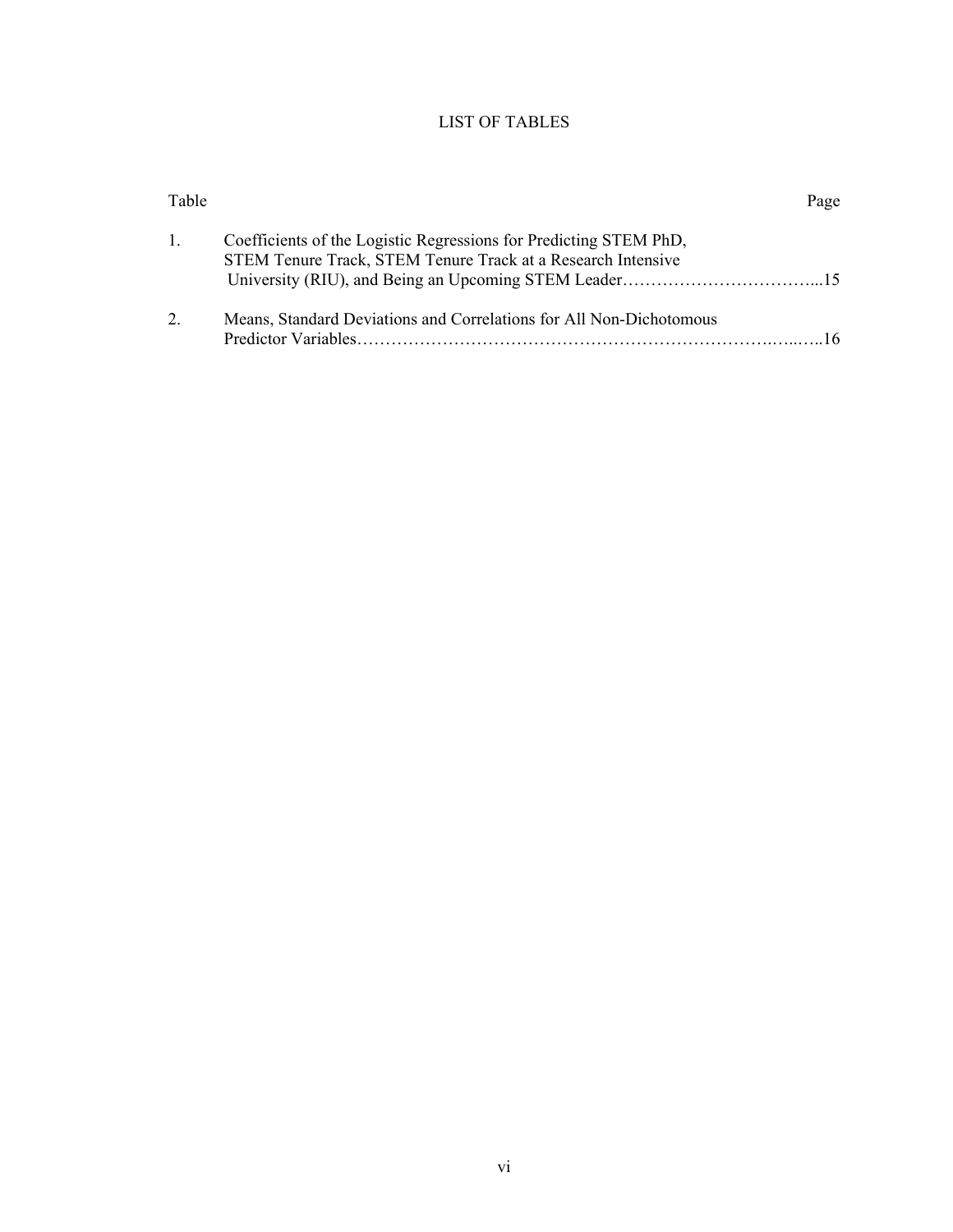# LIST OF FIGURES

| Figure         | Page |
|----------------|------|
| $\mathbf{1}$ . |      |
| 2.             |      |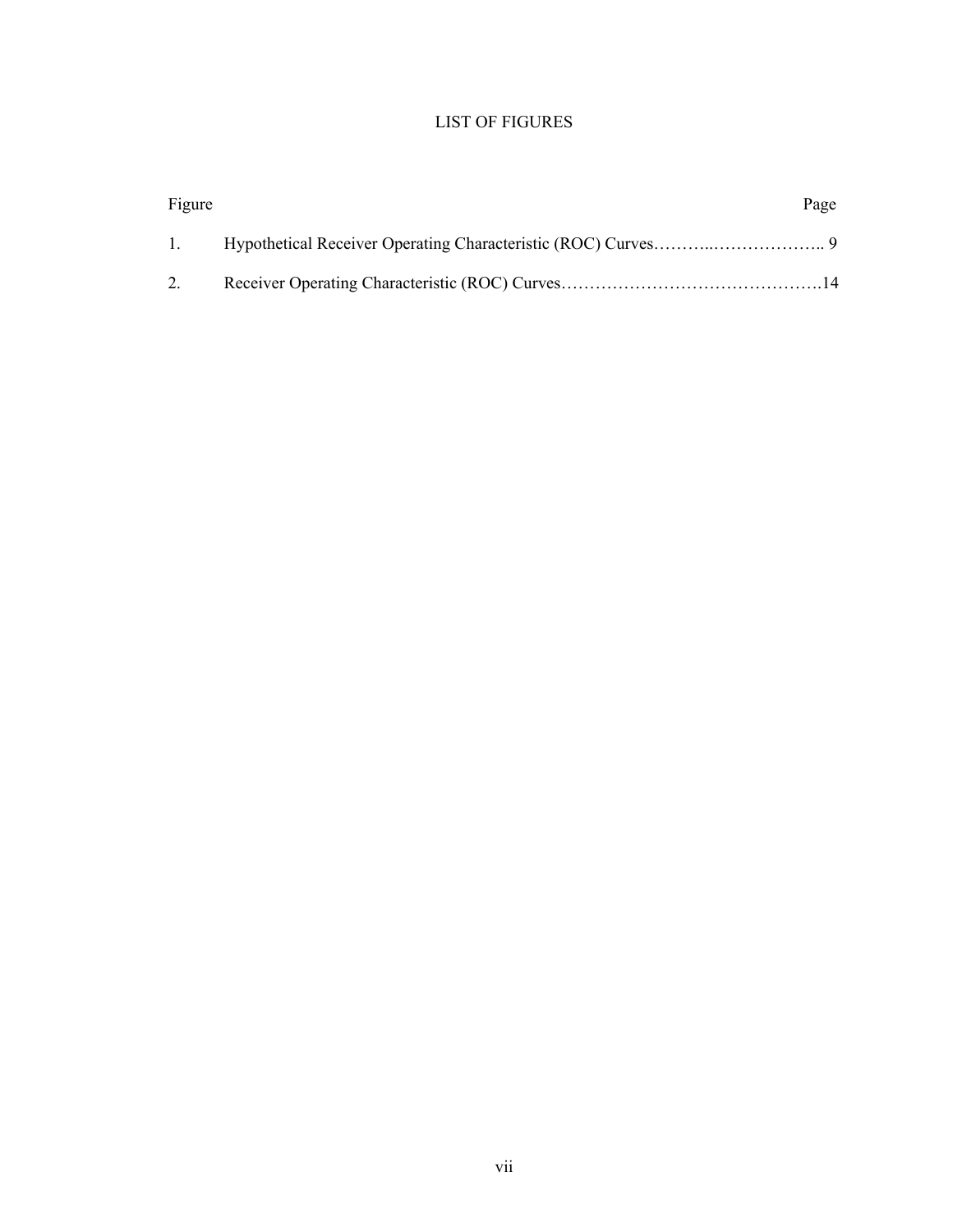## CHAPTER I

## **INTRODUCTION**

A strong and healthy Science-Technology-Engineering-Mathematics (STEM) workforce is essential in a world becoming increasingly more dominated by a knowledge based economy. Therefore, a nation's future prosperity will largely depend on how well it succeeds in cultivating its human capital, especially those individuals who have the potential to become leaders in STEM (Friedman, 2005; Domestic Policy Council, 2006; National Academy of Sciences, 2010). In top STEM graduate departments all over the world, a major objective is to have seasoned experts and leaders in STEM help develop skills and knowledge in promising novices, so they can become the future leaders of the STEM work force.

Previous studies have shown that individual differences between advisees do indeed matter in the development of excellence in STEM. Accomplishments in STEM, such as obtaining advanced degrees, making creative contributions (peer-reviewed publications, patents) and obtaining a tenure track position, have been associated with general intellectual ability (Ceci  $\&$ Williams, 2010; Gibson & Light, 1967; Harmon, 1961; Kuncel, Hezlett, & Ones, 2004), specific abilities such as spatial and quantitative abilities (Austin & Hanisch, 1990; Gohm, Humphreys,  $\&$ Yao, 1998; Humphreys & Lubinski, 1996; Humphreys, Lubinski, & Yao, 1993; Humphreys & Yao, 2002; Gottfredson, 1986, 2003; Smith, 1964; Super & Bachrach, 1957; Lubinski, 2010), vocational interests (Benbow & Minor, 1986; Hansen & Campbell, 1985; Savickas & Spokane, 1999; Strong, 1943), and motivation (Roe, 1951; Zuckerman, 1977; Ericsson, Krampe, & Tesch-Römer, 1993). In this study, the role that graduate advisors play, above and beyond the sex, abilities, interests, and motivation of the advisees themselves, will be evaluated.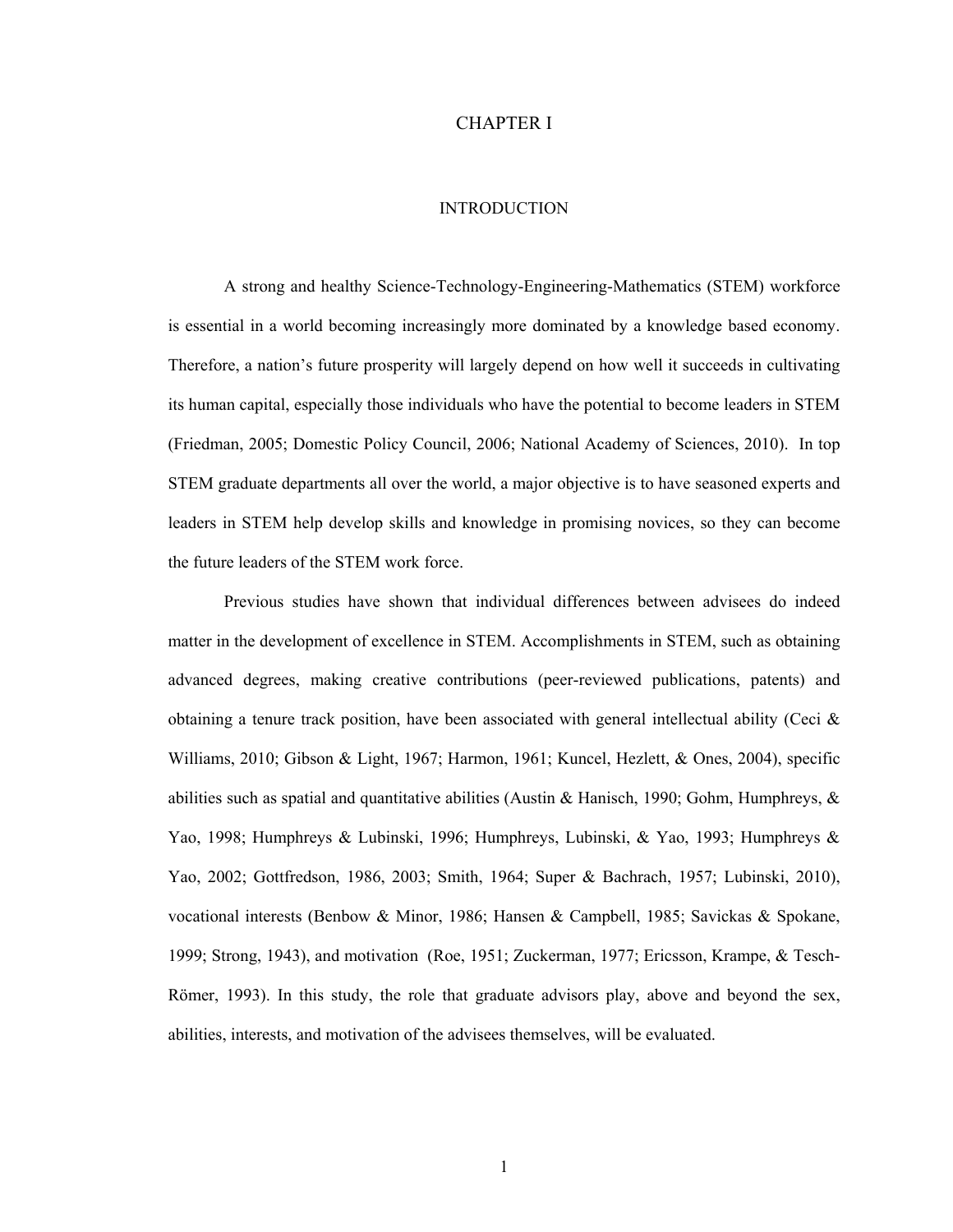Schlosser and Gelso (2001) define an advisor as "the faculty member who has the greatest responsibility for helping guide the advisee through the graduate program" (p.158). Other names commonly used to refer to the advisor are major professor, chair of the dissertation committee, committee chair, and dissertation chair. An advisor can contribute to developing STEM excellence in a myriad of ways. He/she can provide an advisee with coaching (e.g., help an advisee navigate effectively through the academic world, help structure their research projects), sponsorship (e.g., nominate an advisee for awards), increased exposure and visibility (e.g., by introducing an advisee to his/her professional network), challenging assignments (to help develop domain specific knowledge and skills), role modeling (model professional attitudes and behaviors), support and encouragement (e.g., timely positive feedback) (Kram, 1985; Green & Bauer, 1995; Williamson & Cable, 2003).

Although the advisor-advisee relationship has been hypothesized to be a crucial part of graduate education (Gelso, 1979, 1993), only few attempts have been made to measure the quality of this relationship (Noe, 1988; Hollingworth & Fassinger, 2002; Schlosser & Gelso, 2001; Crisp, 2009). Schlosser and Gelso (2001) were among the first to design a questionnaire, the Advisory Working Alliance Inventory (AWAI-S), specifically to assess the advisor-advisee relationship in graduate school from the advisee's perspective. It purports to measure the quality of the advisory working alliance, that is, "that portion of the relationship that reflects the connection between the advisor and advisee that is made during work towards a common goal" (Schlosser & Gelso, 2001, p.158). Previous studies have shown that the AWAI-S is positively associated with perceived expertness, attractiveness, and trustworthiness of the advisor, and the advisee's research self efficacy, research competence, interest in science and practice, satisfaction with advisor, grade point average and scholarly productivity (Schlosser & Gelso, 2001, 2005; Schlosser & Kahn, 2007; Rice et al., 2009; Kahn & Schlosser, 2010).

However, all of these studies show at least one of following limitations.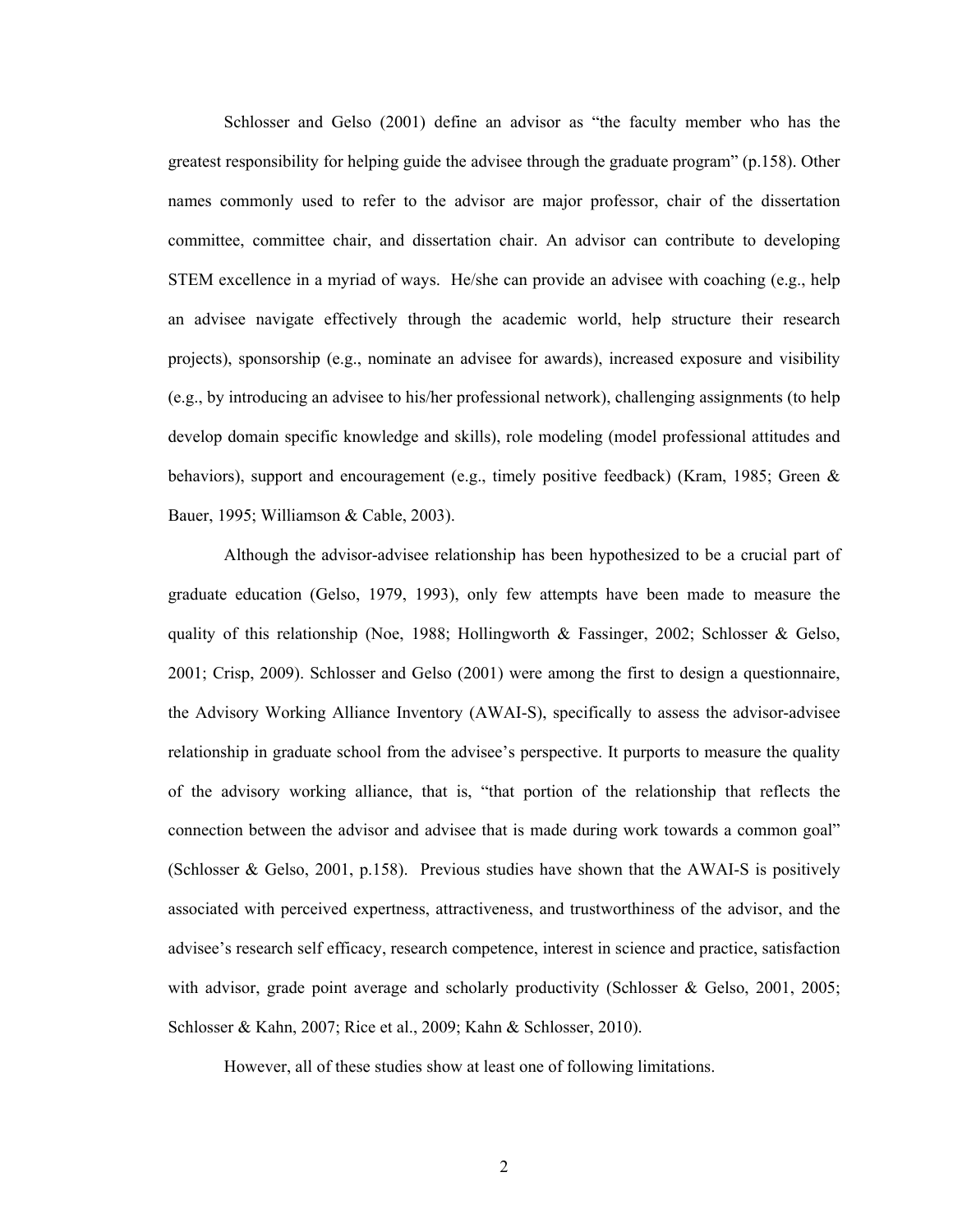First, outcomes are mostly assessed by subjective, self-reported surveys, such as interest in science, research self-efficacy, satisfaction with advisory relationship, and self-reported scholarly activity. Studies using objective performance indicators are rare.

 Second, most outcomes are short term (e.g., satisfaction in graduate school, GPA in graduate school). Although a good and productive experience in graduate school is valuable, it is important also to evaluate the long term effects of the quality of the advising relationship.

Finally, rarely do studies control for individual differences among graduate students, which are relatively stable at the beginning of graduate school. As stated earlier, there is a rich body of research showing that excellence in STEM is related to abilities, interests, and motivation. If advisees that are more able, interested, and motivated tend to have a better relationship with their advisor, one would expect a positive association between the quality of the advisory working alliance and advisee excellence in STEM, regardless of whether the AWAI-S adds value beyond these personal attributes in the prediction of STEM outcomes.

In this study, short and long term measures of genuine STEM outcomes will be utilized: earning a STEM PhD, securing a STEM tenure track faculty position at a university, securing a STEM tenure track faculty position at a research intensive university, and securing a STEM occupation involving leadership and responsibility commensurate with a STEM tenure track faculty position at a research intensive university. Moreover, to evaluate the value added by individual differences in the AWAI-S, abilities, interests, achievement motivation, and sex of the student assessed at the beginning of graduate school will be controlled. The central research question is: Does the quality of the graduate student-advisor working relationship as assessed by the AWAI-S add value to the prediction of these long term outcomes among top STEM graduate students, above and beyond individual differences in abilities, interests, need for achievement, and sex assessed at the beginning of graduate school?

3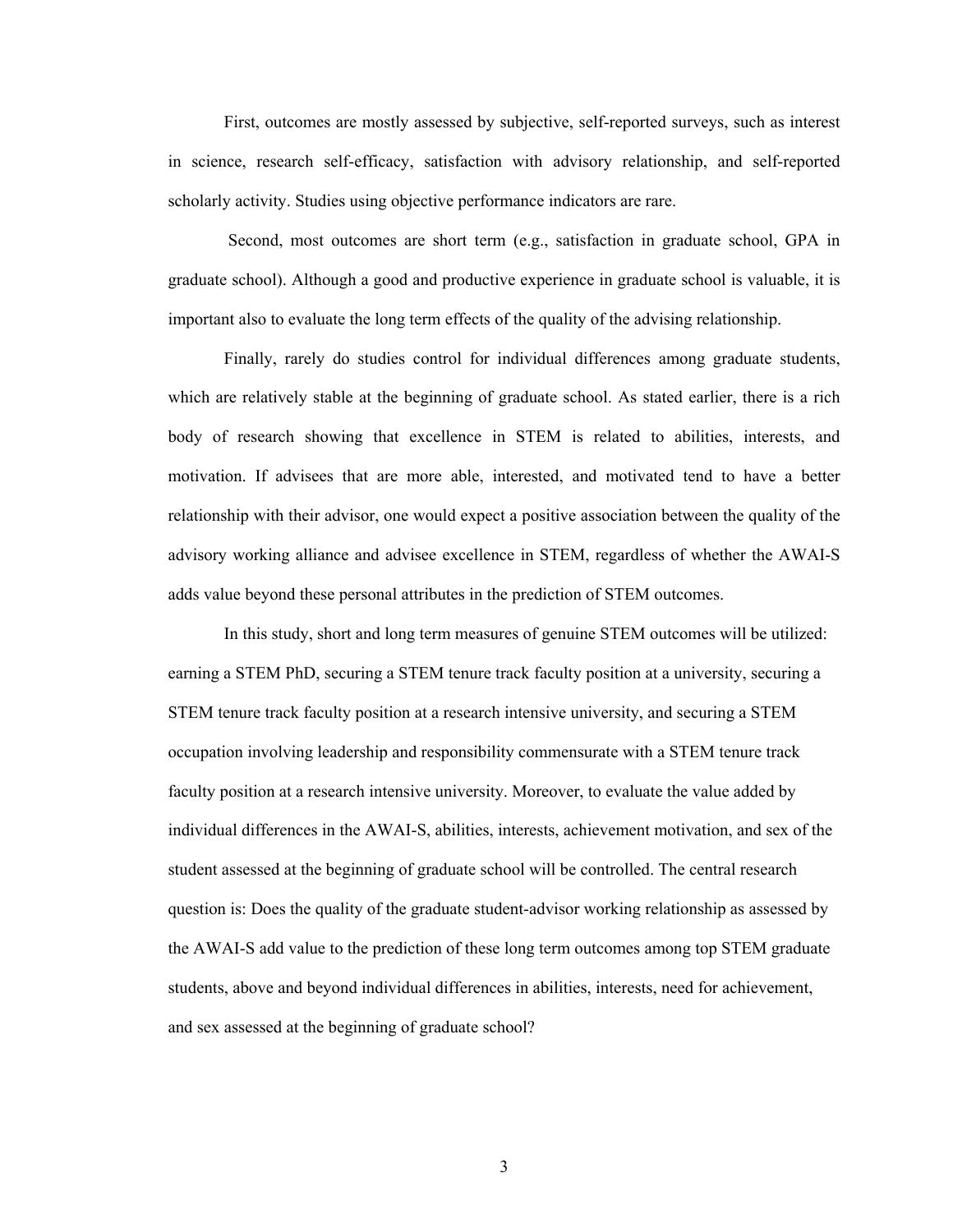## CHAPTER II

## **METHODS**

#### *Participants*

Participants were drawn from Cohort 5 of the Study of Mathematically Precocious Youth (SMPY; Lubinski & Benbow, 2006). They were selected and first surveyed in 1992 (time point 1; T1) as first- and second-year graduate students (n = 714, 48% females, 52% males; Lubinski, Benbow, Shea, Eftekhari-Sanjani, & Halvorson, 2001), attending US math/science departments ranked among the top 15 by Gourman (1989) and the National Research Council (1987). Women were oversampled to achieve approximately equal numbers of both sexes (Lubinski et al., 2001). Completing the T1 paper survey yielded \$15 cash. They were surveyed again in 2003-2004  $(n = 603, 48\%$  females, 52% males; Lubinski, Benbow, Webb, & Bleske-Rechek, 2006), which will be referred to as T2. Completing the T2 web based survey yielded an Amazon gift card of \$20. For this study, only participants indicating at T1 that they intended to obtain a PhD were included ( $n = 622$ ). Five hundred thirty seven of them completed the survey at T2 (86%). Four other participants (2 males, 2 females) who ultimately earned a PhD, but initially at T1 did not indicate that they intended to do so, were also included. Of the resulting 537 participants, 38 completed less than 5 items of the AWAI-S and were omitted, resulting in a final sample of 499 participants (47% female, 53% male). At the time of the first survey, the mean age of the participants was 23.9 (SD = 1.74). Eighty-five percent of the participants were Caucasian,  $1\%$ were African American, 2% were Hispanic, 8% were Asian, and 4% did not provide their race.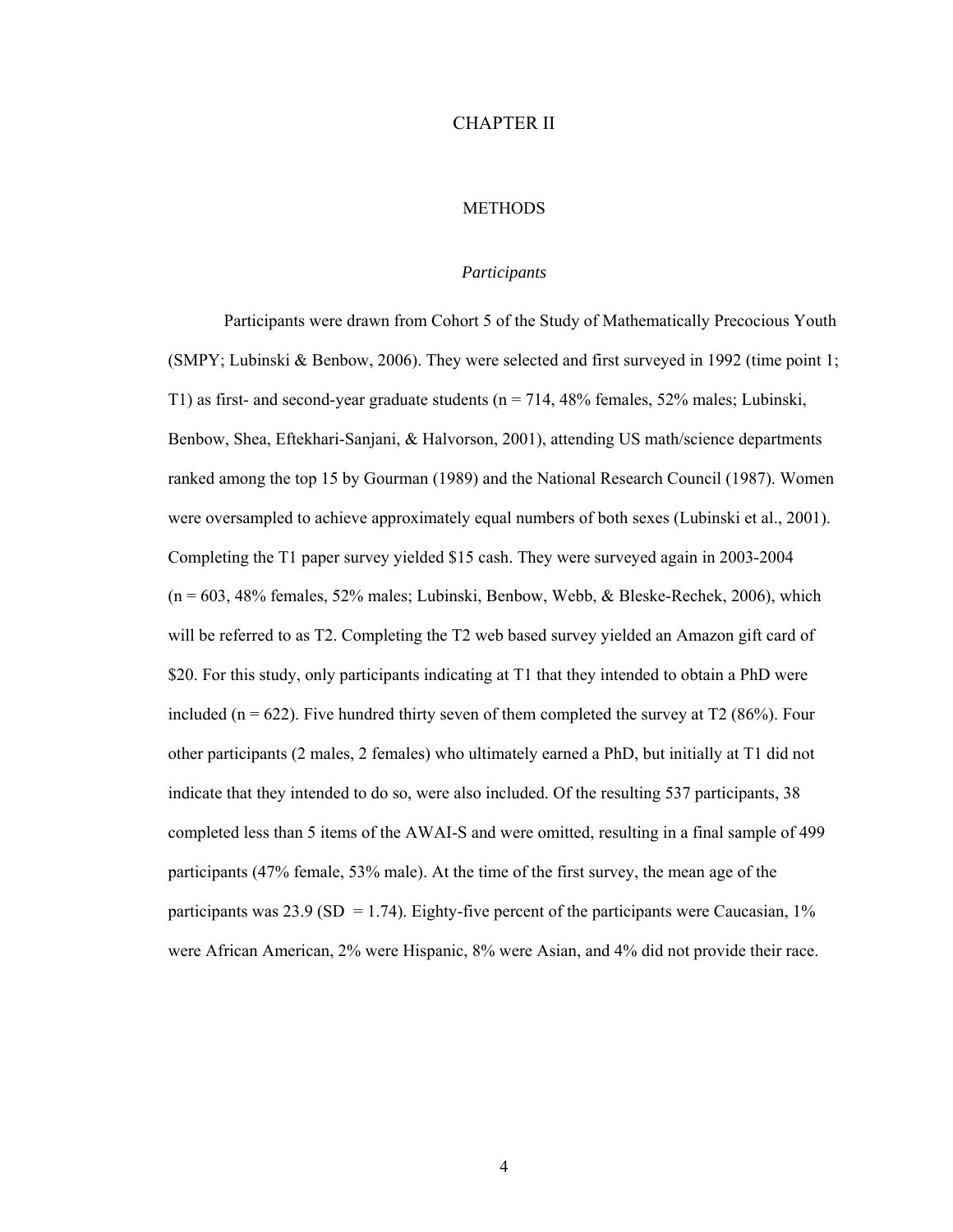#### *Measures*

#### *Student characteristics.*

The following student characteristics were measured or collected at T1.

*Abilities*. The quantitative and the verbal subtest of the Graduate Record Examination (GRE) were used to measure quantitative and verbal abilities. GRE scores were recorded from official score reports that participants included with their T1 survey. The quantitative subtest (M  $= 741$ , SD = 59) revealed a marked a ceiling effect, with 15% of the female students and 29% of the male students having a top possible score of 800.

*Interests*. The Strong (Harmon, Hansen, Borgen, & Hammer, 1994) measures 6 General Occupational Themes, based on Holland's (1985) RIASEC dimensions: Realistic (interest in working with things or working outdoors and need for structure), Investigative (interest in sciences, particularly mathematics and physical sciences, and a preference to work independently), Artistic (interest in writing, art, or other creative expression and little need for structure), Social (interest in people and in helping professions), Enterprising (interest in leadership roles, especially if they lead to achieving economic goals), and Conventional (preference for structured environments, a well-defined chain of command, and office practices).

*Need for Achievement*. The achievement subscale of the Adjective Check List (ACL; Gough  $\&$  Heilbrun, 1983) was used to measure how much the participant strives to be outstanding in pursuits of socially recognized significance. In the ACL, participants are presented with 300 adjectives and are asked to indicate which of them they consider as self-descriptive. People with a high need for achievement typically choose adjectives such as ambitious, energetic, assertive, and self-confident.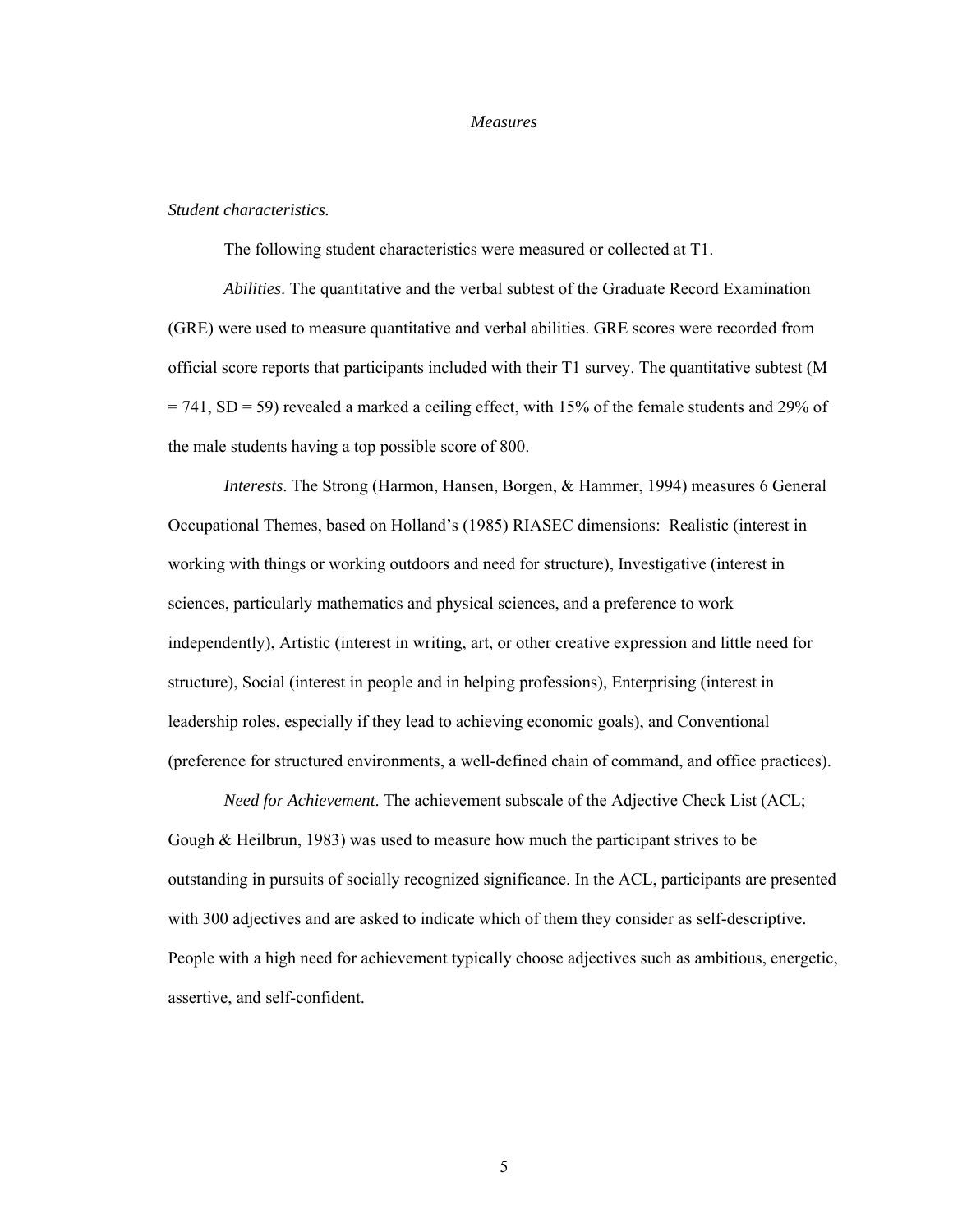## *Quality of the advising relationship.*

The advisor-advisee working alliance from the student's perspective was assessed using the student version of the Advisory Working Alliance Inventory (AWAI-S; Schlosser & Gelso, 2001). In the 2003 survey (T2), respondents were asked to indicate their level of agreement with 30 items on a 5-point Likert-type scale, ranging from 1 (*strongly disagree*) to 5 (*strongly agree*). The AWAI-S has 3 subscales. *Rapport* ( Cronbach's  $\alpha$  = .92) measures how well the advisor and advisee got along interpersonally (e.g., I got the feeling that my advisor did not like me very much). *Apprenticeship* ( $\alpha$  = .90) measures the degree to which the advisor facilitated the professional development of the advisee (e.g., My advisor helped me conduct my work within a plan). And, *Identification-individuation* (α = .83) measures how much the advisee wanted or did not want to be like his/her advisor (e.g., I did *not* want to be like my advisor). For the total score, the Cronbach's  $\alpha$  was .95. All reported alpha's were calculated using the data of this study.

The subscales were highly inter-correlated (see Table 1). A factor analysis yielded a strong first factor explaining 42% of the variance, with subsequent factors explaining no more than 5% of the variance each. A visual inspection of the scree plot did not show a marked drop in the eigenvalues, except for after the first principal component. In addition, the internal consistency of the total scale was high (Cronbach's  $\alpha$  = .95). Therefore, in subsequent analyses we used the total score on the AWAI-S as an overall measure of the quality of the Advisory Working Alliance from the student's perspective. Results for the individual subscales can be found in Appendices G, N, and O.

# *Criteria.*

*Obtaining the PhD*. Participants reported in the T2 survey whether they had obtained their PhD.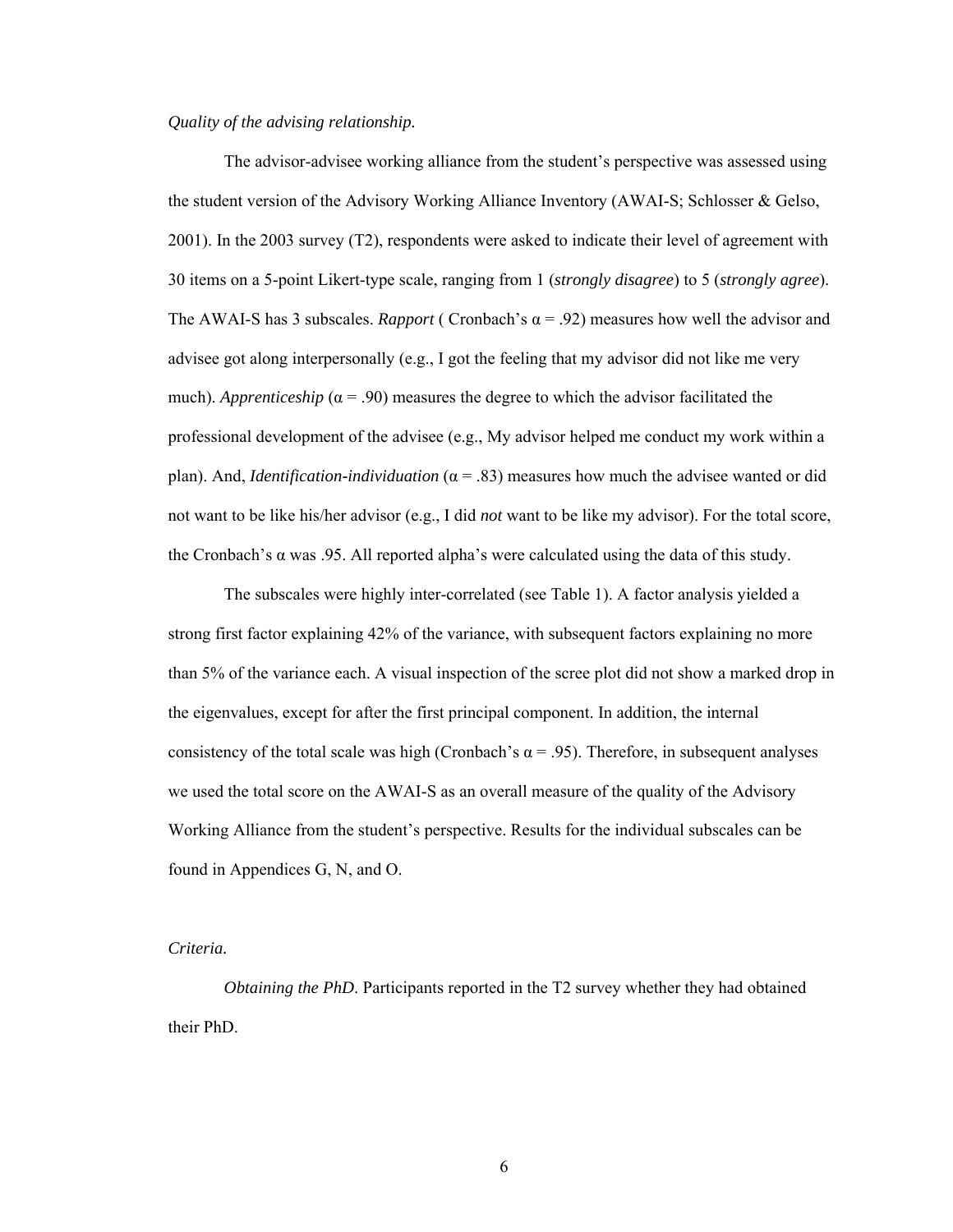*Securing a STEM tenure track faculty position*. Employment information from the 2003 survey as well as a Google search in 2007 using the participant's name was used to determine if the participant had a STEM tenure track faculty position.

*Securing a STEM tenure track faculty position at a research intensive university*. When a participant had a STEM tenure track faculty position, the Carnegie Classification for the Ranking of Institutions (Carnegie Foundation for the Advancement of Teaching, 2000) was utilized to determine whether the institution they were affiliated with was a research intensive university.

*Upcoming STEM leader.* Participants with STEM job positions in academia, government, and industry with leadership and responsibility commensurate with a STEM tenure track position at a research intensive university can be considered upcoming STEM leaders. To classify individuals as being upcoming STEM leaders, the same criteria as Robertson (2012) were used. Participants were classified on the basis of their job position, income, patents, and publications. Job titles were generated by two engineering deans at Vanderbilt University and coupled with incomes that suggest an occupation of leadership and responsibility commensurate with a tenure track position at a research intensive university (see Appendix A). In addition, participants not meeting these criteria, but who were publishing in refereed outlets or securing patents at high rates were also included. Thus, the criteria used to classify a participant as being an upcoming STEM leader were the following. First, they had to have an occupation in STEM. Second, they had to meet at least one of the following criteria: 1) have a tenure track faculty position at a Research intensive university (Carnegie Foundation for the Advancement of Teaching, 2000), 2) have an income of at least \$90,000 per year, 3) have a senior government or industry position and earn at least \$70,000 per year, 4) have been granted at least three patents between the time they obtained their terminal degree and 2003 or have obtained at least .33 per year on average during this time, 5) have authored or co-authored at least nine refereed science or engineering articles between the time they obtained their terminal degree and 2003 or at least 1.3 articles per year on average during this time. Those that were not categorized as being an upcoming STEM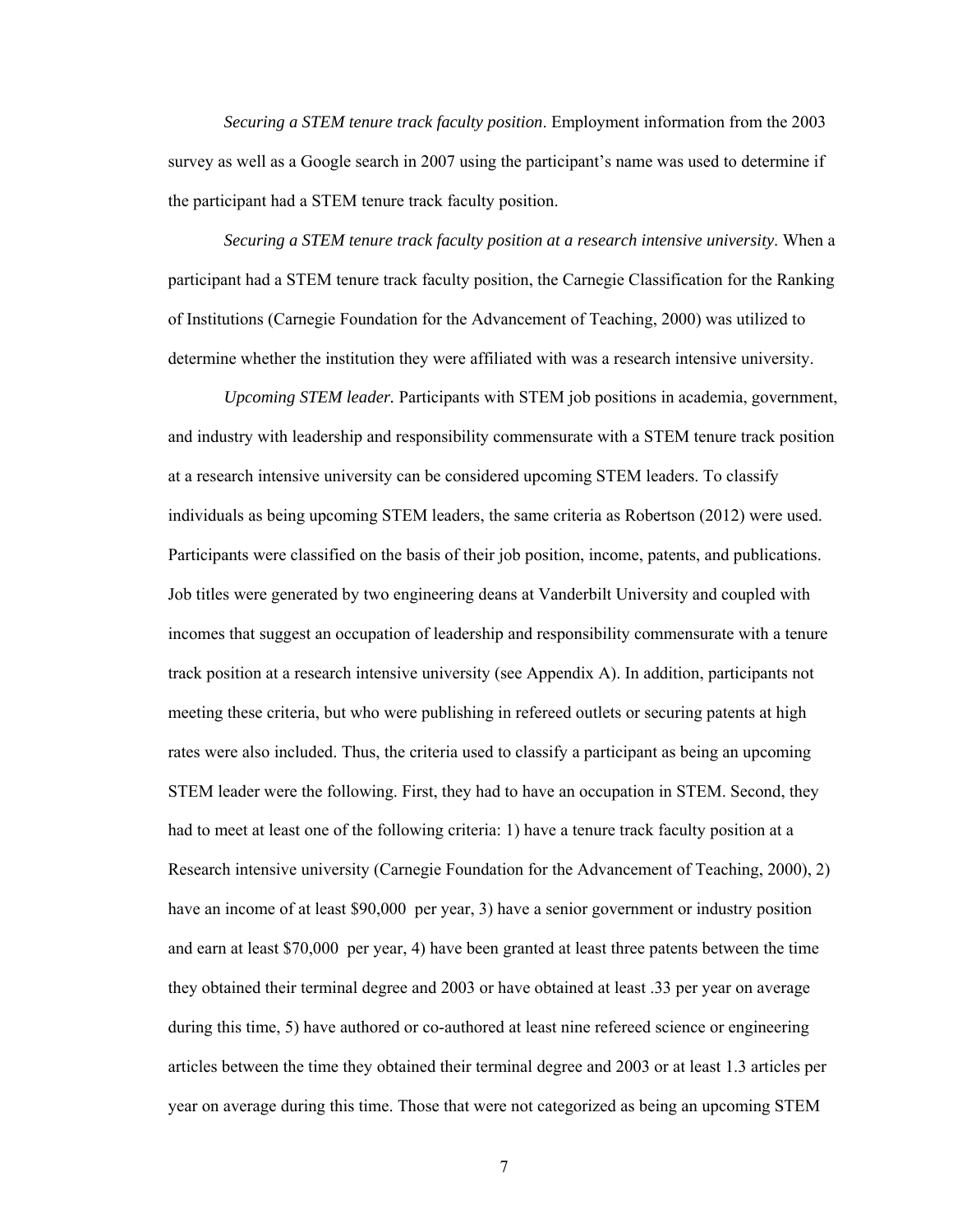leader were screened again in 2007 and re-categorized if at that time they had attained the criteria. A more detailed explanation of this categorization can be found in Robertson (2012).

### *Analyses*

All outcomes were modeled with logistic regression, a generalized linear model (McCullagh & Nelder, 1989) that uses a Bernoulli random component and a logit (the logarithm of the odds) link function to fit the data to a logistic curve (Agresti, 2007). PROC LOGISTIC of the SAS software, version 9.2 of the SAS system for Windows was used for performing the analyses (SAS Institute; SAS and all other SAS Institute products or service names are registered trademarks of SAS Institute).

Second, the nesting of students within advisor was examined to investigate if it could bias the findings. There were 46 pairs, 17 triplets, 2 quadruplets and 3 quintuplets of advisees that had the same advisor. Most advisors ( $n = 284$ ) had only one advisee, however. Upon investigating the residuals, no significant correlation was found between residuals of advisees who had the same advisor. Also, doing the analyses with only one advisee per advisor included yielded the same pattern of results. Therefore, the nested structure was ignored in subsequent analyses.

Third, Multiple Imputation was used to handle missing data (Rubin, 1976, 1987; Schafer, 1997). Of the 499 included participants, 59 (12%) missed GRE scores, 5 (1%) missed all RIASEC interest measures, 6 (1%) did not complete the ACL (need for achievement). Sixty-five participants (13%) had at least one missing data point. Multiple imputation (Rubin, 1976; 1987) is shown to better recover the actual data structure than listwise deletion (King, Honaker,  $\&$ Kenneth, 2001). A Markov Chain Monte Carlo (MCMC) method (Schafer, 1997) in SAS procedure MI was used to impute missing values. Following Rubin (1996), 5 datasets were imputed. The MIANALYZE procedure was used to combine the analyses of the multiply imputed datasets (Rubin, 1987; Schafer, 1997).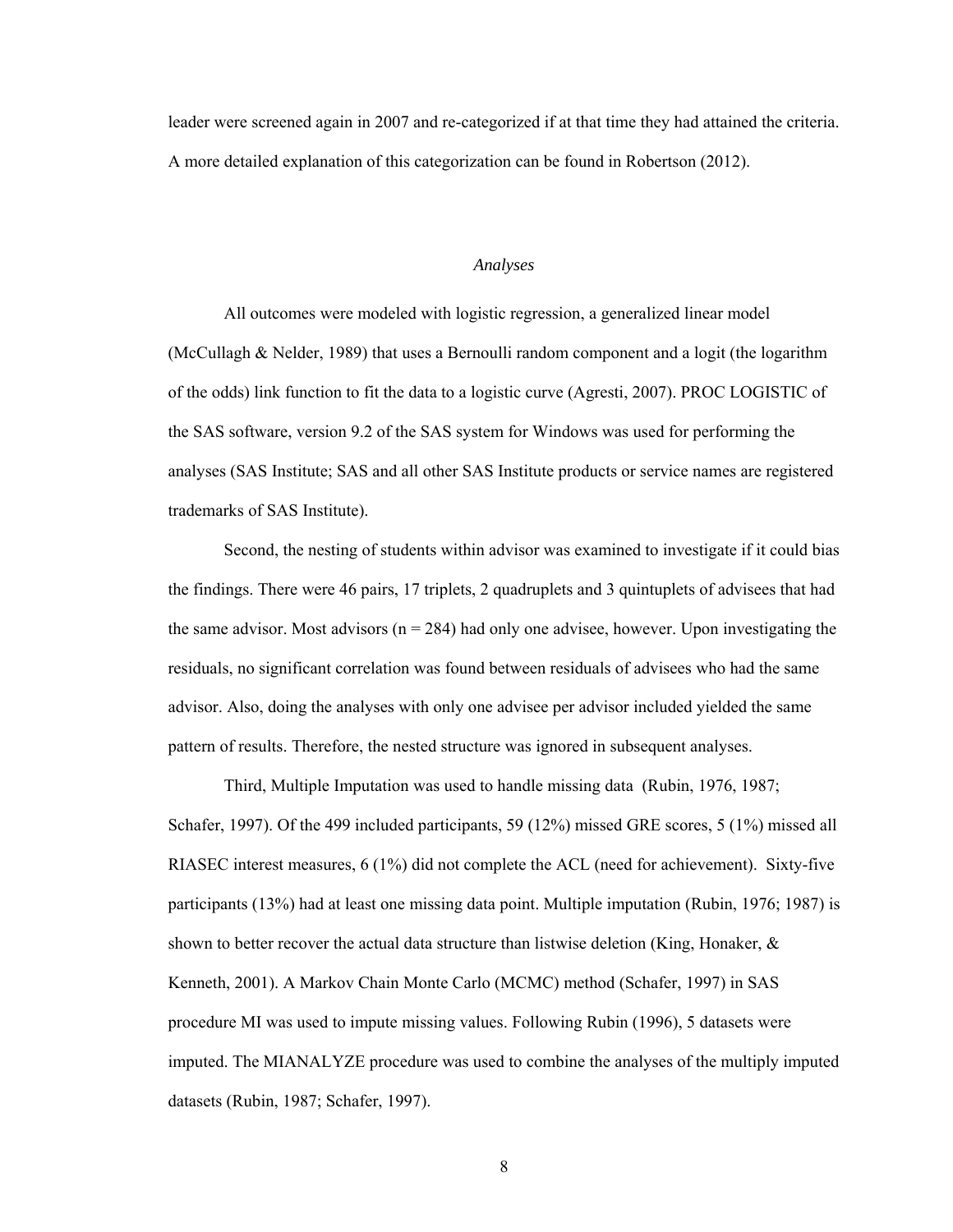Following indices were used to evaluate the value added of the AWAI-S.

1) A Wald test (Wald, 1943) tests the significance of the regression coefficients in the logistic regression model (see Table 2). Statistical significance is a necessary but not sufficient condition for a predictor to add value. In addition, a Likelihood Ratio Test was performed, which yielded similar results (see Appendix B).

2) Receiver Operating Characteristic (ROC) curves were used to compare classification accuracy of a model with and without the AWAI-S as a predictor (for an example see Figure 1). The x-axis indicates the specificity (those that did not obtain the outcome and have been correctly classified as such), the y-axis the sensitivity (those that obtained the outcome and have been correctly classified as such). Using the estimated probabilities obtained from the logistic regression model, the sensitivity and specificity is calculated for all possible cut off values. To obtain the ROC curves, the resulting bivariate points (specificity and sensitivity for each cut off value) are connected. The dashed line represents a model with as predictors the abilities, interests, need for achievement, and sex of the advisees. The solid line represents a model with the same predictors, but with the AWAI-S added to them. The difference in the area under the curve (AUC) between the dashed and the solid line shows the increase in classification accuracy by adding the AWAI-S to the model. A statistical test for comparing two AUC's has been developed by DeLong, DeLong, and Clarke-Pearson (1988).

Although intuitively appealing, statistical significance of a new variable added to a predictor set does not always correspond to a statistically significant increase in the AUC. (Demler, Pencina, & D'Agostino, 2011; Pencina, D'Agostino, D'Agostino, & Vasan, 2008). Demler, Pencina, and D'Agostino (2011) explained this phenomenon by showing that for a logistic regression model this is only asymptotically true if the assumption of multivariate normality of the predictor variables holds.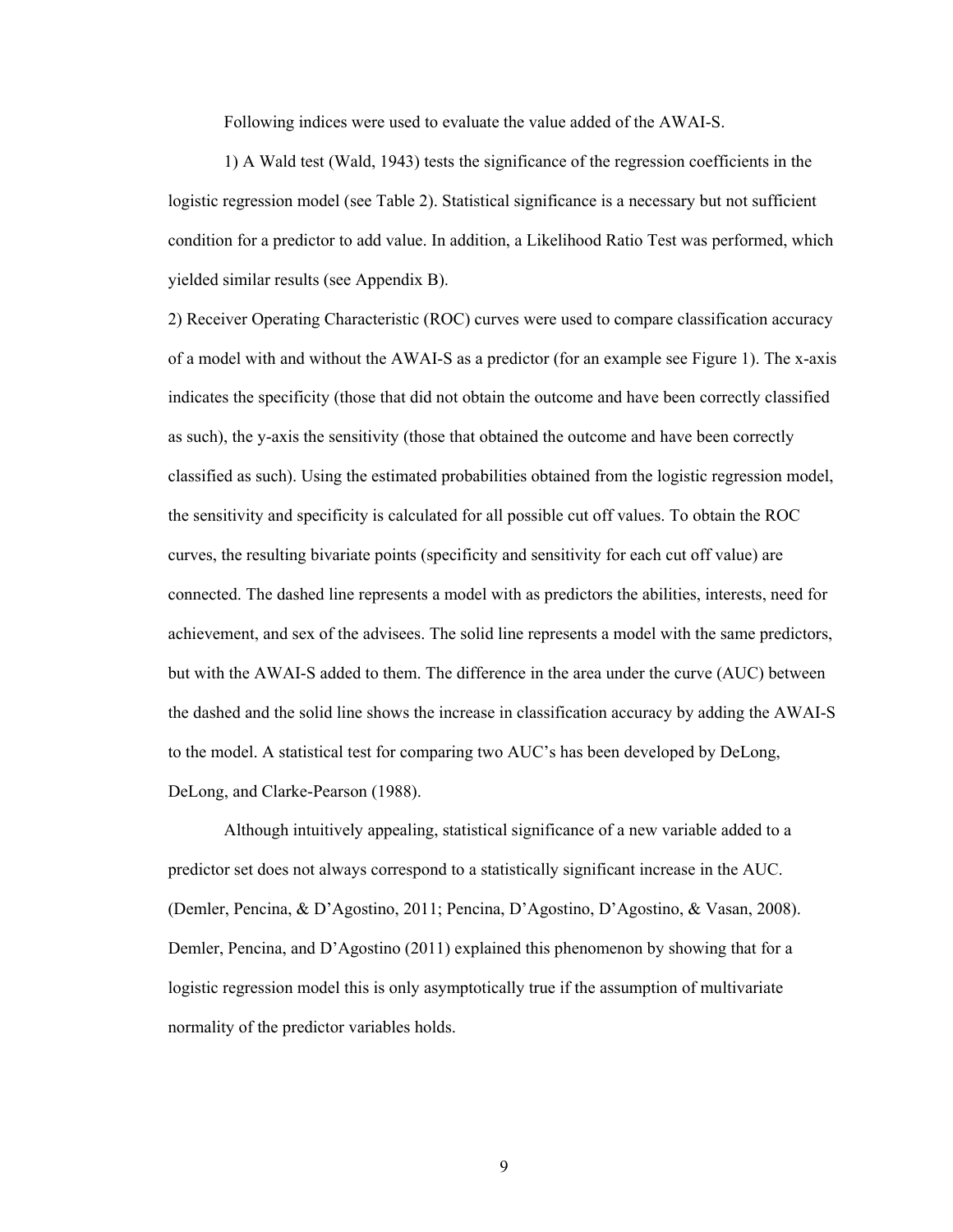

Figure 1: Hypothetical Receiver Operating Characteristic (ROC) curves express the classification accuracy of the corresponding logistic regression models. Using the estimated probabilities obtained from the logistic regression model, the sensitivity and specificity are calculated for all possible cut off values. The x-axis indicates the specificity (those that did not obtain the outcome and have been correctly classified as such), the y-axis indicates the sensitivity (those that obtained the outcome and have been correctly classified as such). To obtain the ROC curves, the resulting bivariate points (specificity and sensitivity for each cut off value) are connected The dotted line represents a model with no predictors. The dashed line represents a model with as predictors the abilities, interests, need for achievement, and sex of the advisees. The solid line represents a model with the same predictors, but with the AWAI-S added to them. The difference in the area under the curve (AUC) between the dashed and the solid line shows the increase in classification accuracy by adding the AWAI-S to the model.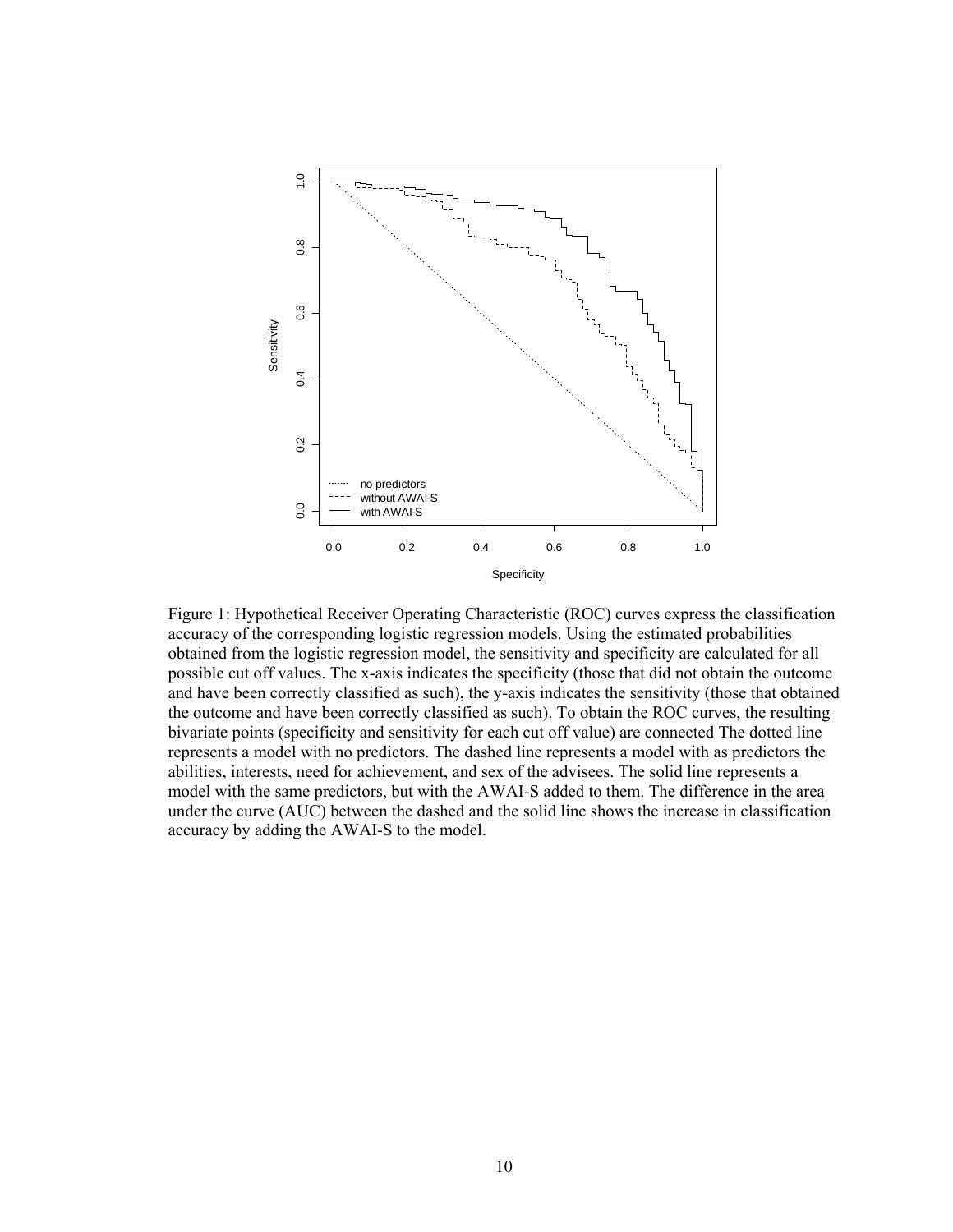The model predictors in this study are not multivariate normally distributed. GRE-Q was severely skewed due to ceiling effects (especially for males), and our predictor set also included a categorical predictor, namely sex of the advisee. Therefore the Delong test for difference between AUCs is conservative.

The next two indices also provide tests for classification improvement but are not dependent on multivariate normality.

3) Net Reclassification Improvement (NRI; Pencina et al., 2008) is based on the idea that classification accuracy of a model improves if, by adding a variable, the predicted probability of those that obtained the outcome increases and the predicted probability of those that did not obtain the outcome decreases. First, for those that obtained the outcome, calculate the difference between the proportion of individuals increasing in predicted probability and the proportion of individuals decreasing in predicted probability. Second, calculate the corresponding difference for those that did not obtain the outcome. Last, calculate the difference of those two differences.

4) Integrated Discrimination Improvement (IDI; Pencina et al., 2008, p.159) measures a model's ability to improve integrated (average) sensitivity without sacrificing integrated (average) specificity. It is calculated by computing the difference between improvement in average sensitivity and the potential decrease in average specificity.

To obtain regression coefficients and their corresponding Wald tests, results were combined across imputed data sets as described by Rubin (1987) and Schafer (1997). All other indices were computed for all 5 imputed data sets individually (see Appendix B for average, minimum, and maximum fit indices across imputed data sets). For constructing the figures, individual predicted probabilities were averaged across datasets.

11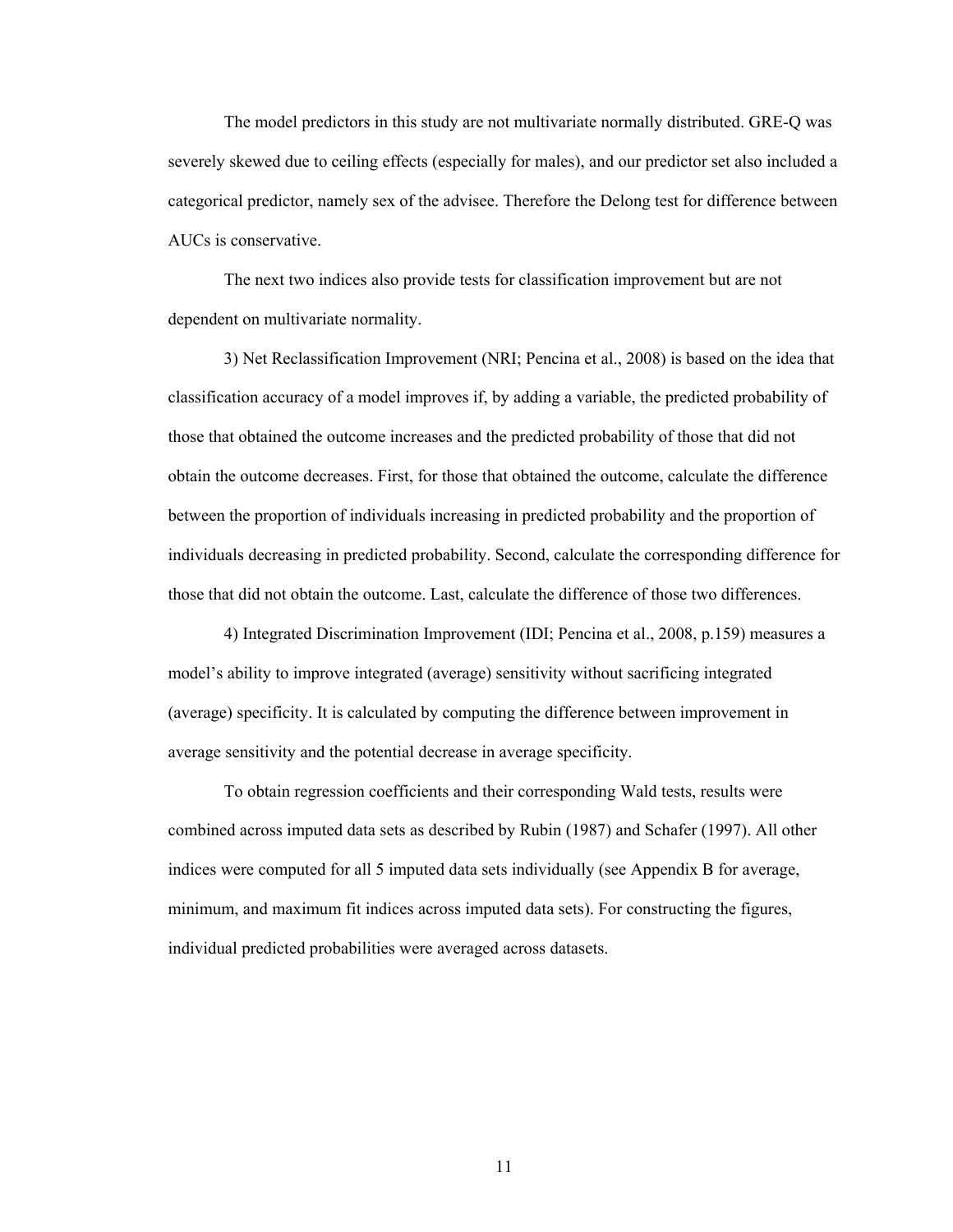## CHAPTER III

## RESULTS

Table 1 shows correlations and descriptive statistics for non-dichotomous predictor variables, i.e. all but sex of the advisee. The regression coefficients of the logistic regression and their standard errors are presented in Table 2. Table B1 (see Appendix B) shows model fit indices averaged over all imputed data sets and between brackets the corresponding maximum and minimum values across imputed datasets.

We evaluated the value added of the AWAI-S above and beyond the abilities, interests, need for achievement and sex of the advisee in the prediction of obtaining a STEM PhD, obtaining a STEM tenure track faculty position, obtaining a STEM tenure track faculty position at a research intensive university, and being an upcoming STEM leader. The size of the value added is graphically presented in Figure 2a through 2d. The area between the two ROC curves quantifies the difference in classification accuracy between a model with and a model without the AWAI-S as a predictor. The difference in AUC, the NRI, and the IDI were large when predicting obtaining a STEM PhD, small for obtaining a STEM tenure track faculty position and obtaining a STEM tenure track faculty position at a research intensive university, and not statistically significantly different from zero for predicting being an upcoming STEM leader.

In the remainder of this section, the strength of association between the outcome and the AWAI-S, and the added value of the AWAI-S will be discussed for each of our outcomes.

#### *Obtaining a STEM PhD*

 Of the 499 participants, 431 (86%) had obtained their PhD. Figure 2a compares ROCcurves for a model without (dashed curve) and a model with (solid curve) the AWAI-S included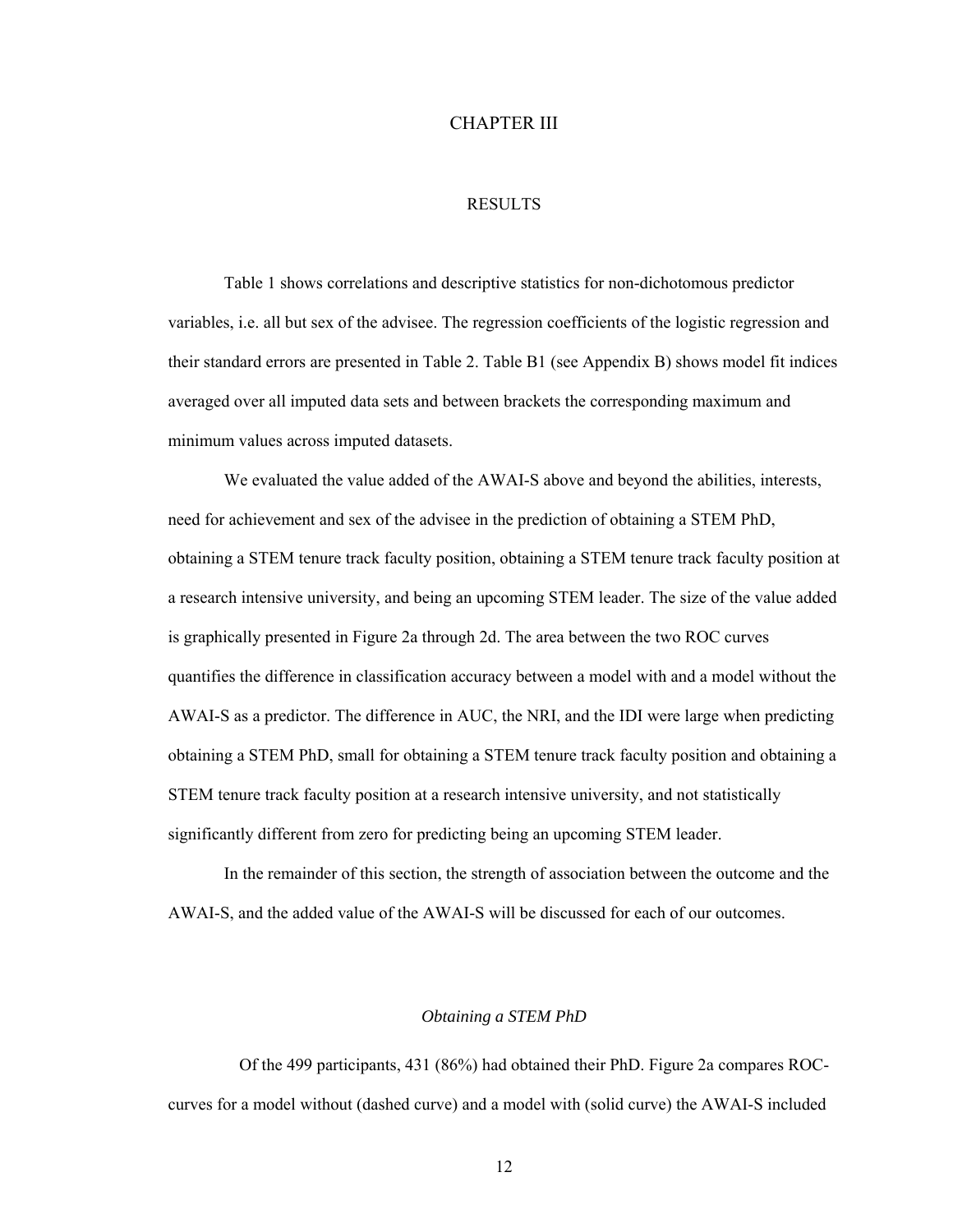as a predictor. The area between the dashed and the solid line in Figure 2a represents the added value of the AWAI-S in the prediction of obtaining a PhD. Adding the AWAI-S increased the average AUC from .71 to .82 (for all imputed data sets, Delong  $p < .001$ ). Across imputed datasets, the NRI ranged from .77 to .81 ( $p < .001$ ) and the IDI ranged from .127 to .129 ( $p <$ .001). Based on these results it can be concluded that the AWAI-S adds value in the prediction of obtaining a PhD.

Odds ratio's can be obtained by exponentiation of the regression coefficients in Table 2. They express how the odds of obtaining the PhD will change with changes in the AWAI-S, keeping all other variables in the regression equation constant. An increase of one SD in the total score on the AWAI-S is associated with a 180% ( = 100  $*(e^{1.03} - 1)$ ) increase in the odds of obtaining the PhD, 95% CI [105%, 283%]. In the full model, need for achievement and investigative interest were significantly positively related to obtaining the PhD. Enterprising interest was negatively related to obtaining the PhD.

## *Obtaining a STEM tenure track faculty position*

Out of 499, 100 (20%) obtained a STEM tenure track faculty position, among which 64 (13% of total) at a research intensive university. For obtaining a STEM tenure track faculty position, ROC-curves are presented in Figure 2b. The average AUC increased from .66 to .69. The Delong statistic ranged from 1.39 to 1.683 (with corresponding p-values of .082 and .046). The mean estimated NRI was .286, the mean estimated IDI was .019. All estimated NRI and IDI statistics were significant ( $p < .01$ ).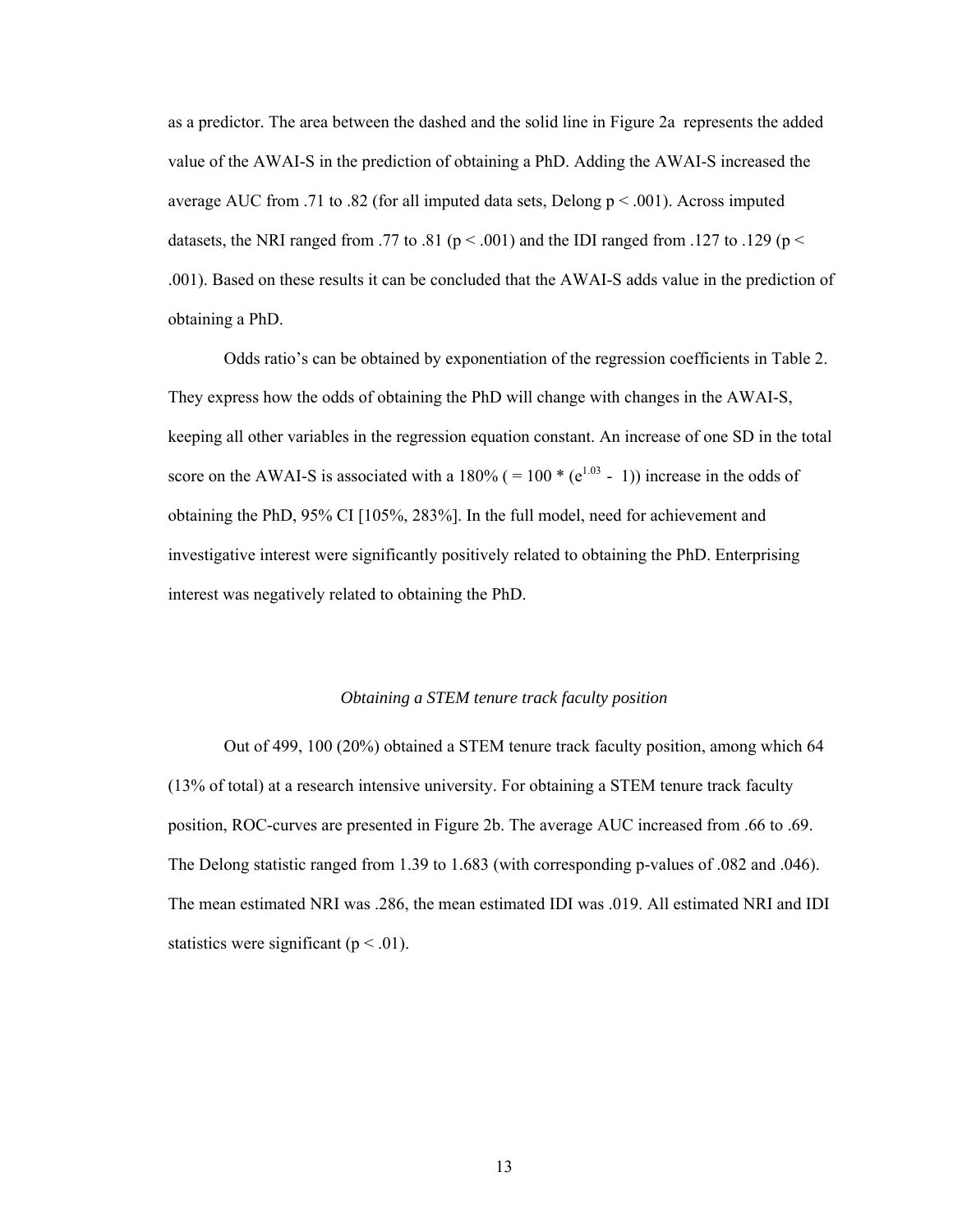**Figure 2a: Obtaining a PhD**

**Figure 2b: Obtaining a Tenure Track Faculty Position**



Figures 2a-2d: Receiver Operating Characteristic (ROC) curves for obtaining a STEM PhD (2a), obtaining a STEM tenure track faculty position (2b), obtaining a STEM tenure track faculty position at a research intensive university (2c) and obtaining a job positions with leadership and responsibility commensurate with a STEM tenure track position at a research intensive university (2d). The x-axis indicates the specificity (those that did not obtain the outcome and have been correctly classified as such), the y-axis the sensitivity (those that obtained the outcome and have been correctly classified as such). Using the estimated probabilities obtained from the logistic regression model, the sensitivity and specificity are calculated for all possible cut off values. To obtain the ROC curves, the resulting bivariate points (specificity and sensitivity for each cut off value) are connected in the order of increasing cut off values. The dashed line represents a model with as predictors the abilities, interests, need for achievement, and sex of the advisees. The solid lines represents a model with the same predictors, but with the AWAI-S added to them. The difference in the area under the curve (AUC) between the dashed and the solid line shows the increase in classification accuracy by adding the AWAI-S to the model.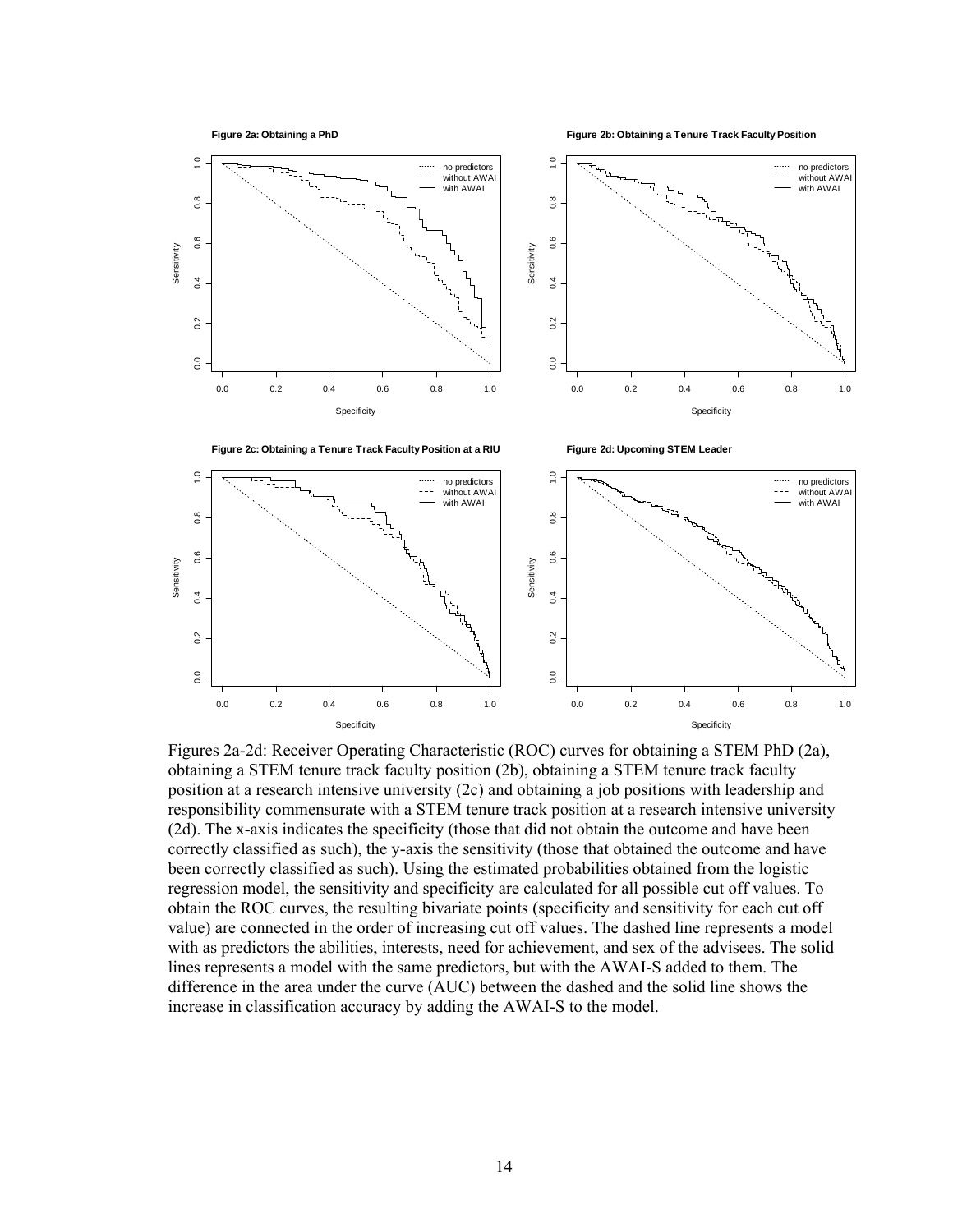|                         | Mean   | <b>SD</b> | Min Max |     |         | 2       | 3       | 4    | 5       | 6       |         | 8    | 9    | 10   | 11   | 12   | 13  |
|-------------------------|--------|-----------|---------|-----|---------|---------|---------|------|---------|---------|---------|------|------|------|------|------|-----|
| 1. GRE-quantitative     | 744.30 | 55.84     | 550     | 800 | 440     |         |         |      |         |         |         |      |      |      |      |      |     |
| 2. GRE-verbal           | 624.27 | 91.36     | 290     | 800 | 0.39    | 440     |         |      |         |         |         |      |      |      |      |      |     |
| 3. Realistic            | 50.89  | 8.85      | 29      | 72  | 0.07    | 0.05    | 494     |      |         |         |         |      |      |      |      |      |     |
| 4. Investigative        | 59.35  | 5.45      | 38      | 69  | 0.04    | 0.07    | 0.38    | 494  |         |         |         |      |      |      |      |      |     |
| 5. Artistic             | 51.63  | 9.58      | 24      | 66  | $-0.02$ | 0.19    | 0.24    | 0.35 | 494     |         |         |      |      |      |      |      |     |
| 6. Social               | 47.58  | 9.86      | 21      | 74  | $-0.05$ | $-0.10$ | 0.25    | 0.36 | 0.25    | 494     |         |      |      |      |      |      |     |
| 7. Enterprising         | 39.49  | 7.59      | 27      | 70  | $-0.10$ | $-0.18$ | 0.30    | 0.18 | 0.10    | 0.40    | 494     |      |      |      |      |      |     |
| 8. Conventional         | 44.16  | 8.61      | 26      | 75  | 0.05    | $-0.10$ | 0.31    | 0.25 | $-0.12$ | 0.38    | 0.61    | 494  |      |      |      |      |     |
| 9. Need for Achievement | 50.34  | 8.61      | 17      | 72  | $-0.09$ | $-0.10$ | $-0.02$ | 0.10 | $-0.04$ | 0.09    | 0.16    | 0.09 | 493  |      |      |      |     |
| 10. AWAI total score    | 107.60 | 19.63     | 38      | 148 | 0.09    | 0.04    | $-0.02$ | 0.03 | $-0.06$ | $-0.03$ | $-0.08$ | 0.06 | 0.08 | 499  |      |      |     |
| 11. Rapport             | 43.40  | 8.12      | 11      | 55  | 0.10    | 0.06    | $-0.04$ | 0.03 | $-0.07$ | $-0.04$ | $-0.10$ | 0.04 | 0.10 | 0.92 | 499  |      |     |
| 12. Apprentice          | 47.67  | 9.65      | 18      | 70  | 0.06    | 0.03    | $-0.01$ | 0.03 | $-0.05$ | $-0.01$ | $-0.06$ | 0.07 | 0.05 | 0.92 | 0.74 | 499  |     |
| 13. Identification      | 16.54  | 3.96      | 5       | 25  | 0.09    | 0.03    | $-0.03$ | 0.02 | $-0.03$ | $-0.01$ | $-0.03$ | 0.07 | 0.07 | 0.81 | 0.72 | 0.63 | 499 |

| anle |  |
|------|--|
|      |  |

*Means, Standard Deviations and Correlations for All Non-Dichotomous Predictor Variables* 

Note: The diagonal elements (in bold) are the number of complete cases, correlations are below the diagonal.

For N = 440:  $\vec{r} > .09$  p < 05;  $\vec{r} > .12$ ,  $\vec{p} < .01$ ;  $\vec{r} > .16$ ,  $\vec{p} < .001$ 

For N = 499:  $r > .09$   $p < .05$ ;  $r > .12$ ,  $p < .01$ ;  $r > .15$ ,  $p < .001$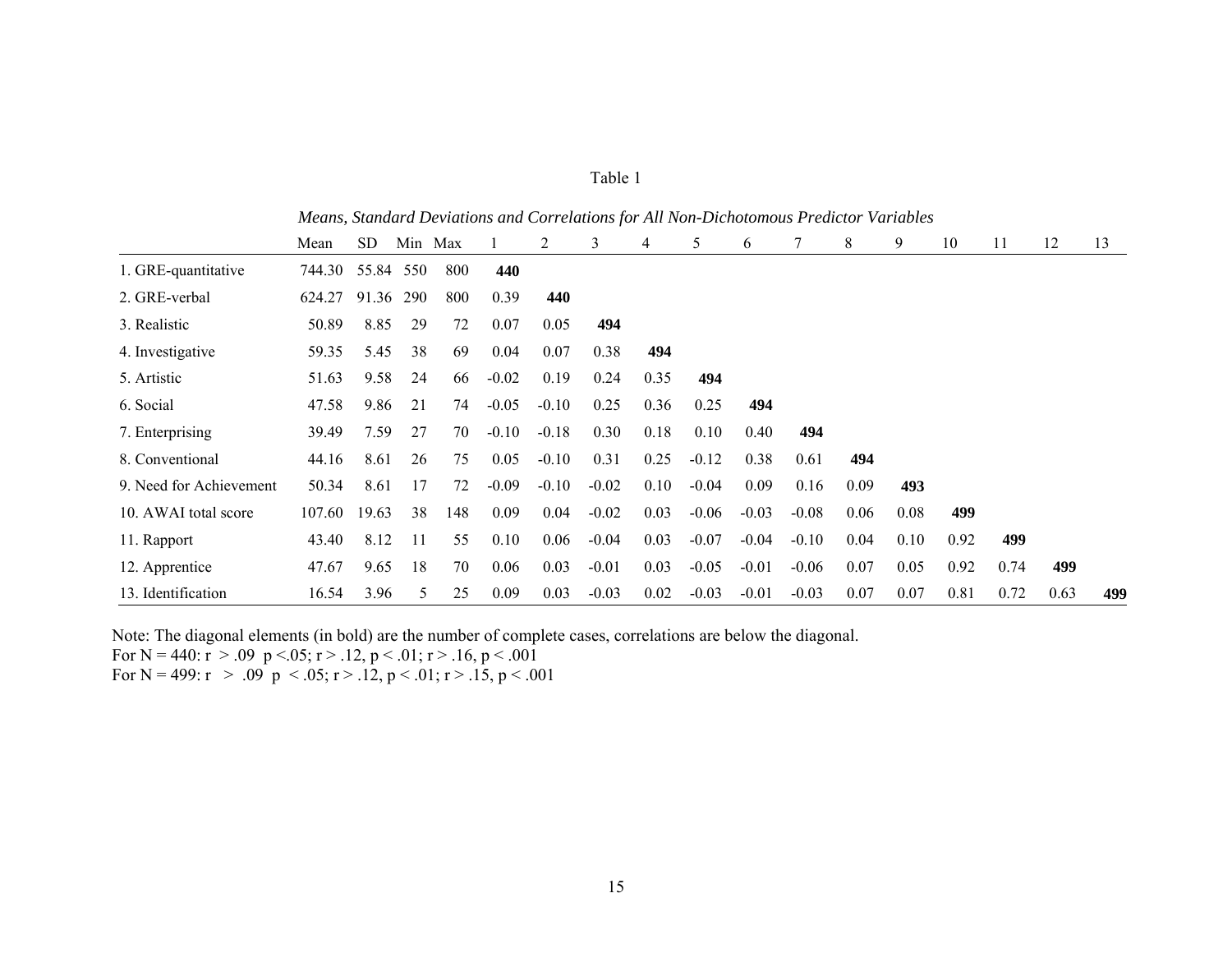# Table 2

*Coefficients of the Logistic Regressions for Predicting STEM PhD, STEM Tenure Track, STEM Tenure Track at a Research Intensive University (RIU), and Being an Upcoming STEM Leader.* 

|                         |                  |                          | <b>STEM Tenure Track</b> |                             |
|-------------------------|------------------|--------------------------|--------------------------|-----------------------------|
|                         | <b>STEM PhD</b>  | <b>STEM Tenure Track</b> | at RIU                   | <b>Upcoming STEM Leader</b> |
| Intercept               | $2.43[0.25]***$  | $-1.75[0.19]***$         | $-2.51[0.26]$ ***        | $-0.04[0.14]$               |
| GRE-Q                   | 0.27[0.16]       | 0.13[0.14]               | 0.30[0.20]               | $0.22[0.11]*$               |
| GRE-V                   | $-0.07[0.17]$    | 0.07[0.15]               | 0.29[0.21]               | $-0.06[0.11]$               |
| Realistic               | $-0.09[0.18]$    | 0.06[0.14]               | 0.09[0.17]               | 0.12[0.11]                  |
| Investigative           | $0.38[0.16]*$    | $-0.06[0.15]$            | 0.01[0.18]               | $0.32[0.11]**$              |
| Artistic                | 0.11[0.18]       | $-0.03[0.14]$            | $-0.25[0.17]$            | $-0.06[0.11]$               |
| Social                  | 0.01[0.17]       | 0.27[0.15]               | 0.10[0.18]               | $-0.33[0.12]**$             |
| Enterprising            | $-0.42[0.19]*$   | $-0.46[0.18]**$          | $-0.29[0.21]$            | 0.02[0.13]                  |
| Conventional            | $-0.06[0.21]$    | 0.06[0.17]               | 0.01[0.21]               | $-0.14[0.13]$               |
| Need for Achievement    | $0.40[0.15]**$   | $0.37[0.13]**$           | $0.44[0.16]**$           | 0.11[0.10]                  |
| Is male                 | $-0.04[0.32]$    | 0.41[0.25]               | 0.56[0.32]               | $0.49[0.20]*$               |
| <b>AWAI</b> total score | $1.03[0.16]$ *** | $0.39[0.13]**$           | $0.40[0.16]*$            | 0.11[0.10]                  |
| Increase in Odds Ratio  | 180%             | 48%                      | 49%                      | 12%                         |
| with 1SD increase in    |                  |                          |                          |                             |
| the AWAI total score    |                  |                          |                          |                             |

Coefficients for the logistic regressions for each criterion variable. Standard errors are bracketed. \* p < .05, \*\* p < .01, \*\*\* p < .001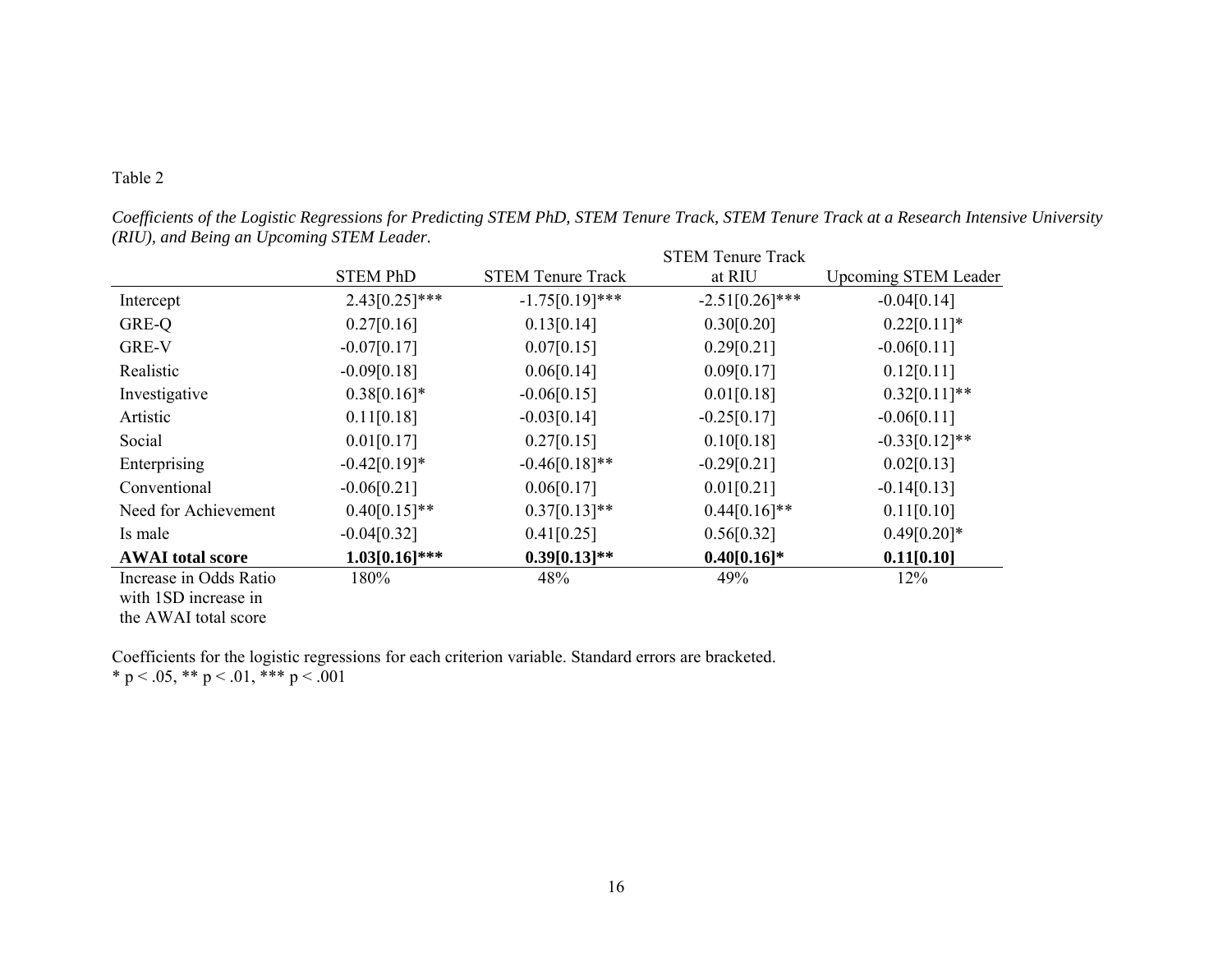An increase of 1 SD in the total score on the AWAI-S is associated with a 48% CI [14%, 91%] increase in the odds of obtaining a STEM tenure track faculty position (see Table 2). In the full model, need for achievement was positively related to obtaining a STEM tenure track faculty position. Enterprising interest was negatively related to this outcome.

For obtaining a STEM tenure track faculty position at a research intensive university, ROC curves are presented in Figure 2c. The average AUC increased from .716 to .739. Delong statistics ranged from 1.17 to 1.37, none of which reached significance. The mean NRI was .261, the mean IDI was .012, both significant on a .05 level across all data sets.

An increase of 1 SD in the total score on the AWAI-S is associated with a 49%, CI [9%, 104%] increase in the odds of obtaining a STEM tenure track faculty position at a research intensive university (see Table 2). Also in the full model, need for achievement was positively related to obtaining a STEM tenure track faculty position at a research intensive university.

## *Upcoming STEM leader*

Out of 499, 273 (55%) were classified as being an upcoming STEM leader. ROC curves are presented in Figure 2d. Adding the AWAI-S increased the average AUC from .652 to .656. None of the data sets yielded a significant Delong test. The mean NRI was .114, which was not significant for any of the datasets. The IDI was .003 for all datasets, which was not significant. It can be concluded that adding the AWAI-S to our predictor set does not improve discrimination.

A 1SD increase in the total score on the AWAI was associated with a 12% increase in the odds of being classified as such, 95% CI [-8%, 36%], which was not significant (see Table 2). In the full model, Being male, investigative interest and GRE-Q were significantly positively related to being an upcoming STEM leader, whereas a significant negative relationship was found with social interest.

17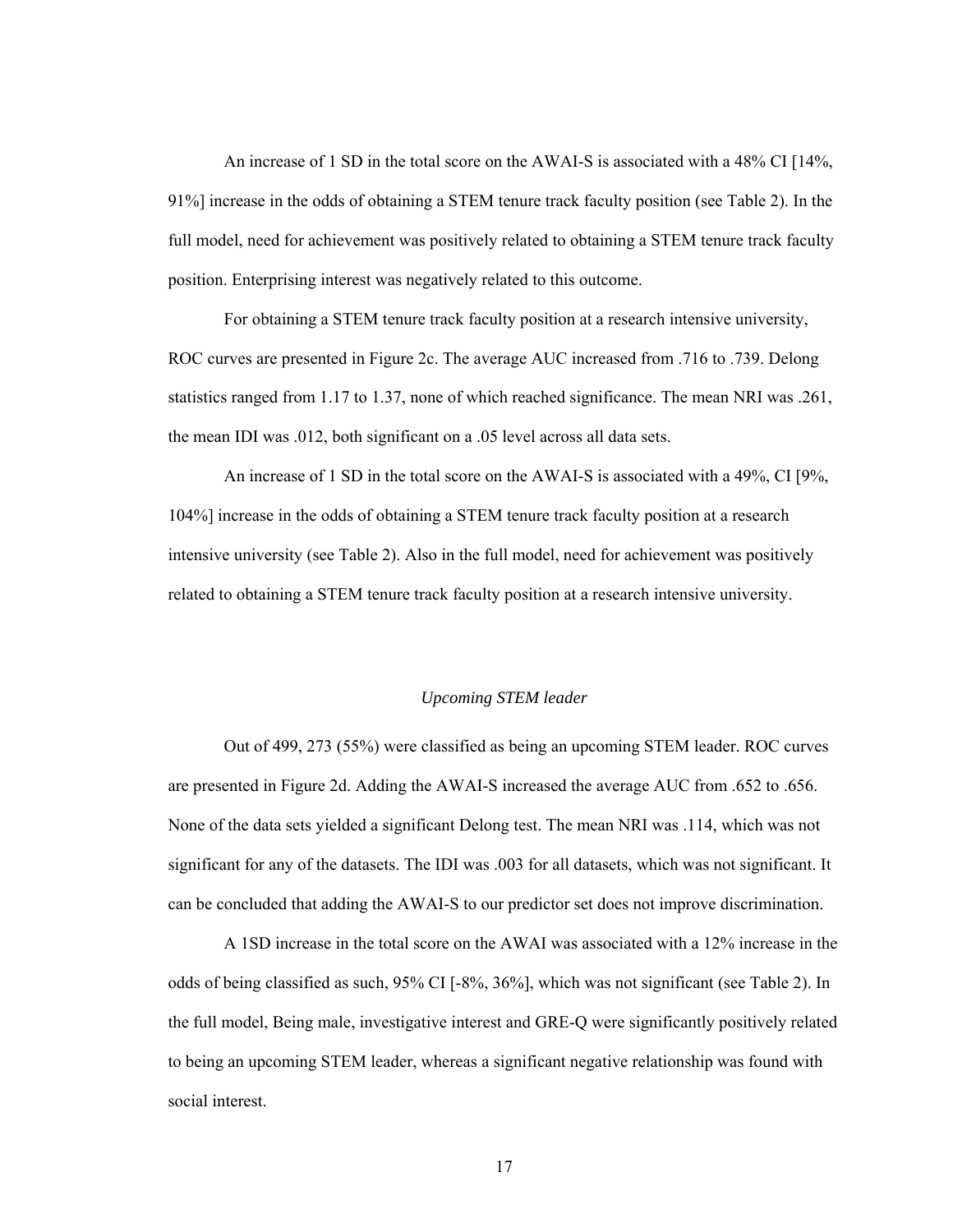## CHAPTER IV

#### DISCUSSION

This longitudinal study examined the value added by the quality of the advisor-advisee relationship, as measured by the AWAI-S (Schlosser & Gelso, 2001), for predicting objective, long term educational and occupational outcomes among top STEM graduate students, taking into account individual differences in abilities, interests, need for achievement, and sex at the onset of graduate school. In the prediction of earning a STEM doctorate, the added value of the AWAI-S above and beyond the aforementioned individual differences was large. For securing a STEM tenure track faculty position and securing a STEM tenure track faculty position at a research intensive university, the results indicate a small but meaningful amount of added value. In the prediction of obtaining a position involving leadership and responsibility commensurate with a STEM tenure track position at a research intensive university, adding the AWAI-S did not improve the discrimination. These findings add to previous studies that found a positive associations of the AWAI-S with outcomes such as the advisee's research self efficacy, research competence, interest in science and practice, satisfaction with advisor, grade point average and scholarly productivity (Schlosser & Gelso, 2001, 2005; Schlosser & Kahn, 2007; Rice et al., 2009; Kahn & Schlosser, 2010). But one may wonder how many of these findings would hold up if distal measures of individual differences (abilities, interests, and personality) would have been taken into account. Much of the discrimination observed in the model including the AWAI-S was anticipated for by assessments early in graduate school. The current study underscores the importance of taking into account distal measures of individual differences (abilities, interests, and personality) with established predictive validity when studying the added value of a new construct or measure. This methodological approach has sharpened inferences in health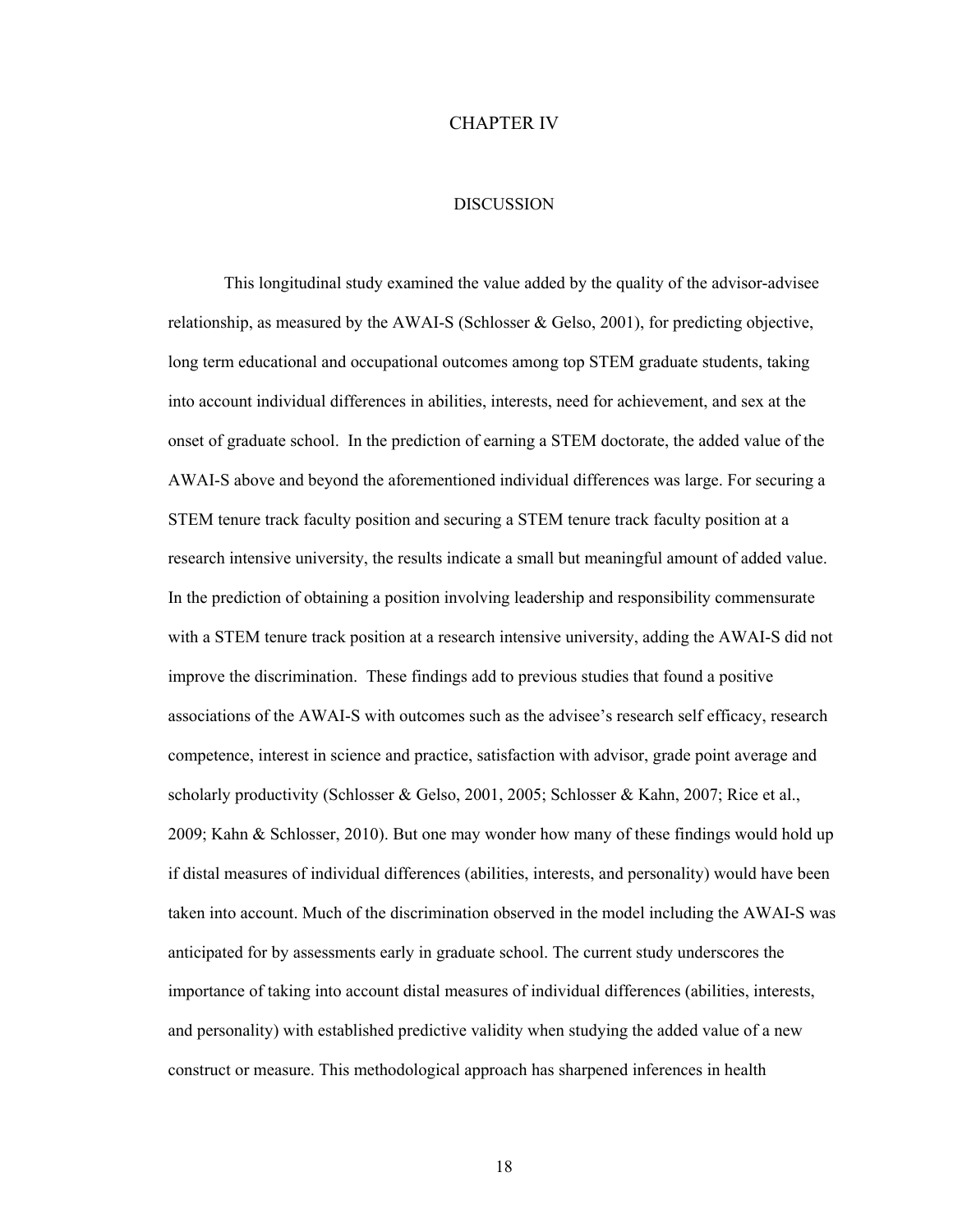psychology (Gottfredson, 2004) and industrial-organizational psychology (Judge, Jackson, Shaw, Scott, & Rich, 2007).

Based on the criteria examined in this study, the construct(s) assessed by the AWAI-S appears to be more operative at earlier stages of career development, and its added value seems to wane over time. In the course of a career, different kinds of mentorship may be required as different challenges are encountered in the world of work and as the nature of accomplishments changes. Yet, earning a STEM doctorate and securing a STEM tenure track position are important outcomes.

Although these findings are far from definitive, they do suggest future research for which the AWAI-S could be utilized. For example, the individual differences assessed by the AWAI-S might be most relevant for early academic accomplishments or for achieving academic milestones rather than those occurring later in life or more removed from academic settings. Also, it would be interesting to administer the AWAI-S not only at different time points throughout one's academic career, but later in life as well, inasmuch as perceptions of advisors and mentors may change over time and in both directions. Measuring the advisor-advisee relationship from the advisors perspective, or from the perspective of multiple students with the same advisor, could also shed a different light on our findings.

This study has several limitations. First, the predictor set utilized at T1 was underdetermined. Spatial ability was not assessed, and the GRE-Q was severely restricted in range; both attributes have been linked to advanced degrees and high-level occupations in STEM (Wai, Lubinski, & Benbow, 2009). Furthermore, interests could be measured with a collection of more focused basic interest scales (BIS; Liao, Armstrong, & Rounds, 2008). It is an empirical question as to whether the positive findings for the added value of the AWAI-S would be maintained, if these determinants were appropriately assessed and controlled for. In addition, many other criteria could be used to examine the applied and theoretical importance of the AWAI-S. Also, the AWAI-S was administered in 2003, approximately 10 years after initial

19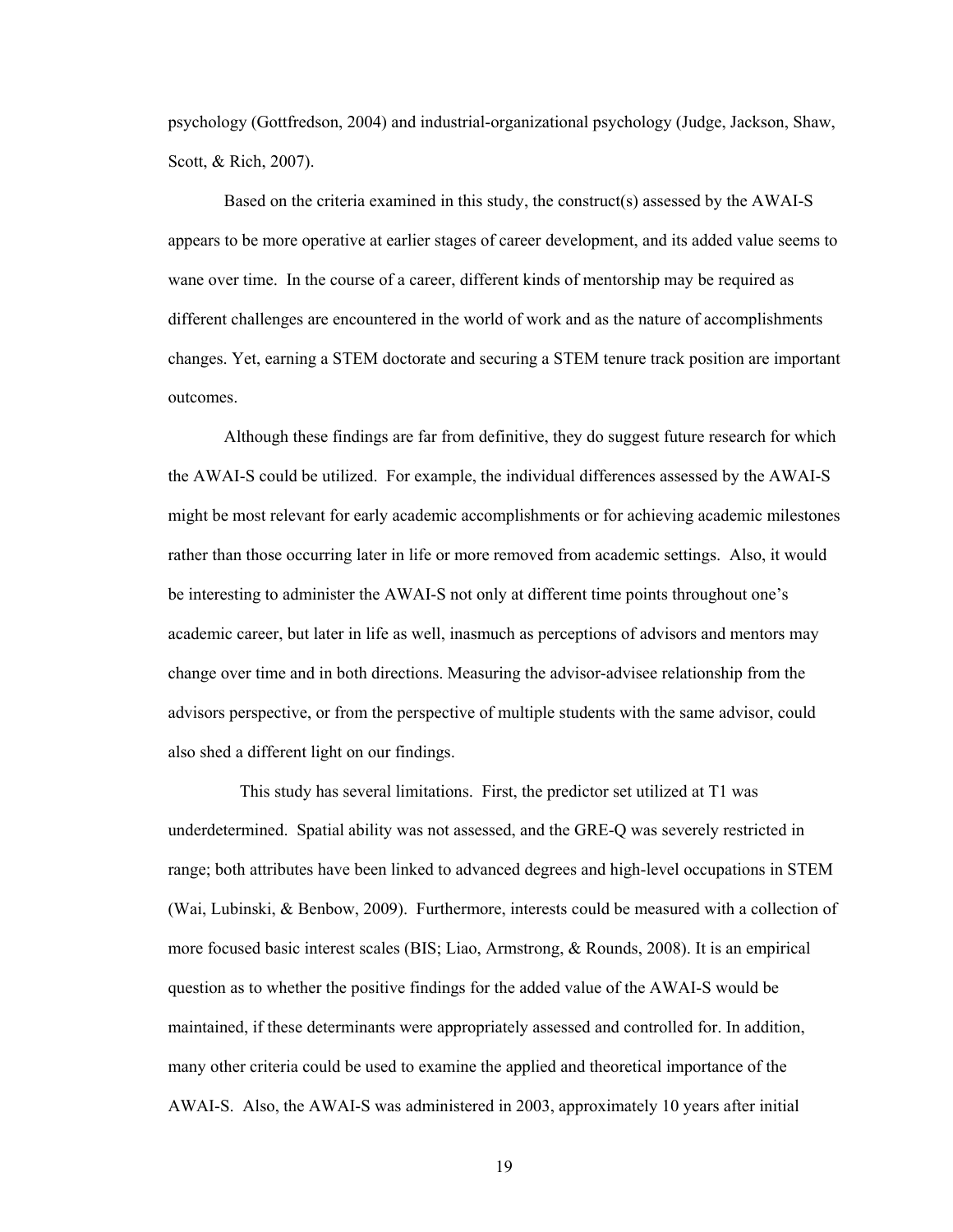selection. One may argue that evaluating the advisory working alliance can best be done after the collaboration has ended, and a student has gone through all stages of graduate school. A possible disadvantage is that some of our outcomes (obtaining a STEM PhD, obtaining a STEM tenure track faculty position) may have retrospectively altered the perception of the advisory relationship. Not obtaining the PhD may have decreased their perceived quality of the advisory relationship at T2. Finally, because the sample in this study consisted of top STEM graduate students, it is possible that the individual differences assessed by the AWAI-S have more value for more typical STEM graduate students.

## *Conclusion*

Although the published findings on the AWAI-S to date do not justify specific applied recommendations, when coupled with the positive results reported here, on a select group of several hundred STEM graduate students, using objective and distal criteria, the AWAI-S has shown to be a promising tool for future longitudinal research.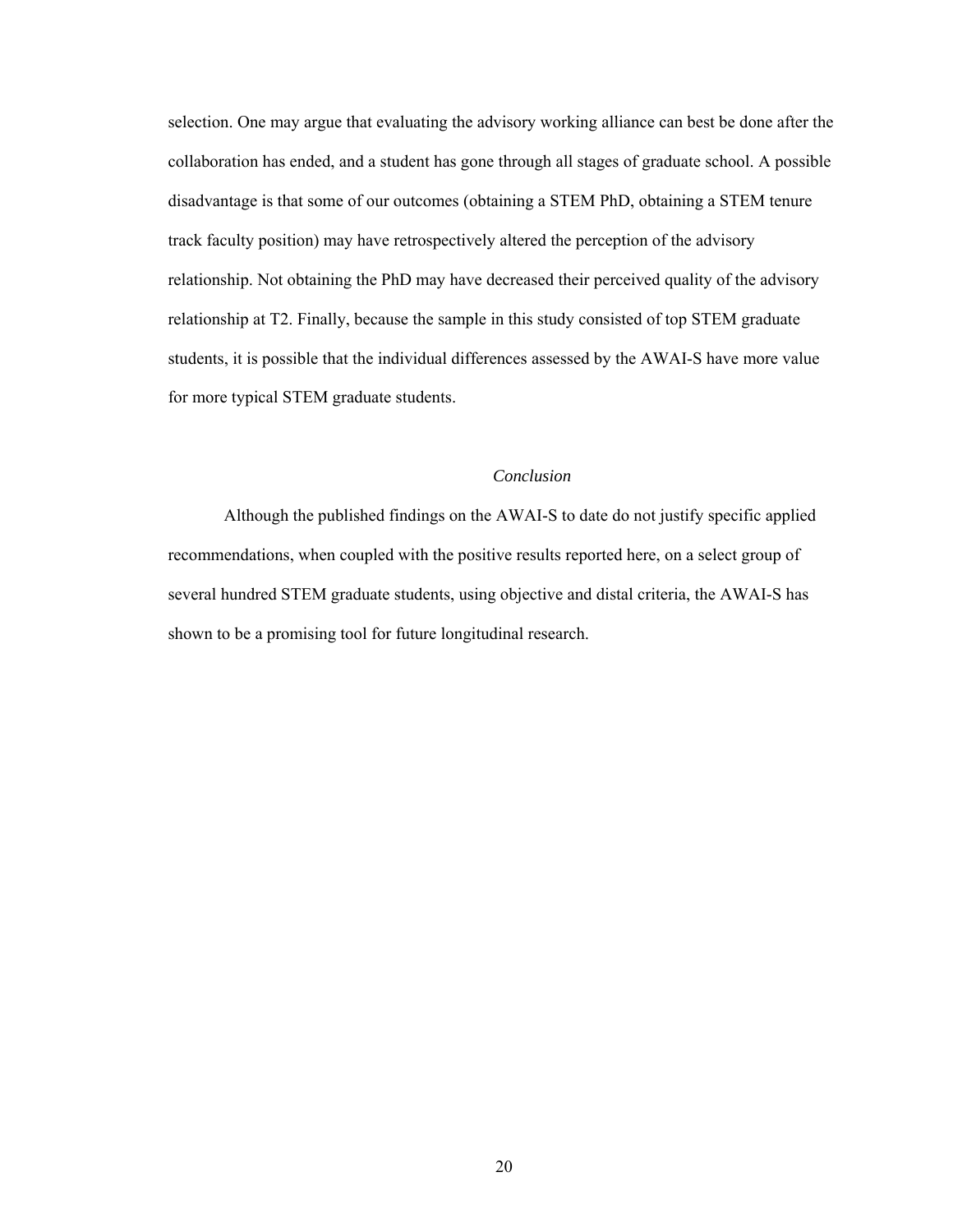# APPENDIX A

# JOB TITLE CLASSIFICATION

# Table A1

# *Job Titles and Fields Classified as Non-Science and Engineering: Executive Positions*

|                | Job Title                       | Job Specialty                             |
|----------------|---------------------------------|-------------------------------------------|
| 1              | Analyst                         | Management consulting                     |
| 2              | Associate                       | Management consulting                     |
| 3              | Associate                       | Hedge fund analysis                       |
| $\overline{4}$ | Associate                       | Management Consulting                     |
| 5              | Associate Analyst               | Health economics                          |
| 6              | <b>Associate Director</b>       | Academic programming                      |
| 7              | Director of Customer Advocacy   | Difficult customer management             |
| 8              | Director of Global Research     | Asset management                          |
| 9              | Director of Operations          | Operations management                     |
| 10             | Director, Business Development  |                                           |
| 11             | Finance Manager                 | Finance                                   |
| 12             | Group Leader                    | Consumer products R&D                     |
| 13             | Group Program Manager           | Consumer web site                         |
| 14             | Head of Desk Trading            | Trading                                   |
| 15             | <b>Instructional Specialist</b> |                                           |
| 16             | Manager                         | Marketing research & business development |
| 17             | Manager of Universal Services   | Analysis and management                   |
| 18             | Managing Director               | Private company investing                 |
| 19             | Managing Director               | Research in the field of marketing        |
| 20             | Managing Director               | Financial services / banking              |
| 21             | Partner                         | <b>Business consulting</b>                |
| 22             | <b>Planning Analyst</b>         | Strategic planning and analysis           |
| 23             | President                       | Marketing analytics                       |
| 24             | Principal                       | Venture capital                           |
| 25             | Product Manager                 | Marketing                                 |
| 26             | Project Manager                 |                                           |
| 27             | Project Manager                 | Heavy civil construction                  |
| 28             | Project Manager                 | Industrial capital projects               |
| 29             | Safety Project Manager          | <b>Automotive Safety</b>                  |
| 30             | Senior Analyst/Developer        | Commodities trading and sales systems     |
| 31             | Senior Associate                | Management consulting                     |
| 32             | Senior Vice President           | Quantitative financial research           |
| 33             | Sr. Regulatory Associate        | Regulatory affairs international - CMC    |
| 34             | <b>Strategy Consultant</b>      | Automotive                                |
| 35             | Vice President                  | Quality control                           |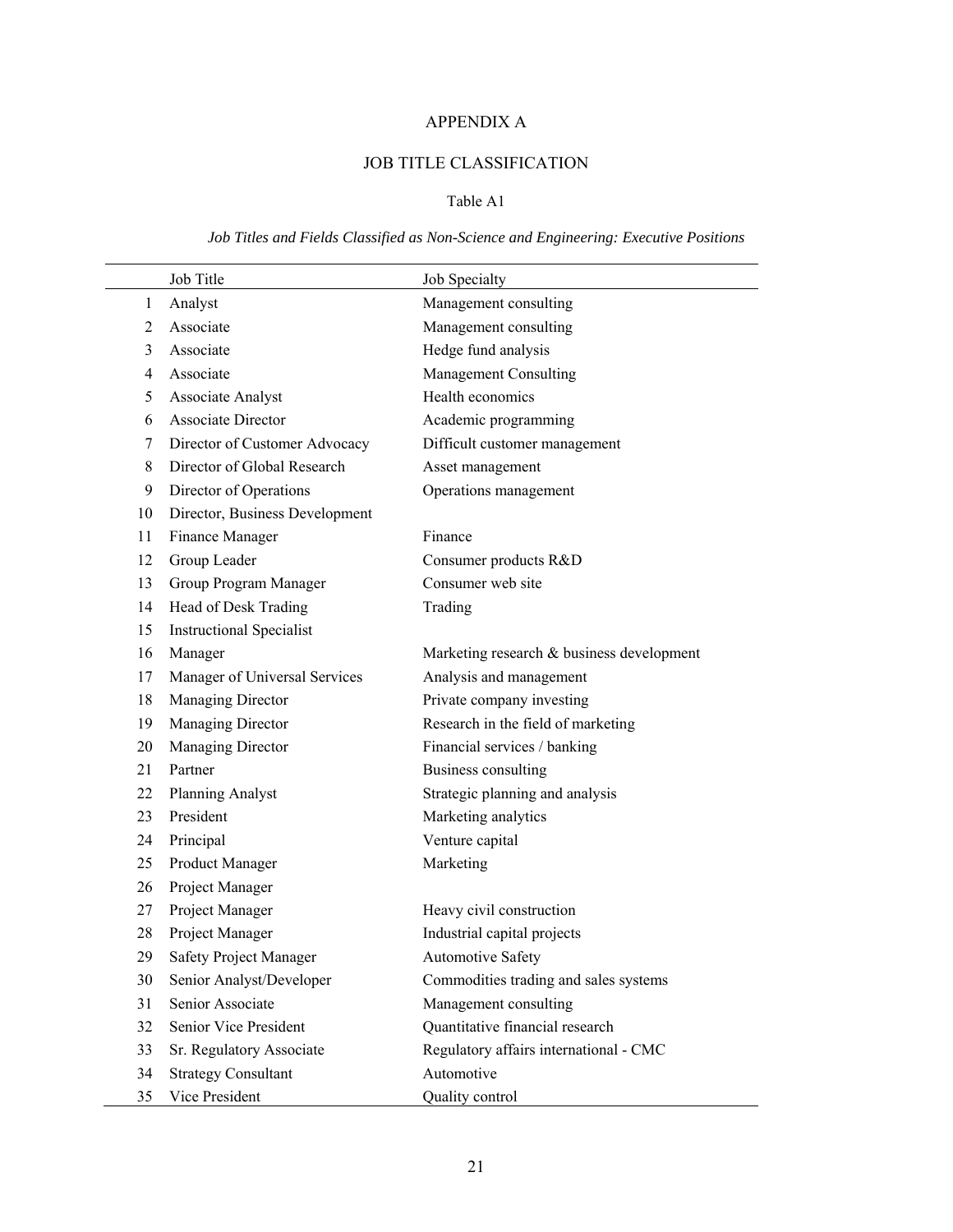# Table A2

|    | Job Title                           | Job Specialty                                 |
|----|-------------------------------------|-----------------------------------------------|
| 1  | <b>Account Consultant</b>           | <b>Sales</b>                                  |
| 2  | Adjunct professor                   | Radiology                                     |
| 3  | <b>Assistant Professor</b>          | Operations management                         |
| 4  | <b>Assistant Professor</b>          | Emergency medicine                            |
| 5  | <b>Assistant Professor</b>          | Speech science                                |
| 6  | <b>Assistant Professor</b>          | Management and organizations                  |
| 7  | Associate                           | Litigation - Intellectual property            |
| 8  | Associate Professor                 | Operations management                         |
| 9  | Attorney                            | Patent litigation                             |
| 10 | Attorney (associate)                | Patent law                                    |
| 11 | Co-owner                            | Native plant sales                            |
| 12 | Consultant/Investor                 | Technology consulting/Real estate devel.      |
| 13 | Digital Artist                      | 3D modeling                                   |
| 14 | Economist                           | Corporate governance, org. behavior           |
| 15 | Herbalife Distributor               | Health & nutrition                            |
| 16 | Lawyer                              | Intellectual property                         |
| 17 | <b>Museum Education Teacher</b>     | Teaching activities of 1840s to kids          |
| 18 | Patent Attorney                     | Intellectual property                         |
| 19 | Patent Attorney                     | Medical apparatus patents and software        |
| 20 | <b>Patent Counsel</b>               | Chemical and biotechnology patent prosecution |
| 21 | Physician                           |                                               |
| 22 | Physician                           |                                               |
| 23 | <b>Research Assistant Professor</b> | Science education                             |
| 24 | <b>Research Associate</b>           | Consumer products R&D                         |
| 25 | Roman Catholic Priest               | Parish work                                   |
| 26 | <b>Technical Consultant</b>         | Technical editing                             |
| 27 | Winemaker                           | Making still red and white wine               |

*Job Titles and Fields Classified as Non-Science and Engineering: Non-Executive Positions.*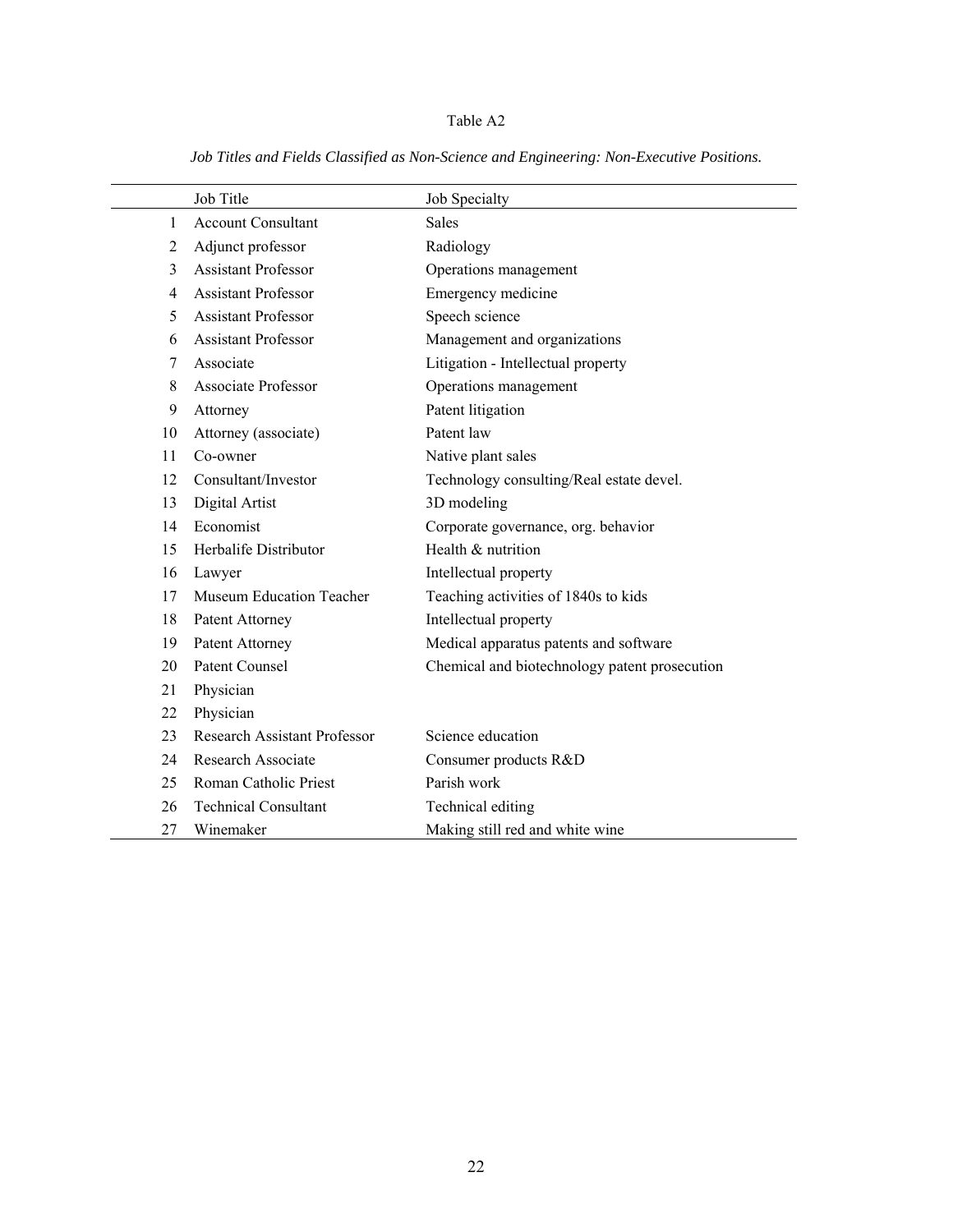# Table A3

|    | Job Title                                | Job Specialty                     |
|----|------------------------------------------|-----------------------------------|
| 1  | <b>AAAS</b> Congressional Science Fellow |                                   |
| 2  | <b>CEO</b>                               | Biotech company                   |
| 3  | <b>CEO</b>                               | Computer software & other tech.   |
| 4  | Chief Scientific Officer                 | textile chemistry                 |
| 5  | Chief, Division of USEPA                 | Drinking water regulations        |
| 6  | <b>CTO</b>                               | Detection of online payment fraud |
| 7  | Design Manager                           | Integrated circuit design         |
| 8  | Development Manager                      | Simulation software development   |
| 9  | Director of business consulting          | Software development              |
| 10 | Director, Microwave Engineering          | Semiconductor design              |
| 11 | Director of Product Development          | Catalog of scientific products    |
| 12 | Director of Product Engineering          | <b>Instrumentation Design</b>     |
| 13 | Director of Product Management           | Software                          |
| 14 | Director, Tech. & Strategic Rsch.        | Tech. & market analysis           |
| 15 | Director of Theoretical Physics          |                                   |
| 16 | Director, Bio. Process Improvement       | Jack of all trades                |
| 17 | Director, Intellectual Property          | Patents and intellectual property |
| 18 | Engineer/Branch Head                     | Satellite communications          |
| 19 | <b>Engineering Group Leader</b>          | Semiconductor processing          |
| 20 | Engineering Group Leader                 | Semiconductor industry            |
| 21 | Executive                                | Electronics manufacturing         |
| 22 | Founder, Director of Business Devel.     | Bio-surgery                       |
| 23 | Founder and CTO                          | Software devel. for data mining   |
| 24 | General Manager                          | Chemical manufacturing            |
| 25 | Group Leader                             | Medicinal chemistry               |
| 26 | Group Leader                             | Gene expression                   |
| 27 | Head, Chemistry & H.T. Discovery         | High throughput synthesis         |
| 28 | <b>Lead Clinical Research Scientist</b>  | R&D of antiepileptic drugs        |
| 29 | Lead Network Modeling Engineer           | Software development              |
| 30 | Lead Scientist                           | Inorganic chemistry               |
| 31 | Lead System Engineer                     | Nuclear power plant systems       |
| 32 | Manager                                  | Technology-based consulting       |
| 33 | Manager Research & Development           | Anti-aging skin care products     |
| 34 | Manager, Cancer Discovery Chem.          | Chemistry research management     |
| 35 | Manager, Micro-fluidics Engineering      | Chemical engineering              |
| 36 | Manager, Systems Development             | Mathematical software devel.      |
| 37 | Office Chief                             | Environmental engineering         |
| 38 | Planetary Scientist, Aerospace Engineer  | Lead for human analog missions    |
| 39 | President & CEO                          | <b>B2B</b> software               |

*Job Titles and Fields of Jobs Classified as Senior-Level Positions*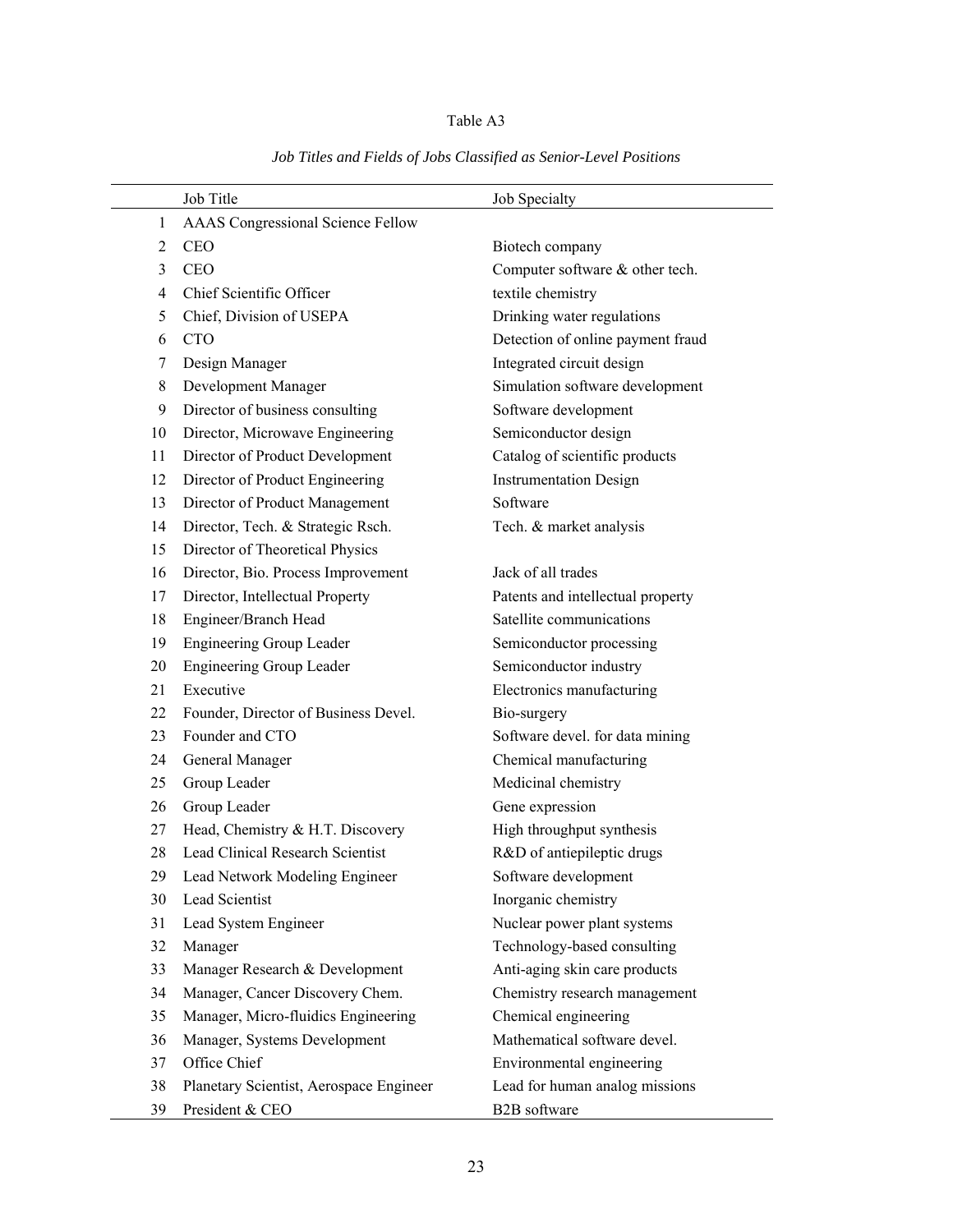# Table A3, continued

|    | Job Title                          | Job Specialty                          |
|----|------------------------------------|----------------------------------------|
| 40 | Principal Engineer                 | Microprocessor process engineering     |
| 41 | Principal Engineer                 | Medical device R&D                     |
| 42 | Principal Engineer                 | Environmental engineering              |
| 43 | Principal Research Scientist       | Cell Biology                           |
| 44 | Principal Research Scientist       | Mouse molecular genetics               |
| 45 | Principal Scientist                | Signal transduction/biochemistry       |
| 46 | Principal scientist                | Gas and ambient air analysis           |
| 47 | Principal Scientist                | Discharge lighting                     |
| 48 | Principal Scientist                | Protein crystallography                |
| 49 | Principal Software Engineer        | Computer graphics                      |
| 50 | Principal Technical Staff Member   | Telecom engineer                       |
| 51 | Product Engineering Group Leader   | Flash memory                           |
| 52 | Product Line Manager               | Multiprocessor semiconductors          |
| 53 | Program Director/Group Leader      | Molecular biology of oncology          |
| 54 | Program Manager, R&D               | Organic chemistry                      |
| 55 | Project Leader                     | Ultrafast laser spectroscopy           |
| 56 | Project Leader                     | Material science / chemistry           |
| 57 | Project Manager                    | GMP production facility/software       |
| 58 | Project Manager                    | Semiconductor process integration      |
| 59 | R&D Manager                        | Mobile internet software               |
| 60 | <b>Regional Manager</b>            | Plastics / Industry                    |
| 61 | Regional Medical Scientist         | Pharmaceuticals R&D                    |
| 62 | Scientific Application Manager     | Gene expression, bioinformatics        |
| 63 | <b>Section Manager</b>             | IT - currently intranet technologies   |
| 64 | Senior Biomedical Engineer         | Project management & software devel.   |
| 65 | Senior Chemist                     | Analytical chemistry                   |
| 66 | Senior Chemist                     | Product development                    |
| 67 | Senior Chemist                     | Organometallic chem. & polymers        |
| 68 | Senior Criticality Safety Engineer | Criticality safety                     |
| 69 | Senior Director                    | Biocatalysis in pharmaceuticals        |
| 70 | Senior Engineer                    | Tech. devel., medical devices          |
| 71 | Senior Engineer                    | Aircraft integration and test engineer |
| 72 | Senior Engineer                    | Millimeter wave design & devel.        |
| 73 | Senior Engineer II                 | Software simulations                   |
| 74 | Senior Engineer II                 | Electrical engineering                 |
| 75 | Senior engineering staff           | Communications system analysis         |
| 76 | Senior Fellow                      | Analytical chemistry                   |
| 77 | Senior Fellow                      | Infectious disease                     |
| 78 | Senior Geotechnical Engineer       | Geotechnical engineering               |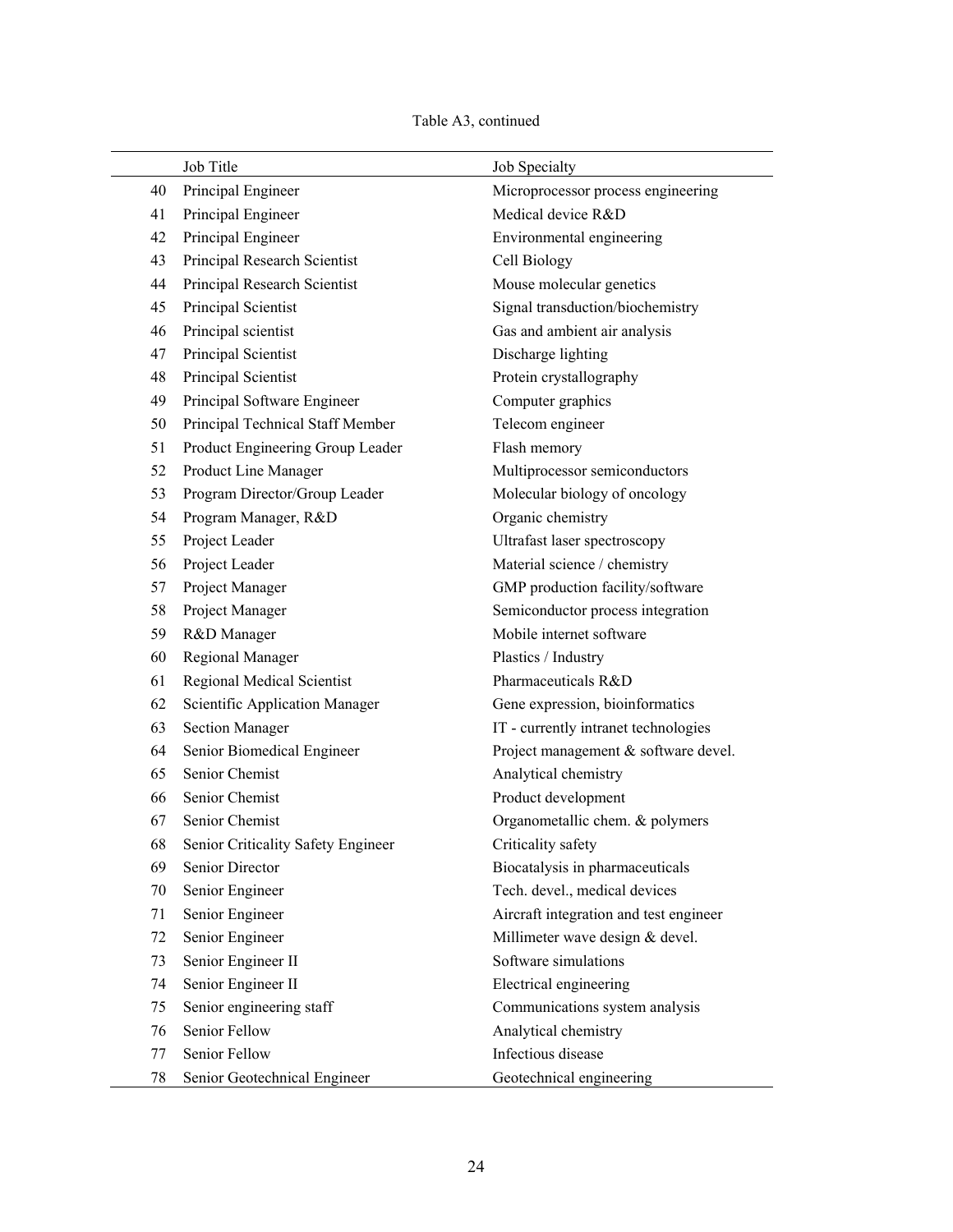# Table A3, continued

|     | Job Title                          | Job Specialty                     |
|-----|------------------------------------|-----------------------------------|
| 79  | Senior Member of Technical Staff   | Analog circuit design             |
| 80  | Senior Member of Technical Staff   | Materials science                 |
| 81  | Senior Member of Technical Staff   | Software research and development |
| 82  | Senior Member of Technical Staff   | Energetic materials chemistry     |
| 83  | Senior Member of Technical Staff   | Electrical engineering            |
| 84  | Senior Principal Research Engineer | Surfactant science                |
| 85  | Senior Process Engineer            | Semiconductor manufacturing       |
| 86  | Senior Process Engineer            | Lithography                       |
| 87  | Senior Project Engineer            | Solid state electronics           |
| 88  | Senior Quality Assurance Engineer  | Software                          |
| 89  | Senior Research Biochemist         | Immunology                        |
| 90  | Senior Research Chemist            | Formulation science               |
| 91  | Senior Research Chemist            | Polymer and organic synthesis     |
| 92  | Senior Research Engineer           | Process modeling and optimization |
| 93  | Senior Research Investigator       | Medicinal chemistry               |
| 94  | Senior Research Scientist          | Chemistry                         |
| 95  | Senior research scientist          | Physics/materials science         |
| 96  | Senior Research Scientist          | Synthetic polymer chemistry       |
| 97  | Senior Research Scientist          | Toothbrush R&D                    |
| 98  | Senior Research Scientist          | Combinatorial chemistry           |
| 99  | Senior Research Scientist          | Geophysical inversion problems    |
| 100 | Senior Research Scientist          | Inorganic materials and ceramics  |
| 101 | Senior Research Scientist          | Bio-organic chemistry             |
| 102 | Senior Rf Engineer                 | Rf circuit design                 |
| 103 | Senior Scientist                   | Medicinal chemistry               |
| 104 | Senior Scientist                   | Biomedical engineering            |
| 105 | Senior Scientist                   | Chemical engineering              |
| 106 | Senior Scientist                   | Hydrodynamics, numerical modeling |
| 107 | Senior Scientist                   | Pharmaceutical chemistry          |
| 108 | Senior Scientist                   | Biotech assay development         |
| 109 | Senior Scientist                   | Metabolic chemistry               |
| 110 | Senior Scientist II                | Medicinal chemistry               |
| 111 | Senior Scientist II - Group Leader | Synthetic organic chemistry       |
| 112 | Senior Software Engineer           | Computer programming development  |
| 113 | Senior Software Engineer           | C programming for mechanical CAD  |
| 114 | Senior Software Engineer           | $C++$                             |
| 115 | Senior Software Engineer           | Signal processing                 |
| 116 | Senior Software Engineer           |                                   |
| 117 | Senior staff engineer              | Operations analysis               |
| 118 | Senior Staff Scientist             | Nuclear MR spectroscopy           |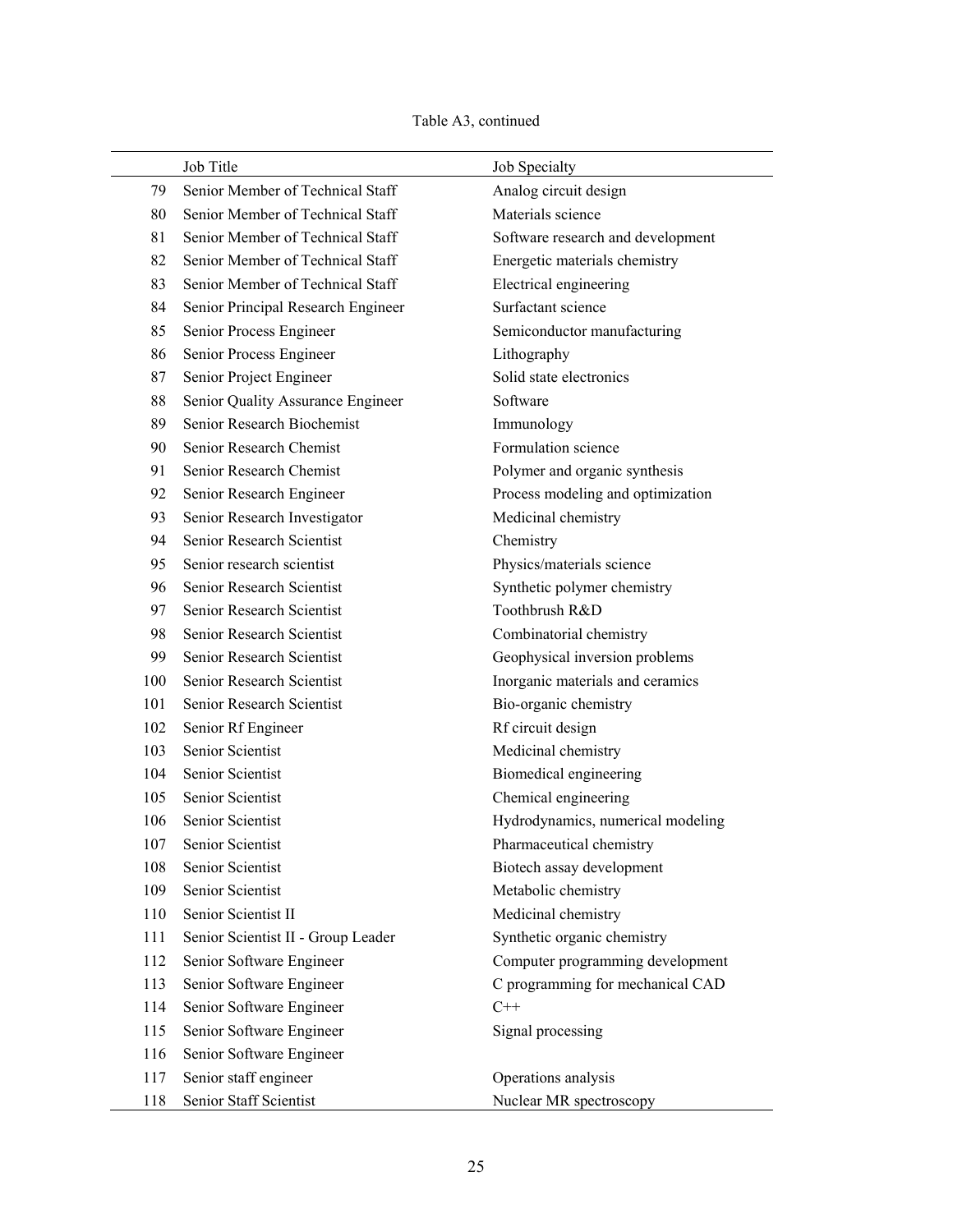| Table A3, continued |  |
|---------------------|--|
|---------------------|--|

|     | Job Title                       | Job Specialty                           |
|-----|---------------------------------|-----------------------------------------|
| 119 | Senior Staff Software Engineer  | UNIX system software design             |
| 120 | Senior Systems Analyst          | Software testing                        |
| 121 | Senior Systems Analyst          | Clinical information systems            |
| 122 | Senior Technical Associate      | Research                                |
| 123 | Senior Technical Staff Member   | Computer sciences                       |
| 124 | Software Development Manager    | Mathematical software                   |
| 125 | Sr. Research Scientist          | Cell biology                            |
| 126 | Sr. Subsurface Engineer         | Oil/gas well completions                |
| 127 | Sr. CAD Researcher              | Comp. architecture performance analysis |
| 128 | Sr. Engineering Manager         | Semiconductor processing devel.         |
| 129 | Sr. Environmental Engineer      | Environmental compliance                |
| 130 | Sr. Manager                     | Database marketing                      |
| 131 | Sr. Member of Technical Staff   | Semiconductor device technology         |
| 132 | Sr. Principal Research Engineer | Chemical reaction engineering           |
| 133 | Sr. Process Engineer            | Semiconductor processing                |
| 134 | Sr. Research Engineer           | Fuel cell research                      |
| 135 | Sr. System Engineer             | DSP engineer                            |
| 136 | Sr. VP/Chief Technology Officer | Product development                     |
| 137 | Supervisor                      | Computer vision, machine learning       |
| 138 | Systems Engineer Senior Staff   | Radar system engineering                |
| 139 | Team Leader/Tech. Staff         | Software development                    |
| 140 | Technology Leader               | Chemical engineering                    |
| 141 | <b>Technology Manager</b>       | Resins and coatings; silicones          |
| 142 | <b>Technology Manager</b>       | Chemist                                 |
| 143 | VP of Engineering, Founder      | High performance optical components     |
| 144 | VP of Business Development      | Software mergers and acquisitions       |
| 145 | VP, Senior Analyst              | Biotechnology                           |
| 146 | Named Fellow                    | Physics of particle accelerators        |
| 147 | Named Fellow                    | Immunology                              |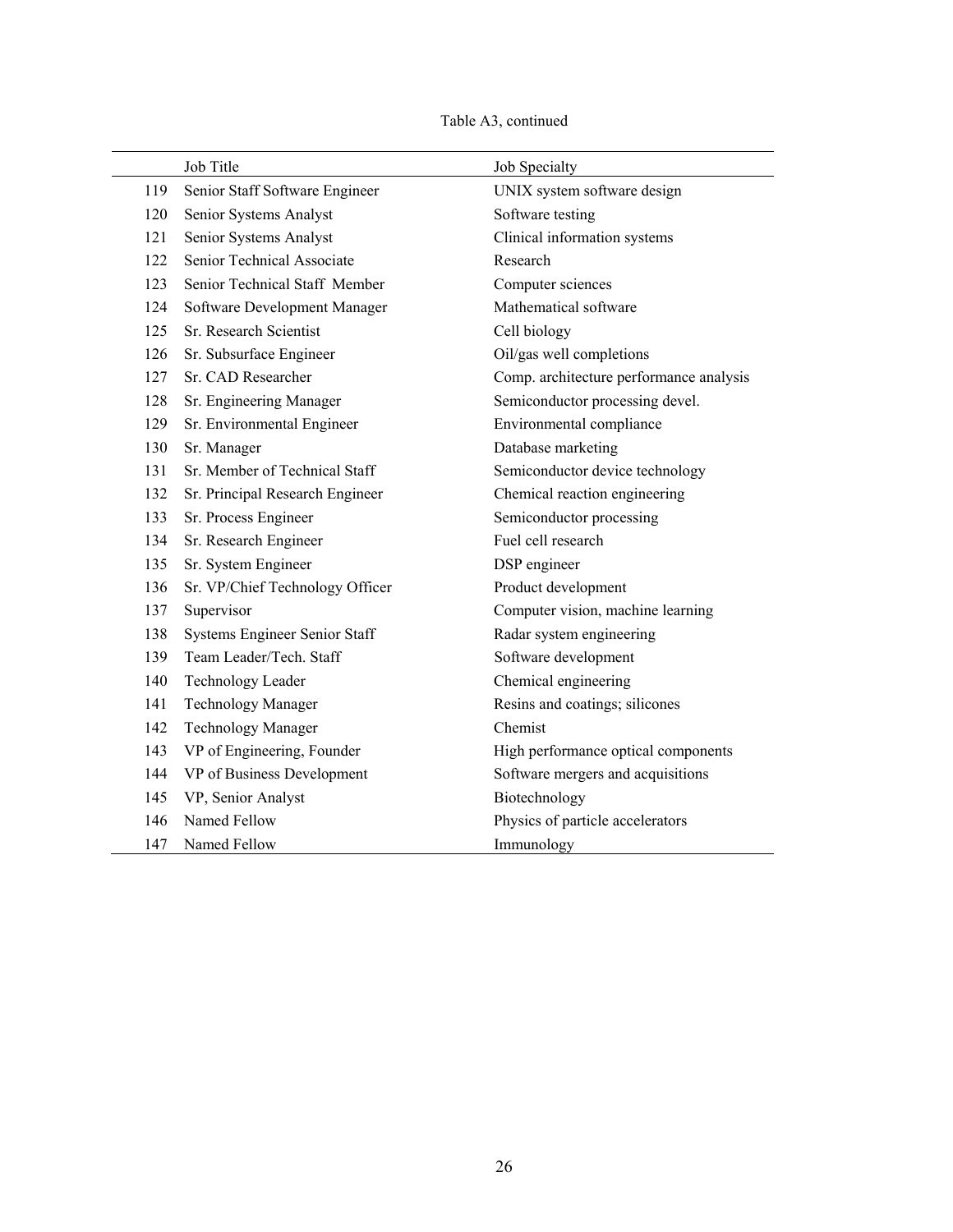#### APPENDIX B

#### FIT INDICES FOR LOGISTIC REGRESSION MODELS

#### Table B1

*Mean Fit Indices for the Logistic Regressions for Predicting STEM PhD, STEM Tenure, STEM Tenure Track at a RIU, and Being an Upcoming STEM Leader.* 

| Outcome                                     | PhD                    |                         | Tenure Track           |                        |
|---------------------------------------------|------------------------|-------------------------|------------------------|------------------------|
| Model                                       | no AWAI                | AWAI                    | no AWAI                | AWAI                   |
| SAS Pseudo R-squared                        | $0.072$ [0.069, 0.074] | $0.163$ [0.161, 0.165]  | $0.051$ [0.049, 0.055] | $0.069$ [0.067, 0.073] |
| SAS Max. Rescaled Pseudo R-squared          | $0.131$ [0.125, 0.135] | $0.297$ [0.293, 0.301]  | $0.081$ [0.078, 0.087] | $0.109$ [0.106, 0.115] |
| Hosmer and Lemeshow $\chi^2$                | 7.399 [3.202, 12.718]  | $6.039$ [3.379, 9.102]  | 8.682 [4.399, 13.298]  | 10.783 [5.867, 14.884] |
| P-Value Hosmer and Lemeshow $\chi^2$        | $0.533$ [0.122, 0.921] | $0.643$ [0.334, 0.908]  | $0.415$ [0.102, 0.819] | $0.298$ [0.061, 0.662] |
| Area Under the Curve (AUC)                  | $0.710$ [0.706, 0.713] | $0.820$ [0.818, 0.823]  | $0.661$ [0.655, 0.670] | $0.688$ [0.685, 0.693] |
| AUC Lower Limit 95% CI                      | $0.643$ [0.638, 0.646] | $0.766$ [0.763, 0.769]  | $0.601$ [0.595, 0.609] | $0.630$ [0.627, 0.636] |
| AUC Upper Limit 95% CI                      | $0.777$ [0.774, 0.780] | $0.875$ [0.873, 0.877]  | $0.722$ [0.716, 0.730] | $0.746$ [0.743, 0.751] |
| Delong Test (Delong et al., 1988)           |                        | 3.814 [3.752, 3.911]    |                        | $1.545$ [1.395, 1.683] |
| P-Value Delong Test                         |                        | $0.000$ [0.000, 0.000]  |                        | $0.063$ [0.046, 0.082] |
| Net Reclassification Improvement (NRI)      |                        | $0.781$ [0.767, 0.805]  |                        | $0.286$ [0.278, 0.293] |
| P-Value NRI                                 |                        | $0.000$ [0.000, 0.000]  |                        | $0.005$ [0.004, 0.007] |
| Integrated Discrimination Improvement (IDI) |                        | $0.127$ [0.126, 0.128]  |                        | $0.019$ [0.019, 0.020] |
| P-Value IDI                                 |                        | $0.000$ [0.000, 0.000]  |                        | $0.001$ [0.001, 0.001] |
| Akaike Information Criterion                | 382 [380.83, 383.81]   | 332 [331.13, 333.92]    | 495 [493.62, 496.80]   | 488 [486.26, 489.17]   |
| $-2logL$                                    | 360 [358.83, 361.81]   | 308 [307.13, 309.92]    | 473 [471.62, 474.80]   | 464 [462.26, 465.17]   |
| Likelihood Ratio Test (LRT)                 |                        | 51.836 [51.702, 52.095] |                        | 9.463 [9.308, 9.627]   |
| P-Value of LRT                              |                        | $0.000$ [0.000, 0.000]  |                        | $0.002$ [0.002, 0.002] |

Note: Mean fit indices are shown for models without and with the total score on the AWAI-S as a predictor (all models include abilities, interests, need for achievement and sex as predictors. The minimum and maximum for the 5 imputations are bracketed.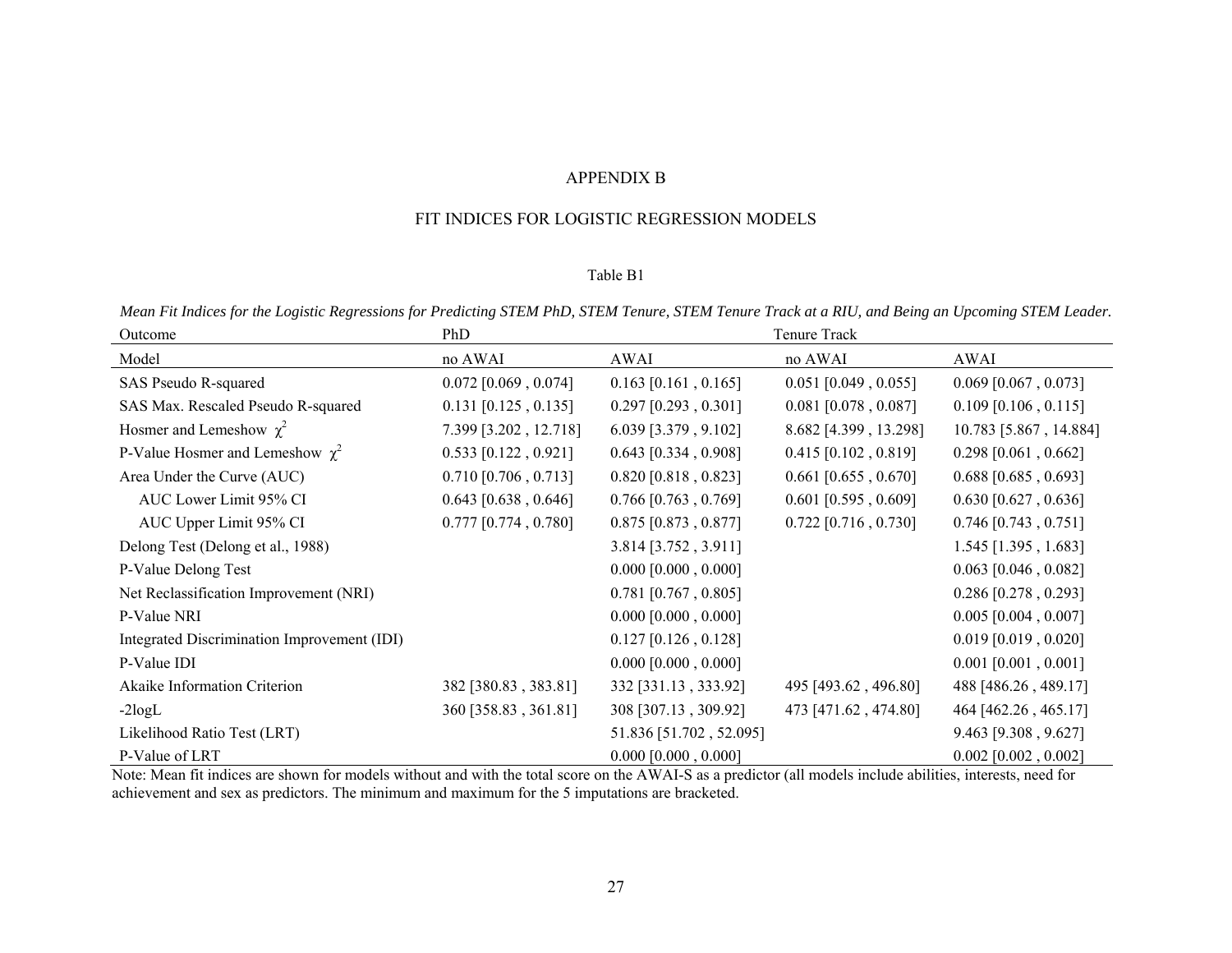| Outcome                                     | Tenure Track at RIU    |                        | <b>Upcoming STEM Leader</b> |                        |
|---------------------------------------------|------------------------|------------------------|-----------------------------|------------------------|
| Model                                       | no AWAI                | AWAI                   | no AWAI                     | AWAI                   |
| SAS Pseudo R-squared                        | $0.067$ [0.063, 0.073] | $0.079$ [0.075, 0.085] | $0.074$ [0.070, 0.077]      | $0.077$ [0.073, 0.080] |
| SAS Max. Rescaled Pseudo R-squared          | $0.124$ [0.117, 0.136] | $0.147$ [0.141, 0.159] | $0.099$ [0.094, 0.103]      | $0.102$ [0.098, 0.106] |
| Hosmer and Lemeshow $\chi^2$                | 4.168 [3.481, 5.478]   | 13.876 [6.635, 18.795] | 4.043 [1.750, 9.150]        | 4.480 [2.777, 8.046]   |
| P-Value Hosmer and Lemeshow $\chi^2$        | $0.836$ [0.706, 0.901] | $0.167$ [0.016, 0.576] | $0.813$ [0.330, 0.988]      | $0.791$ [0.429, 0.948] |
| Area Under the Curve (AUC)                  | $0.716$ [0.707, 0.728] | $0.739$ [0.729, 0.748] | $0.652$ [0.649, 0.656]      | $0.656$ [0.653, 0.659] |
| AUC Lower Limit 95% CI                      | $0.652$ [0.640, 0.664] | $0.680$ [0.667, 0.692] | $0.604$ [0.601, 0.608]      | $0.608$ [0.605, 0.612] |
| AUC Upper Limit 95% CI                      | $0.781$ [0.774, 0.792] | $0.798$ [0.792, 0.805] | $0.699$ [0.696, 0.704]      | $0.703$ [0.701, 0.707] |
| Delong Test (Delong et al., 1988)           |                        | $1.254$ [1.168, 1.371] |                             | $0.811$ [0.701, 0.971] |
| P-Value Delong Test                         |                        | $0.105$ [0.085, 0.121] |                             | $0.210$ [0.166, 0.242] |
| Net Reclassification Improvement (NRI)      |                        | $0.261$ [0.231, 0.290] |                             | $0.114$ [0.094, 0.141] |
| P-Value NRI                                 |                        | $0.027$ [0.015, 0.042] |                             | $0.106$ [0.058, 0.147] |
| Integrated Discrimination Improvement (IDI) |                        | $0.012$ [0.011, 0.014] |                             | $0.003$ [0.003, 0.003] |
| P-Value IDI                                 |                        | $0.031$ [0.019, 0.048] |                             | $0.100$ [0.092, 0.107] |
| Akaike Information Criterion                | 369 [366.56, 371.97]   | 365 [361.98, 367.24]   | 671 [669.72, 673.36]        | 671 [670.36, 673.89]   |
| $-2logL$                                    | 347 [344.56, 349.97]   | 341 [337.98, 343.24]   | 649 [647.72, 651.36]        | 647 [646.36, 649.89]   |
| Likelihood Ratio Test (LRT)                 |                        | $6.605$ [6.158, 7.070] | $0.074$ [0.070, 0.077]      | $1.441$ [1.355, 1.565] |
| P-Value of LRT                              |                        | $0.010$ [0.008, 0.013] | $0.099$ [0.094, 0.103]      | $0.230$ [0.211, 0.244] |

Table B1, continued

Note: Mean fit indices are shown for models without and with the total score on the AWAI-S as a predictor (all models include abilities, interests, need for achievement and sex as predictors. The minimum and maximum for the 5 imputations are bracketed.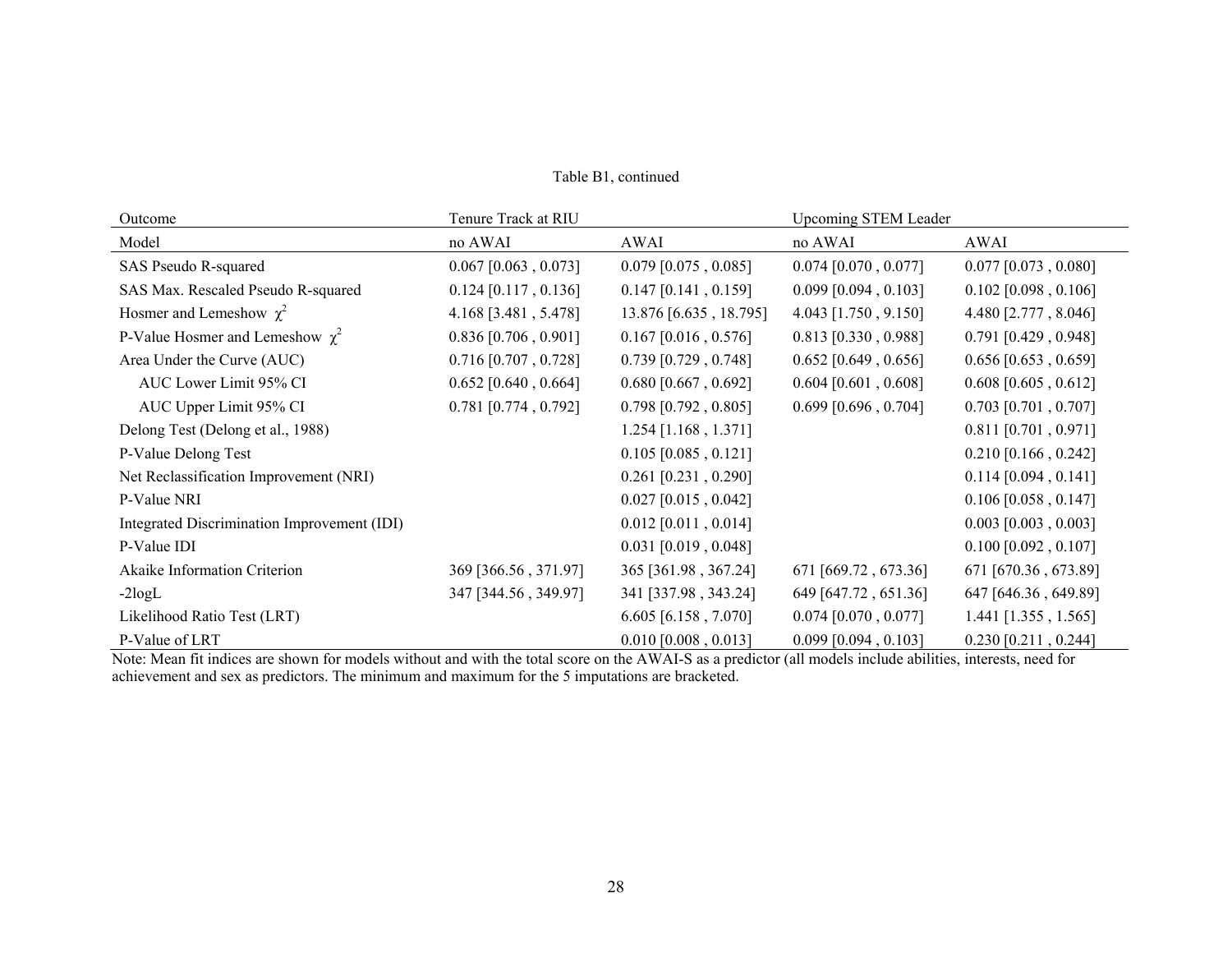#### APPENDIX C



### OBSERVED PROPORTIONS OF SUCCESS PER QUARTILE

Figures C1-C4: Observed proportions of success for each quartile of estimated probabilities. Subjects are assigned to quartiles based on their estimated probability from the logistic regression model. Quartiles are plotted on the x-axis, the proportion of subjects that obtained the outcome is plotted on the y-axis. The dotted lines represent a model with only the AWAI-S as a predictor. The dashed lines represent a model with as predictors the abilities, interests, need for achievement, and sex of the advisees measured at T1. The solid lines represent a model with the same predictors, but with the AWAI-S added to them.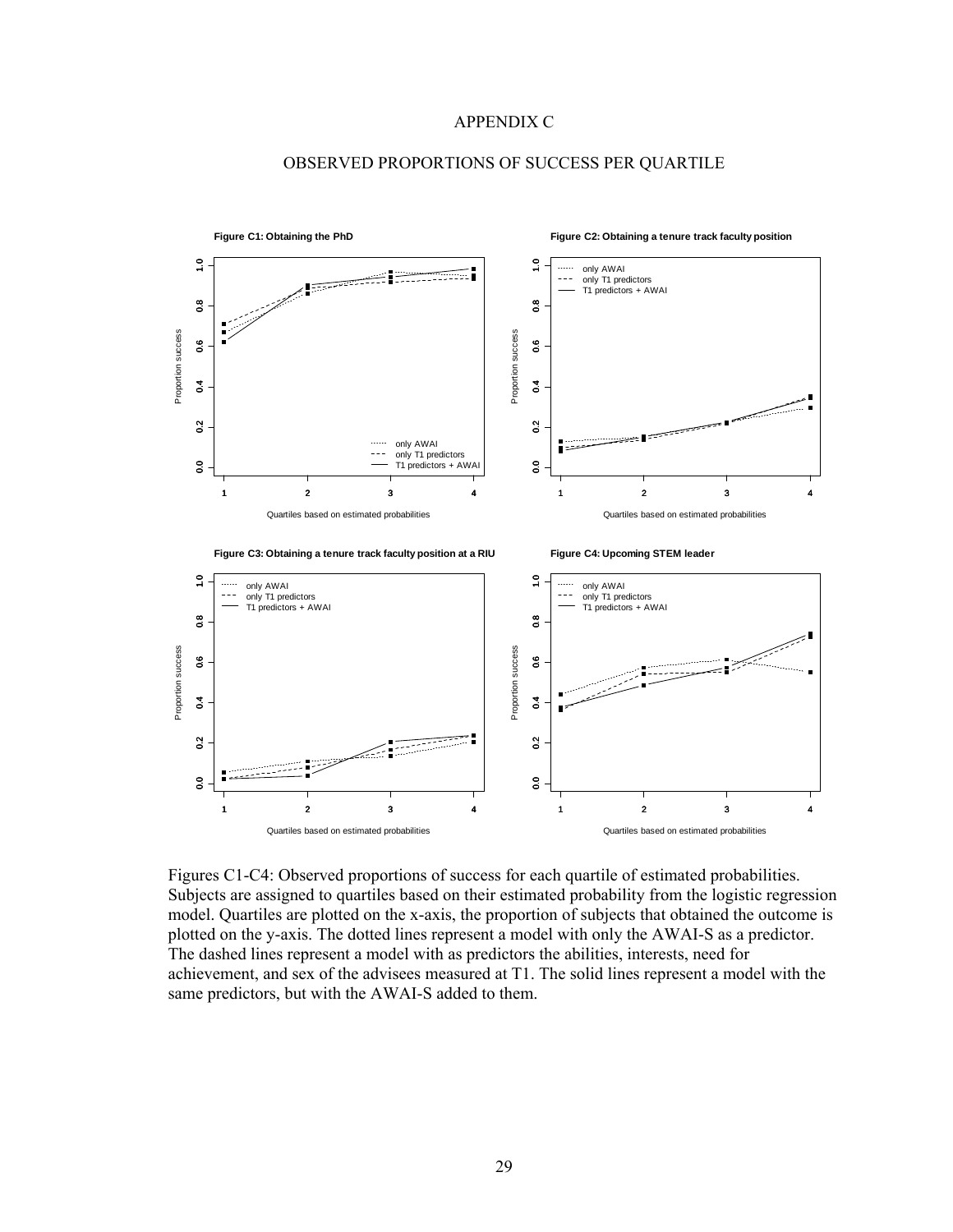#### APPENDIX D

#### PROBABILITY OF THE OUTCOMES AS A FUNCTION OF THE TOTAL SCORE ON THE



AWAI-S

Figures D1-D4: Logistic regression curves for obtaining a STEM PhD (D1), obtaining a STEM tenure track faculty position (D2), obtaining a STEM tenure track faculty position at a research intensive university (D3) and obtaining a job positions in STEM with leadership and responsibility commensurate with a STEM tenure track position at a research intensive university (D4). These figures represent the probability of obtaining the outcome as a function of the total score on the AWAI-S. The x-axis represents the total score on the AWAI-S. The y-axis indicates the probability of obtaining the outcome. The solid line represents the logistic regression model's estimated probability of obtaining the outcome for an average student (i.e., all other variables set to their mean score). The dashed line is the locally weighted least squares regression function (loess). The black dots at the top represent those participants who obtained the outcome, the dots at the bottom those who did not. The horizontal position of the dots represents their corresponding total score on the AWAI-S.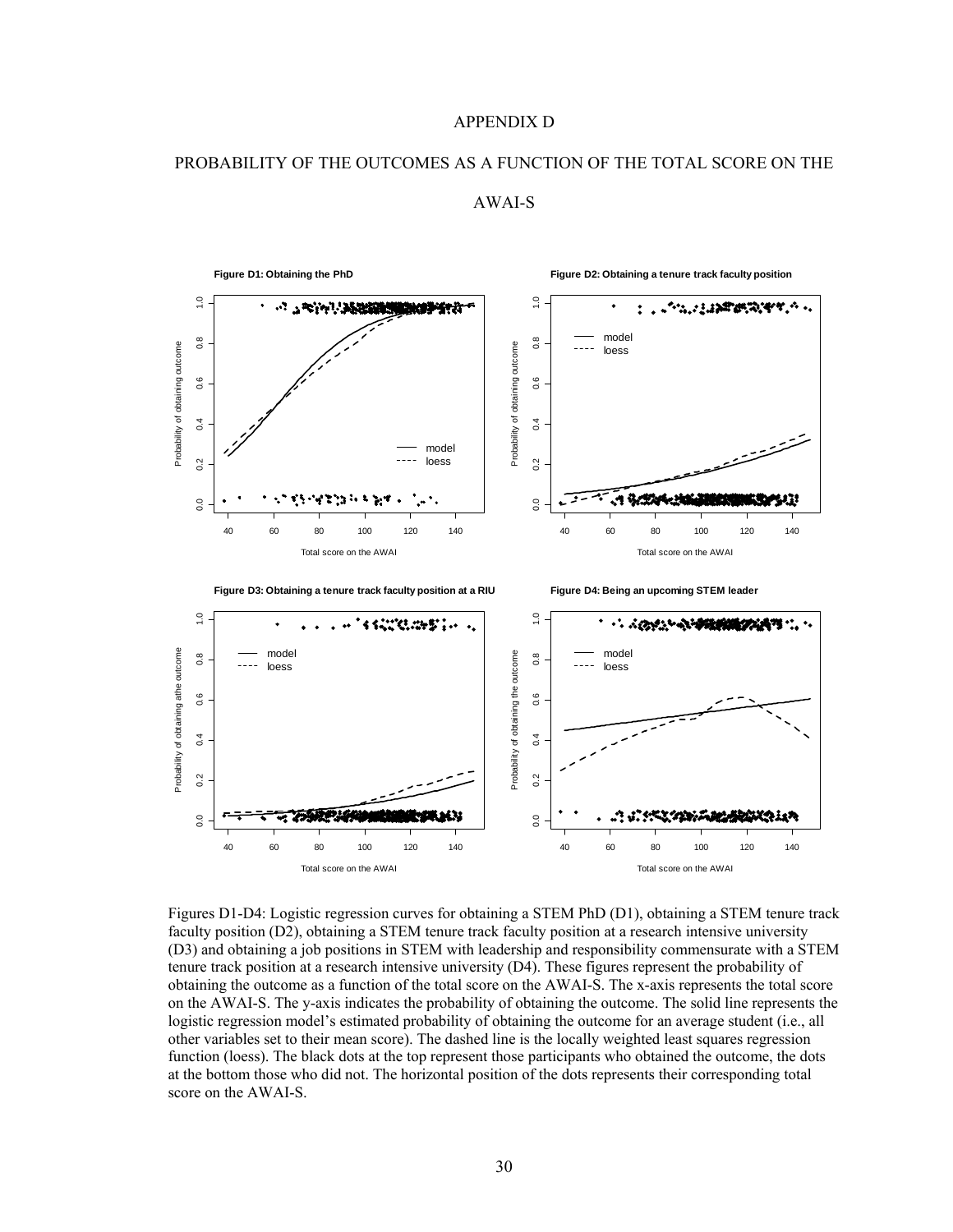## APPENDIX E



## EXPECTED PROPORTIONS VERSUS OBSERVED PROPORTIONS

Figures E1-E4: Expected proportions of success (x-axis) are plotted against observed proportions of success (y-axis) for every quartile. Subjects are assigned to quartiles based on their estimated probability from the logistic regression model. The blue triangles represent a model with as predictors the abilities, interests, need for achievement, and sex of the advisees measured at T1. The red squares represent a model with the same predictors, but with the AWAI-S added to them. The solid straight line indicates were the expected and observed proportions are equal  $(y = x)$ .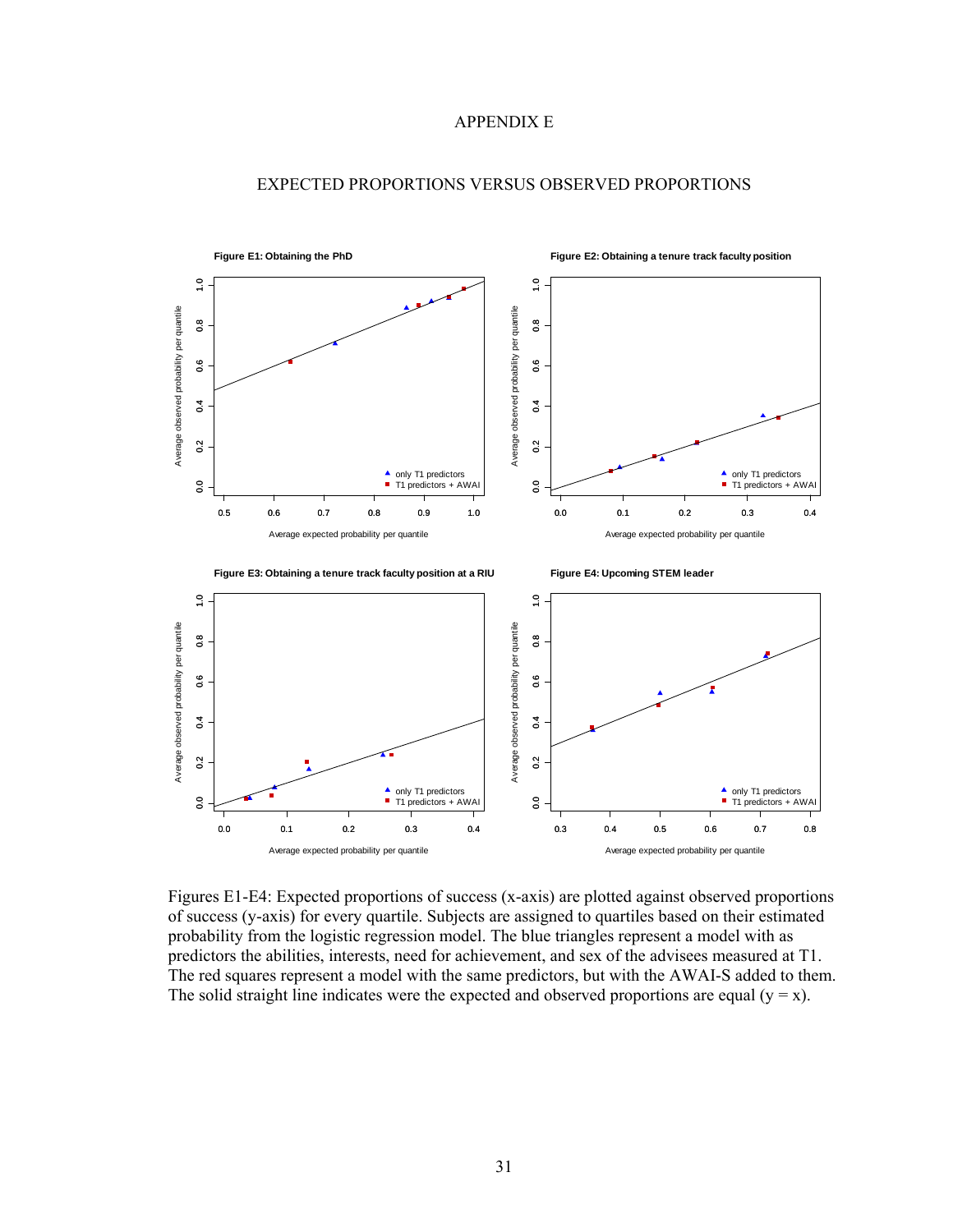## APPENDIX F



#### ROC CURVES FOR A MODEL WITH ONLY THE AWAI-S AS A PREDICTOR

Figure F1-F4: Receiver Operating Characteristic (ROC) curves for obtaining a PhD (F1), obtaining a STEM tenure track faculty position (F2), obtaining a STEM tenure track faculty position at a research intensive university (F3) and obtaining a job positions with leadership and responsibility commensurate with a STEM tenure track position at a research intensive university (F4). The x-axis indicates the specificity (those that did not obtain the outcome and have been correctly classified as such), the y-axis the sensitivity (those that obtained the outcome and have been correctly classified as such). The black lines represent a model without predictors. The blue lines represent a model with as predictors the abilities, interests, need for achievement, and sex of the advisees. The red lines represent a model with the same predictors, but with the AWAI-S added to them. The green lines represent a model with only the AWAI-S as a predictor.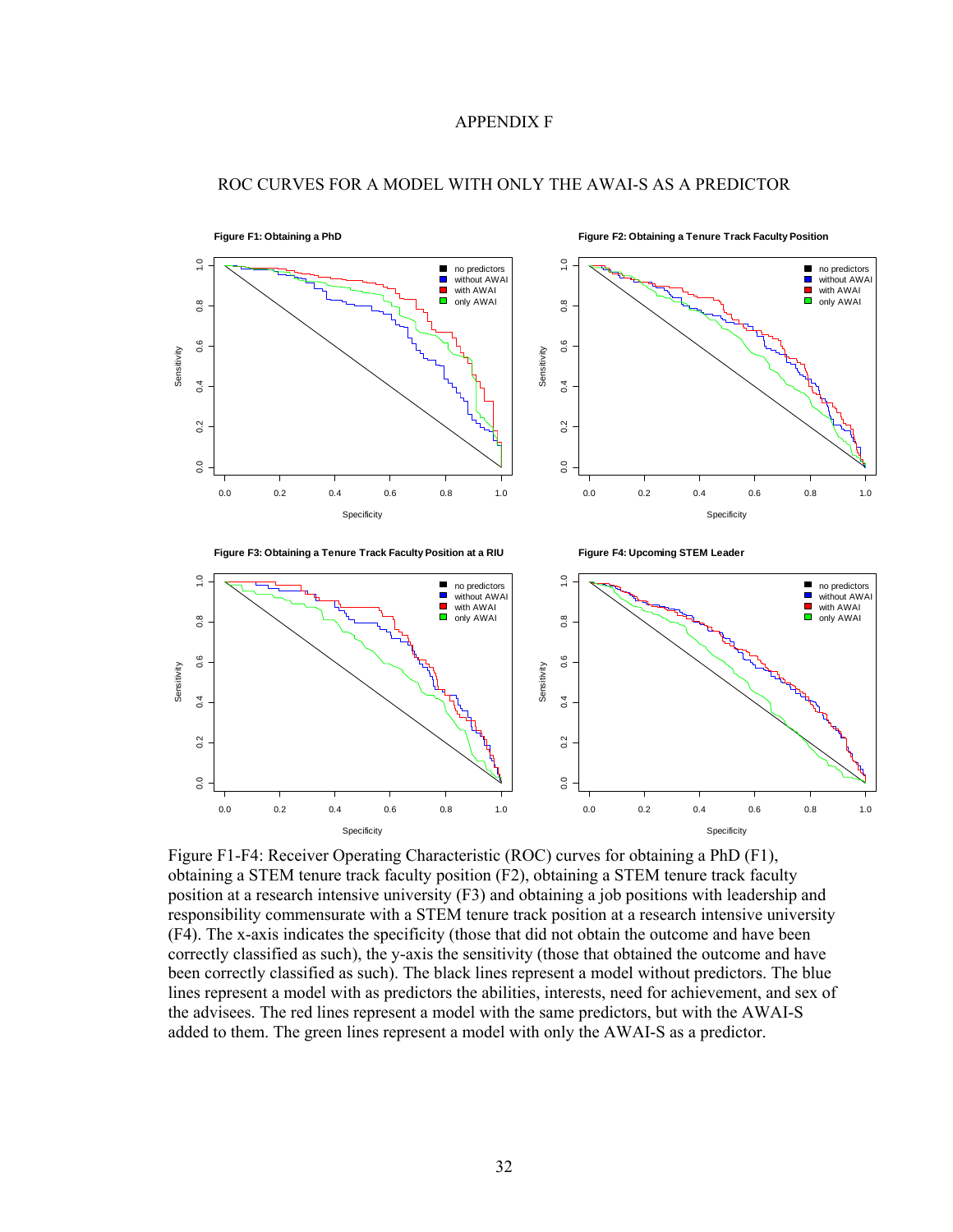## APPENDIX G



#### ROC CURVES FOR MODELS WITH THE SUBSCALES AS A PREDICTOR

Figure G1-G4: Receiver Operating Characteristic (ROC) curves for obtaining a PhD (F1), obtaining a STEM tenure track faculty position (F2), obtaining a STEM tenure track faculty position at a research intensive university (F3) and obtaining a job positions with leadership and responsibility commensurate with a STEM tenure track position at a research intensive university (F4). The x-axis indicates the specificity (those that did not obtain the outcome and have been correctly classified as such), the y-axis the sensitivity (those that obtained the outcome and have been correctly classified as such). The straight lines represent a model without predictors. The black lines represent a model with as predictors the abilities, interests, need for achievement, and sex of the advisees. The blue, grey, green, and red lines represent a model with the same predictors, but separately (not cumulatively) added to them the Rapport subscale, the Apprenticeship subscale, the Identification subscale, or the total score on the AWAI-S, respectively.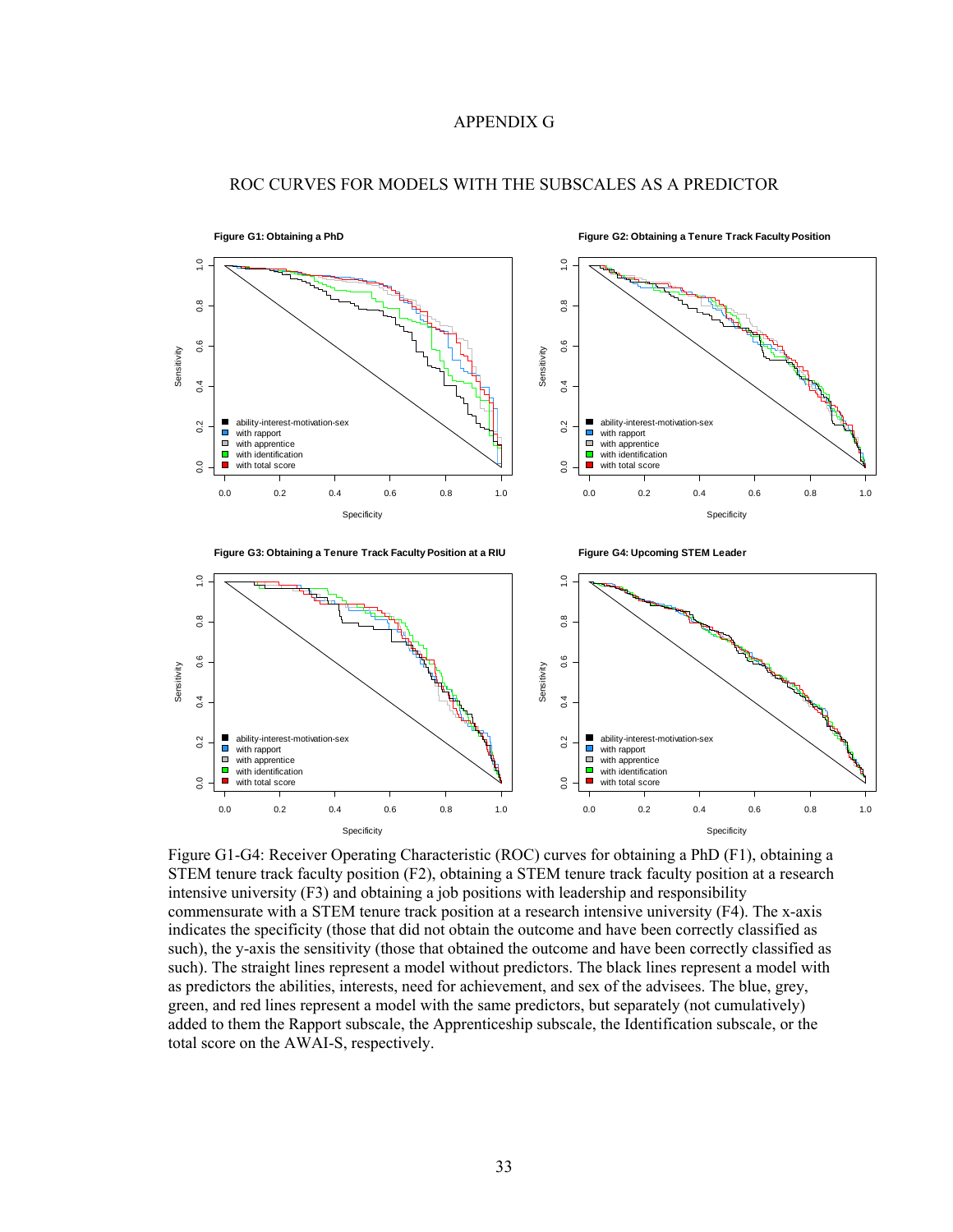#### APPENDIX H



#### SCATTER PLOTS EXPLAINING THE NET RECLASSIFICATION INDEX

Figure H1-H4: Scatter plots with on the x-axis the predicted probabilities for a model with as predictors the abilities, interests, need for achievement, and sex of the advisees, and on the y-axis the predicted probabilities for a model with the same predictors and the AWAI-S added to them. Outcomes are obtaining a STEM PhD (H1), obtaining a STEM tenure track faculty position (H2), obtaining a STEM tenure track faculty position at a research intensive university (H3) and obtaining a job positions with leadership and responsibility commensurate with a STEM tenure track position at a research intensive university (H4). Red dots are those that obtained the outcome, blue dots represent those that did not obtain the outcome. The legend indicates for each group (obtained or did not obtain the outcome) what proportion of group members increased or decreased in predicted probability when adding the AWAI-S as a predictor to the predictor set.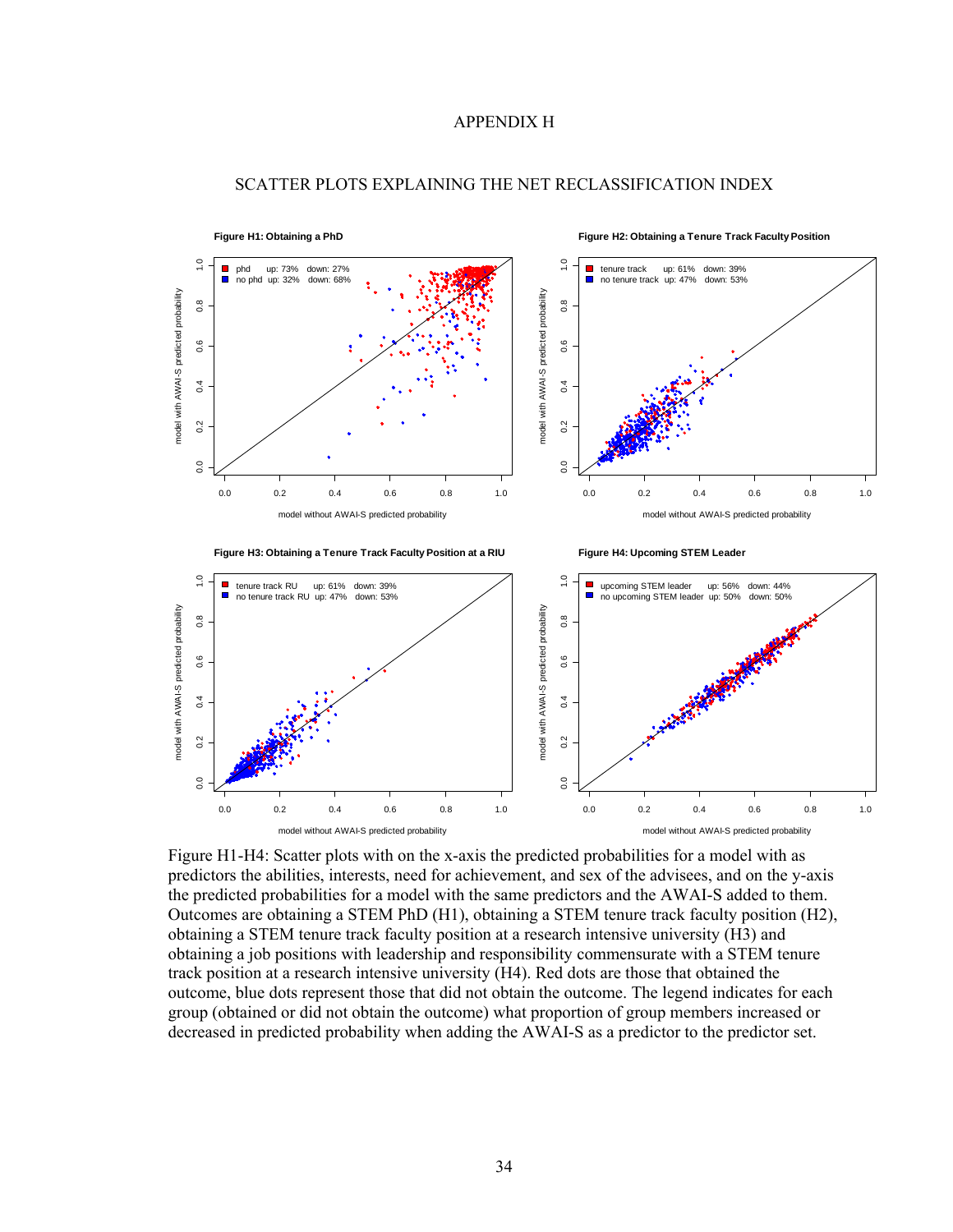# APPENDIX I



#### PLOTS EXPLAINING THE INTEGRATED DISCRIMINATION IMPROVEMENT

Figure I1-I4: Sensitivity and 1 – specificity plotted against the cut off values. Outcomes are obtaining a STEM PhD (H1), obtaining a STEM tenure track faculty position (H2), obtaining a STEM tenure track faculty position at a research intensive university (H3) and obtaining a job positions with leadership and responsibility commensurate with a STEM tenure track position at a research intensive university (H4). The blue lines represent a model with as predictors the abilities, interests, need for achievement, and sex of the advisees. The red lines represent a model with the same predictors, but with the AWAI-S added to them. The solid line represents the sensitivities, the dashed line represents 1 minus the specificities. The area between the solid curves and the dashed curves shows the increase in integrated sensitivity (IIS) and the increase in integrated specificity (IIP), respectively. The exact area between the curves is indicated in the legend. The IDI is the sum of the IIS and the IIP. Note that the x-axis measures 1 minus the specificity, so if the dashed red line is to the left of the dashed blue line, that represents an increase in specificity.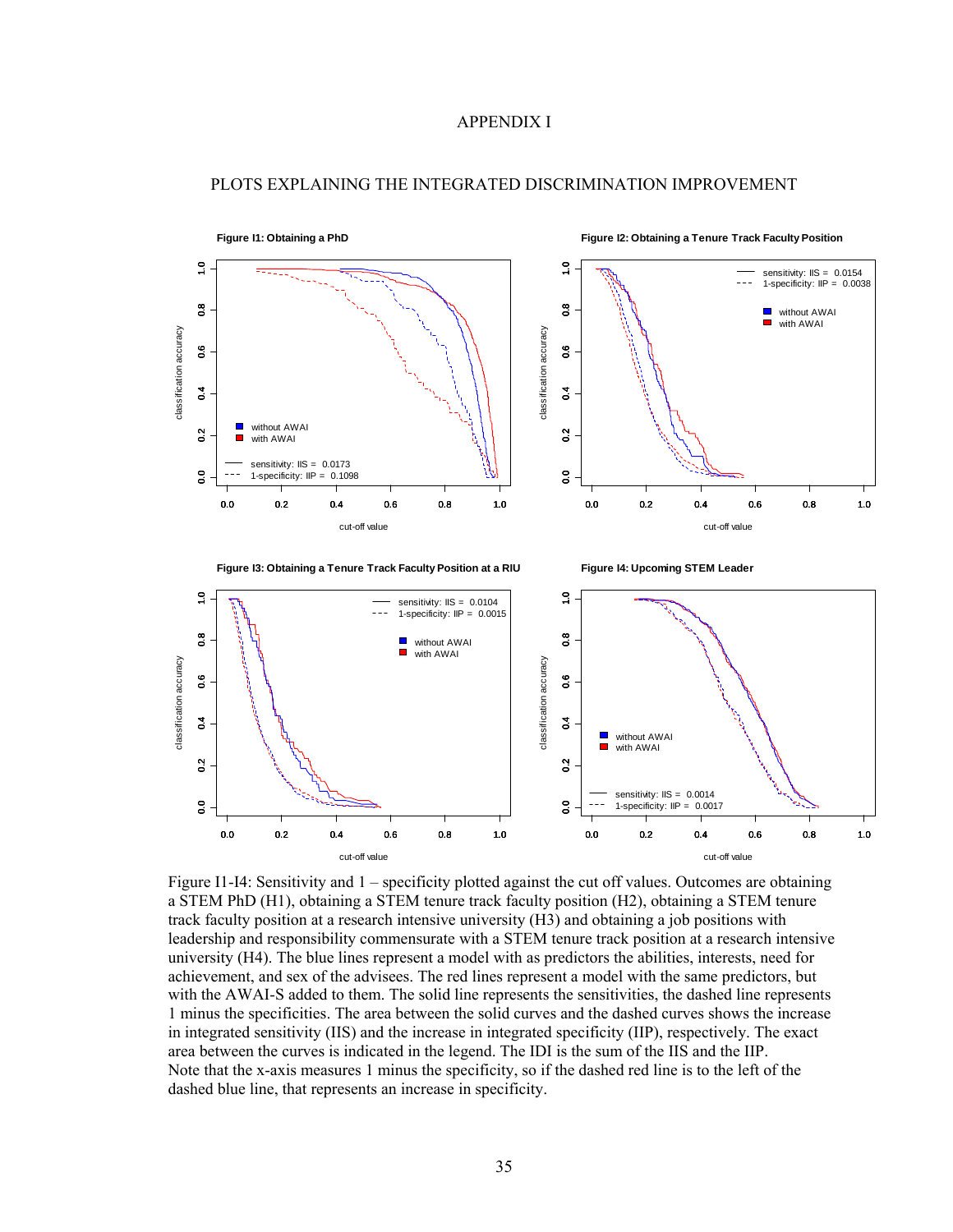# APPENDIX J

# ADVISORY WORKING ALLIANCE INVENTORY – STUDENT PERSPECTIVE

## **RAPPORT SUBSCALE**

- 1 I got the feeling that my advisor did not like me very much.\*
- I do *not* think that my advisor believed in me.\*
- My advisor did not encourage my input into our discussions.\*
- My advisor was *not* kind when commenting about my work.\*
- I did *not* feel respected by my advisor in our work together.\*
- My advisor offered me encouragement for my accomplishments.
- My advisor welcomed my input into our discussions.
- My advisor took my ideas seriously.
- I did *not* think that my advisor had my best interests in mind.\*
- 10 I felt uncomfortable working with my advisor.\*
- 11 I was often intellectually "lost" during meetings with my advisor.\*

## **APPRENTICESHIP SUBSCALE**

- My advisor introduced me to professional activities (e.g., conferences, submitting articles for journal publication).
- My advisor helped me conduct my work within a plan.
- My advisor has invited me to be a responsible collaborator in his/her work.
- My advisor helped me to establish a timetable for the tasks of my graduate training.
- Meetings with my advisor were unproductive.\*
- My advisor helped me recognize areas where I could improve.
- My advisor facilitated my professional development through networking.
- I consistently implemented suggestions made by my advisor.
- 20 I learned from my advisor by watching him/her.
- 21 I was an apprentice of my advisor.
- My advisor did *not* help me to stay on track in our meetings.\*
- My advisor strived to make program requirements as rewarding as possible.
- My advisor did *not* educate me about the process of graduate school.\*
- My advisor was available when I need her/him.

## **IDENTIFICATION SUBSCALE**

- I did *not* want to be like my advisor.\*
- 27 I tended to see things differently from my advisor.\*
- I did *not* want to be similar to my advisor in the process of conducting work.\*
- My advisor and I had different interests.\*
- I felt like my advisor expects too much from me.\*
	- \* Asterisks indicate negatively worded items that were reverse scored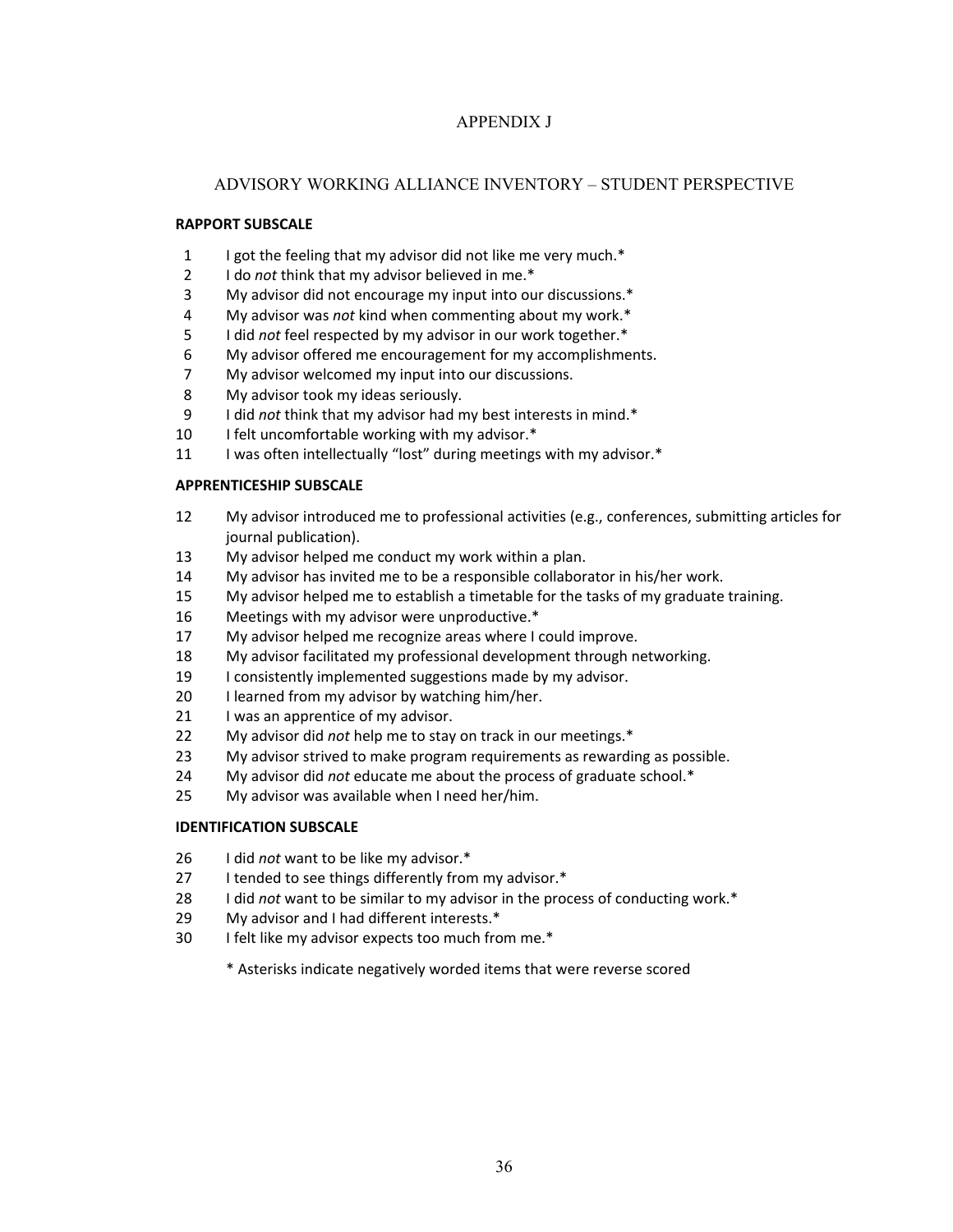# APPENDIX K

# FACTOR LOADINGS FOR AN EXPLORATORY FACTOR ANALYSIS WITH A VARIMAX ROTATION

(SEE NEXT PAGE)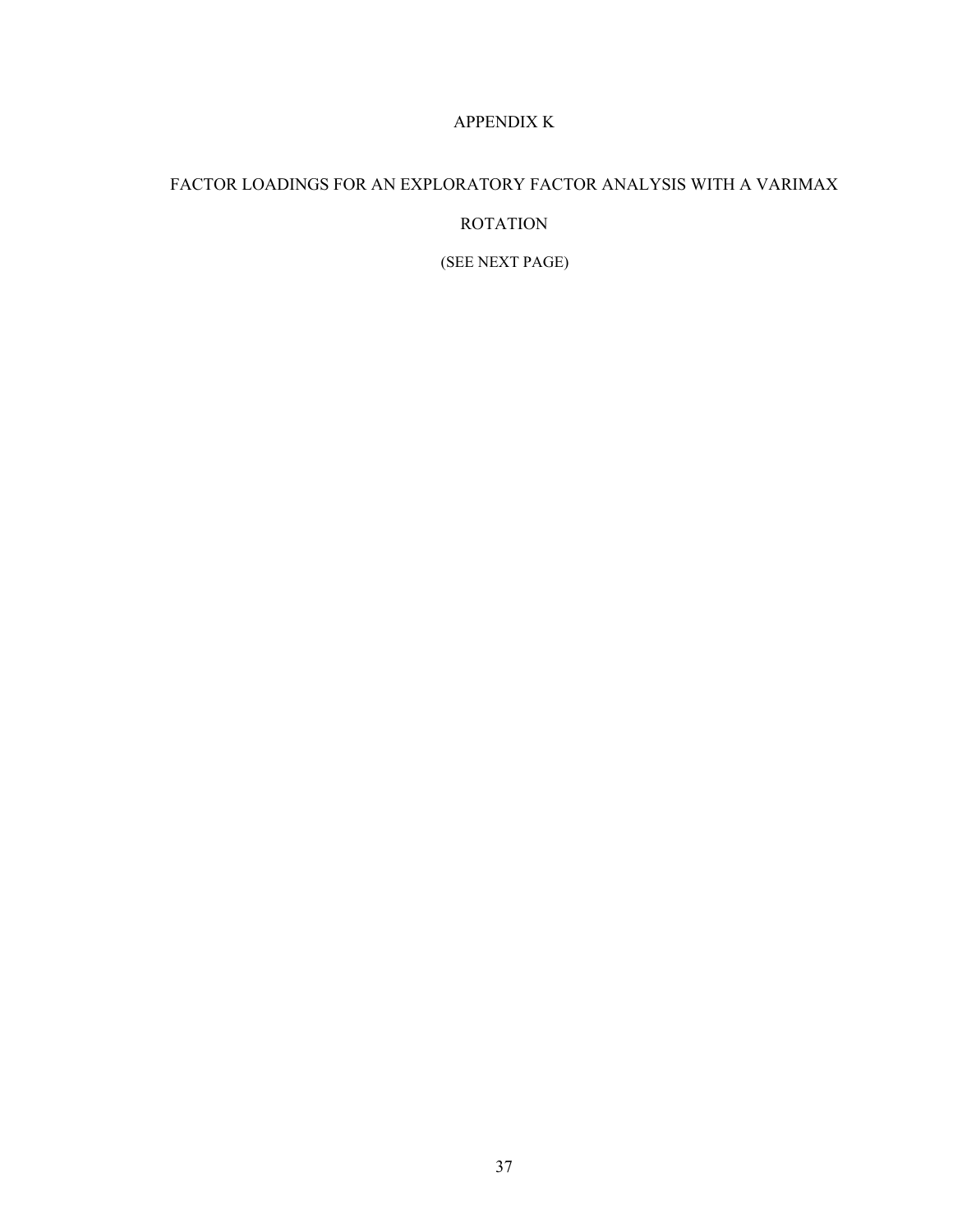|                         | item                      | factor 1 | factor 2 | factor 3 | communality | uniqueness | average | item-total |
|-------------------------|---------------------------|----------|----------|----------|-------------|------------|---------|------------|
|                         | did.not.like.me           | 0.64     | 0.21     | 0.31     | 0.55        | 0.45       | 4.08    | 0.68       |
| $\overline{c}$          | believed.in.me            | 0.76     | 0.27     | 0.24     | 0.70        | 0.30       | 3.97    | 0.75       |
| 3                       | encourage.input           | 0.76     | 0.29     | 0.20     | 0.70        | 0.30       | 4.05    | 0.74       |
| $\overline{\mathbf{4}}$ | kindness                  | 0.61     | 0.15     | 0.45     | 0.59        | 0.41       | 3.99    | 0.69       |
| 5                       | respect                   | 0.71     | 0.27     | 0.39     | 0.73        | 0.27       | 3.88    | 0.79       |
| 6                       | encouragement             | 0.55     | 0.43     | 0.34     | 0.60        | 0.40       | 3.67    | 0.77       |
| $\overline{7}$          | welcomes.input            | 0.72     | 0.25     | 0.26     | 0.64        | 0.36       | 4.04    | 0.72       |
| 8                       | ideas.seriously           | 0.70     | 0.34     | 0.23     | 0.65        | 0.35       | 4.11    | 0.75       |
| 9                       | best.interest             | 0.48     | 0.36     | 0.46     | 0.57        | 0.43       | 3.83    | 0.75       |
| 10                      | comfortable               | 0.54     | 0.36     | 0.42     | 0.59        | 0.41       | 3.82    | 0.77       |
| 11                      | lost                      | 0.35     | 0.15     | 0.05     | 0.15        | 0.85       | 3.94    | 0.37       |
| 12                      | profession.activities     | 0.43     | 0.50     | $-0.02$  | 0.43        | 0.57       | 3.73    | 0.60       |
| 13                      | help.plan                 | 0.18     | 0.75     | 0.22     | 0.65        | 0.35       | 3.36    | 0.68       |
| 14                      | collaborator              | 0.41     | 0.48     | 0.01     | 0.40        | 0.60       | 3.49    | 0.59       |
| 15                      | establish.timetable       | 0.12     | 0.73     | 0.19     | 0.58        | 0.42       | 2.90    | 0.63       |
| 16                      | productive                | 0.39     | 0.53     | 0.39     | 0.60        | 0.40       | 3.85    | 0.77       |
| 17                      | improvement               | 0.29     | 0.56     | 0.13     | 0.41        | 0.59       | 3.38    | 0.60       |
| $18\,$                  | networking                | 0.38     | 0.49     | 0.17     | 0.41        | 0.59       | 2.96    | 0.66       |
| 19                      | implement.suggestions     | 0.00     | 0.35     | 0.18     | 0.15        | 0.85       | 3.76    | 0.33       |
| 20                      | learn.by.watching         | 0.27     | 0.48     | 0.23     | 0.36        | 0.64       | 3.45    | 0.60       |
| 21                      | am.apprentice             | 0.23     | 0.50     | 0.12     | 0.31        | 0.69       | 3.13    | 0.54       |
| 22                      | stay.on.track             | 0.30     | 0.55     | 0.25     | 0.46        | 0.54       | 3.69    | 0.67       |
| 23                      | rewarding                 | 0.36     | 0.54     | 0.32     | 0.53        | 0.47       | 2.94    | 0.73       |
| 24                      | educates.about.gs.process | 0.21     | 0.60     | 0.24     | 0.46        | 0.54       | 3.27    | 0.64       |
| 25                      | available                 | 0.21     | 0.48     | 0.20     | 0.32        | 0.68       | 3.75    | 0.54       |
| 26                      | want.to.be.like           | 0.27     | 0.36     | 0.70     | 0.69        | 0.31       | 3.02    | 0.73       |
| $27\,$                  | see.things.differently    | 0.32     | 0.22     | 0.68     | 0.62        | 0.38       | 3.12    | 0.67       |
| 28                      | want.to.be.similar        | 0.16     | 0.27     | 0.67     | 0.54        | 0.46       | 3.37    | 0.59       |
| 29                      | different.interests       | 0.33     | 0.20     | 0.53     | 0.43        | 0.57       | 3.14    | 0.60       |
| 30                      | expects.too.much          | 0.44     | 0.10     | 0.35     | 0.32        | 0.68       | 3.88    | 0.52       |
|                         | SS loadings               | 6.09     | 5.44     | 3.62     |             |            |         |            |
|                         | Proportion Variance       | 0.20     | 0.18     | 0.12     |             |            |         |            |
|                         | Cumulative Variance       | 0.20     | 0.38     | 0.50     |             |            |         |            |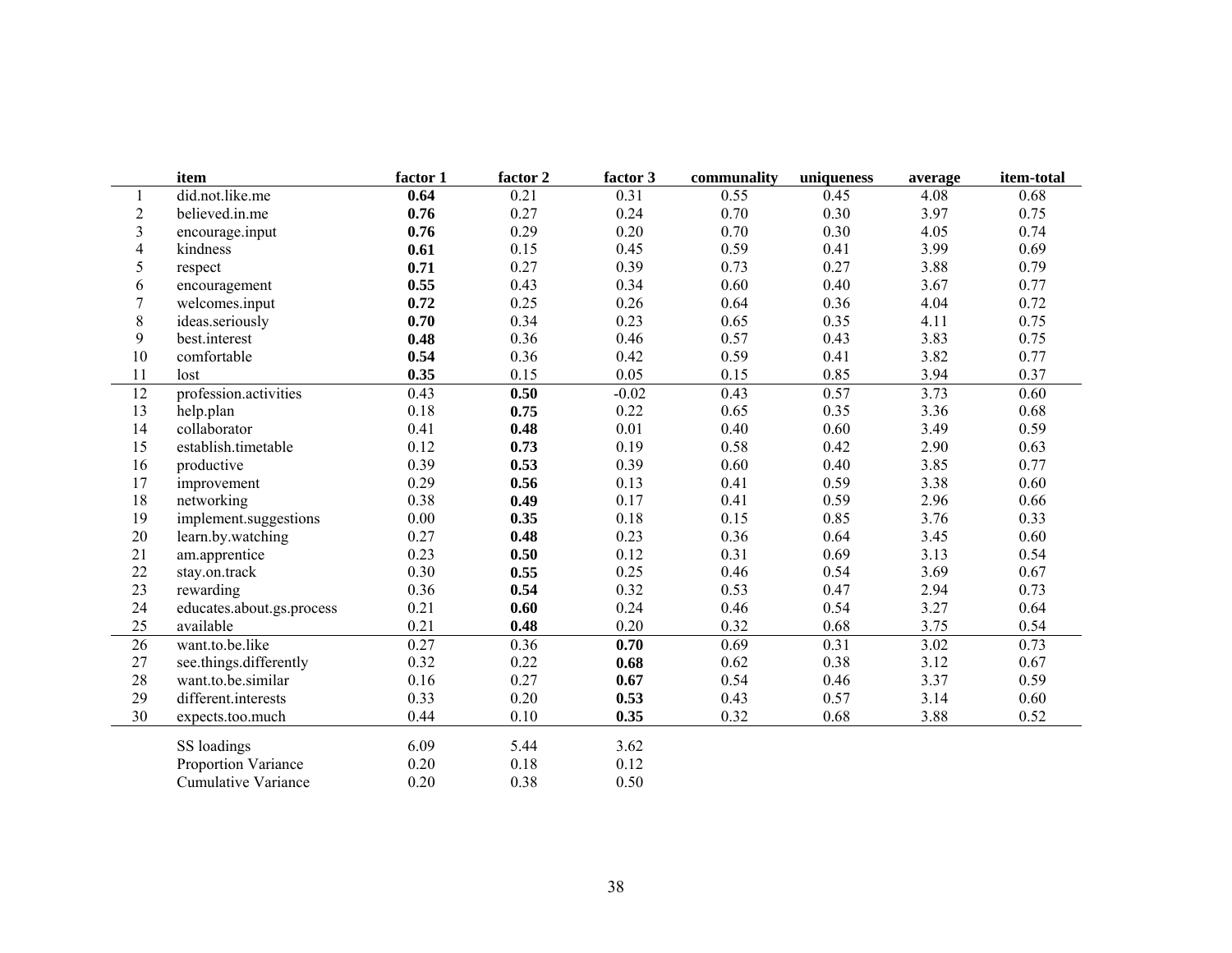#### APPENDIX L

#### FIT INDICES FOR AN AVERAGE DATA SET

|                                           |         |        |              |             |                     |        | <b>Upcoming STEM</b> |        |
|-------------------------------------------|---------|--------|--------------|-------------|---------------------|--------|----------------------|--------|
| outcome                                   | PhD     |        | Tenure Track |             | Tenure Track at RIU |        | Leader               |        |
| Model                                     | no AWAI | AWAI   | no AWAI      | <b>AWAI</b> | no AWAI             | AWAI   | no AWAI              | AWAI   |
| SAS Pseudo R-squared                      | 0.07    | 0.16   | 0.05         | 0.07        | 0.07                | 0.08   | 0.07                 | 0.08   |
| SAS Max. Rescaled Pseudo R-squared        | 0.13    | 0.30   | 0.08         | 0.11        | 0.13                | 0.15   | 0.10                 | 0.10   |
| Hosmer and Lemeshow $\chi^2$              | 11.84   | 1.47   | 5.42         | 12.90       | 3.02                | 16.71  | 8.77                 | 4.51   |
| P-Value Hosmer and Lemeshow $\chi^2$      | 0.158   | 0.993  | 0.712        | 0.115       | 0.933               | 0.033  | 0.362                | 0.808  |
| Area Under the Curve (AUC)                | 0.71    | 0.82   | 0.66         | 0.69        | 0.72                | 0.74   | 0.66                 | 0.66   |
| AUC Lower Limit 95% CI                    | 0.64    | 0.77   | 0.60         | 0.63        | 0.65                | 0.68   | 0.61                 | 0.61   |
| AUC Upper Limit 95% CI                    | 0.78    | 0.87   | 0.72         | 0.75        | 0.78                | 0.80   | 0.70                 | 0.71   |
| Delong Test (Delong et al., 1988)         |         | 3.77   |              | 1.55        |                     | 1.29   |                      | 0.68   |
| P-Value Delong Test                       |         | 0.000  |              | 0.061       |                     | 0.098  |                      | 0.247  |
| Net Reclassification Improvement (NRI)    |         | 0.805  |              | 0.298       |                     | 0.281  |                      | 0.106  |
| P-Value NRI                               |         | 0.000  |              | 0.004       |                     | 0.018  |                      | 0.119  |
| Integrated Discrimition Improvement (IDI) |         | 0.127  |              | 0.019       |                     | 0.012  |                      | 0.003  |
| P-Value IDI                               |         | 0.000  |              | 0.001       |                     | 0.029  |                      | 0.130  |
| Akaike Information Criterion              | 381.98  | 332.17 | 495.63       | 488.08      | 369.61              | 364.97 | 671.14               | 671.75 |
| $-2logL$                                  | 359.98  | 308.17 | 473.63       | 464.08      | 347.61              | 340.97 | 649.14               | 647.75 |
| Likelihood Ratio Test (LRT)               |         | 51.81  |              | 9.55        |                     | 6.64   |                      | 1.39   |
| P-Value of LRT                            |         | 0.000  |              | 0.002       |                     | 0.010  |                      | 0.238  |

Note: Indices are shown for models without and with the total score on the AWAI-S as a predictor (all models include abilities, interests, need for achievement and sex as predictors).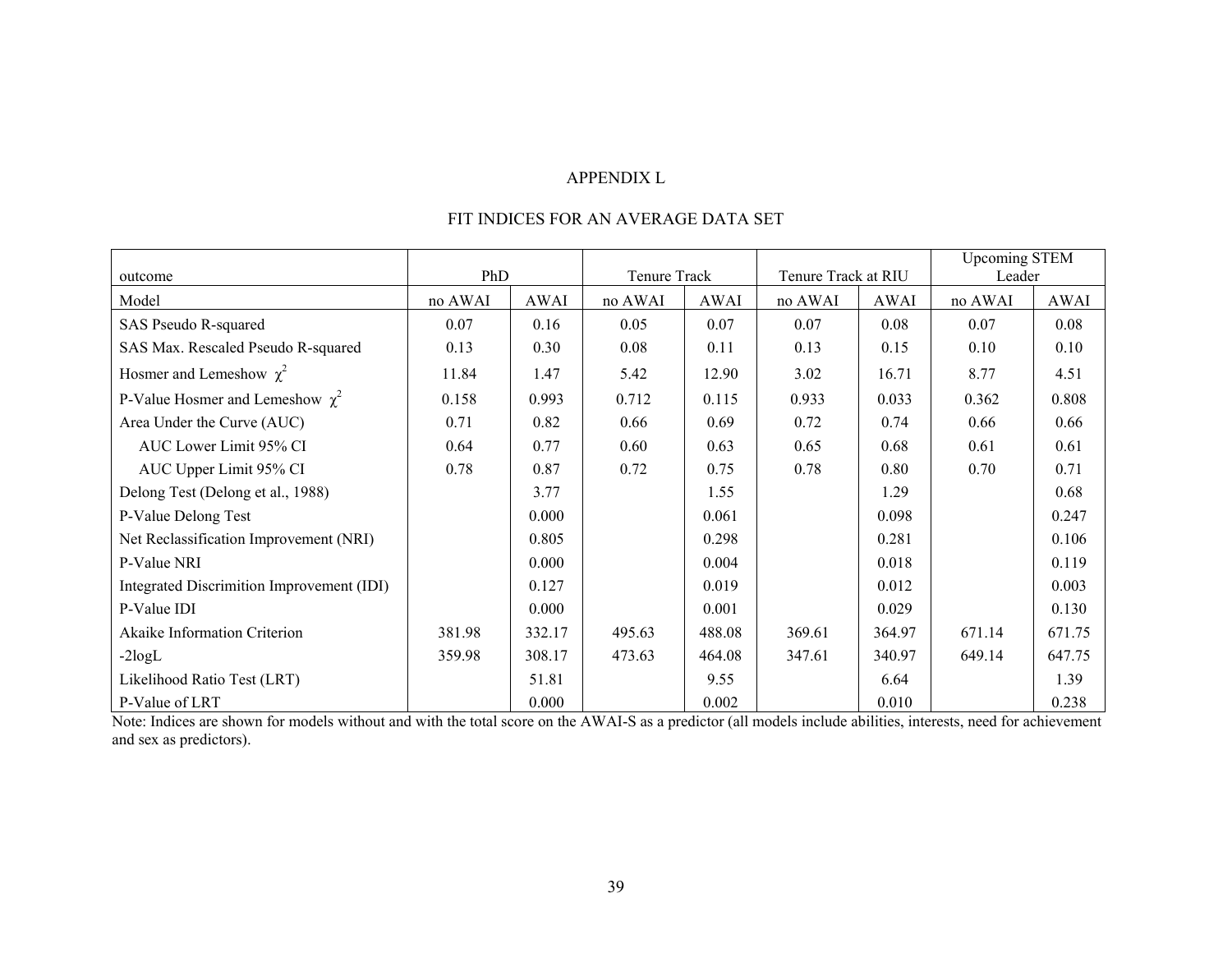# APPENDIX M

# REGRESSION COEFFICIENTS AND FIT INDICES FOR A MODEL WITH ONLY THE

# AWAI-S AS A PREDICTOR

#### Table M1

| Model                   | no AWAI                | only AWAI            | with AWAI            |
|-------------------------|------------------------|----------------------|----------------------|
| Intercept               | $[0.21]$ ***<br>2.00   | [0.17]<br>2.22       | $[0.25]$ ***<br>2.43 |
| GRE-Q                   | $[0.14]$ *<br>0.28     |                      | 0.27<br>[0.16]       |
| <b>GRE-V</b>            | $-0.07$<br>[0.16]      |                      | [0.17]<br>$-0.07$    |
| Realistic               | [0.16]<br>$-0.13$      |                      | [0.18]<br>$-0.09$    |
| Investigative           | $[0.15]$ **<br>0.40    |                      | 0.38<br>$[0.16]$ *   |
| Artistic                | 0.10<br>[0.17]         |                      | [0.18]<br>0.11       |
| Social                  | $-0.02$<br>[0.16]      |                      | 0.01<br>[0.17]       |
| Enterprising            | $[0.18]$ **<br>$-0.57$ |                      | $[0.19]*$<br>$-0.42$ |
| Conventional            | [0.19]<br>0.14         |                      | [0.21]<br>$-0.06$    |
| Need for Achievement    | $[0.14]$ **<br>0.45    |                      | $[0.15]$ **<br>0.40  |
| Is male                 | 0.13<br>[0.3]          |                      | [0.32]<br>$-0.04$    |
| <b>AWAI</b> total score |                        | $[0.15]$ ***<br>1.04 | $[0.16]$ ***<br>1.03 |

*Logistic regression coefficients for obtaining a STEM PhD as the outcome.* 

## Table M2

| model                                | only AWAI | with AWAI                 |
|--------------------------------------|-----------|---------------------------|
| SAS Pseudo R-squared                 | 0.116     | $0.163$ [0.161,0.165]     |
| SAS Max. Rescaled Pseudo R-squared   | 0.211     | 0.297 [0.293,0.301]       |
| Hosmer and Lemeshow $\gamma^2$       | 15.536    | 6.039 [3.379,9.102]       |
| P-Value Hosmer and Lemeshow $\chi^2$ | 0.05      | 0.643 [0.334,0.908]       |
| Area Under the Curve (AUC)           | 0.776     | 0.82 [0.818,0.823]        |
| AUC Lower Limit 95% CI               | 0.716     | 0.766 [0.763,0.769]       |
| AUC Upper Limit 95% CI               | 0.835     | 0.875 [0.873,0.877]       |
| Delong Test (Delong et al., 1988)    |           | 2.414 [2.284,2.564]       |
| P-Value Delong Test                  |           | $0.008$ [0.005,0.011]     |
| NRI                                  |           | 0.625 [0.552,0.699]       |
| P-Value NRI                          |           | 0.000[0.000, 0.000]       |
| <b>IDI</b>                           |           | 0.071 [0.067,0.074]       |
| P-Value IDI                          |           | 0.000[0.000, 0.000]       |
| <b>Akaike Information Criterion</b>  | 339.983   | 332.389 [331.128,333.919] |
| $-2logL$                             | 335.983   | 308.389 [307.128,309.919] |
| Likelihood Ratio Test (LRT)          |           | 27.594 [26.064,28.855]    |
| P-Value of LRT                       |           | 0.000[0.000, 0.000]       |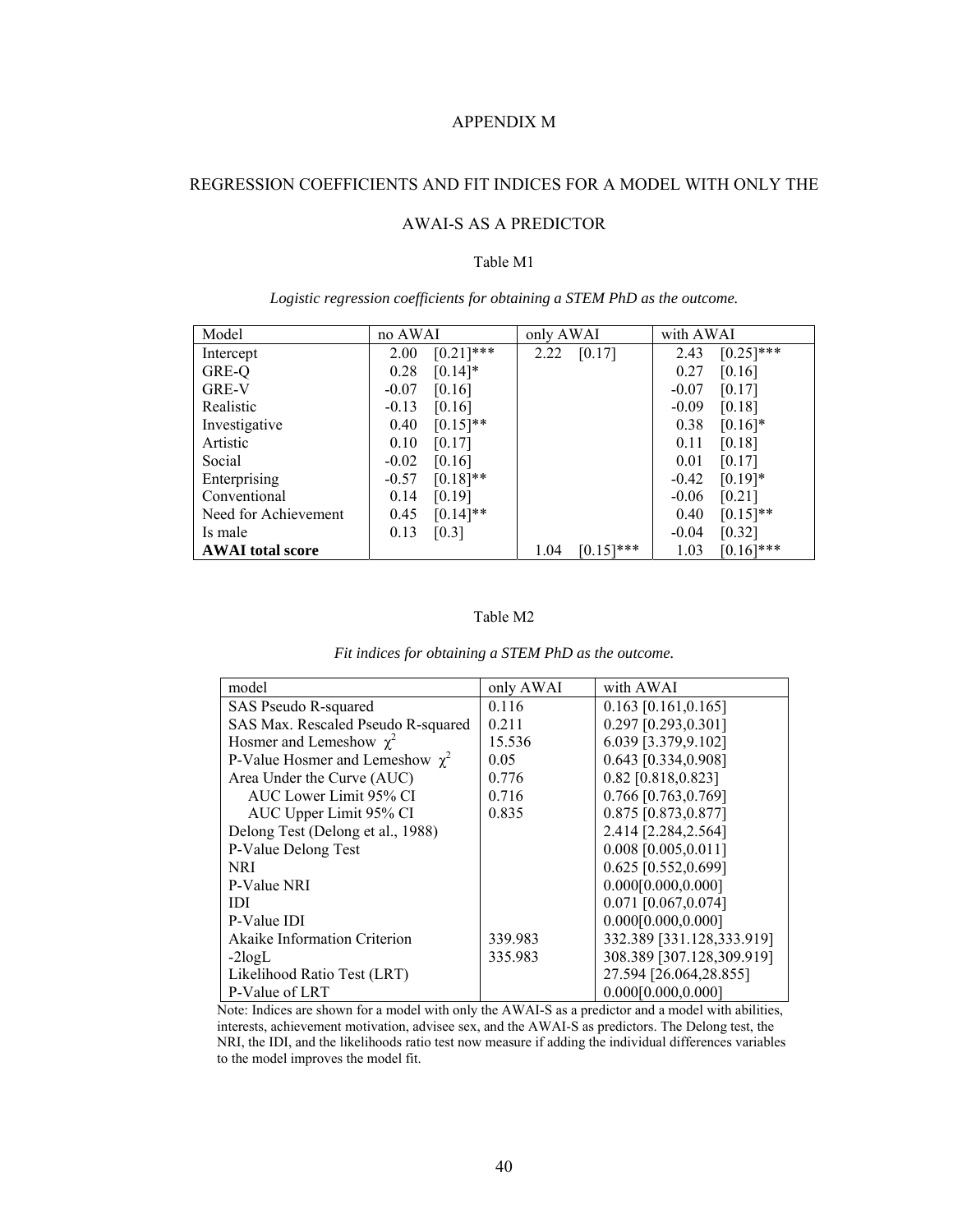# APPENDIX M (continued)

## Table M3

| Model                   | no AWAI |              | only AWAI |              | with AWAI |              |
|-------------------------|---------|--------------|-----------|--------------|-----------|--------------|
| Intercept               | $-1.74$ | $[0.19]$ *** | $-1.44$   | [0.12]       | $-1.75$   | $[0.19]$ *** |
| GRE-Q                   | 0.14    | [0.14]       |           |              | 0.13      | [0.14]       |
| <b>GRE-V</b>            | 0.08    | [0.15]       |           |              | 0.07      | [0.15]       |
| Realistic               | 0.04    | [0.14]       |           |              | 0.06      | [0.14]       |
| Investigative           | $-0.05$ | [0.14]       |           |              | $-0.06$   | [0.15]       |
| Artistic                | $-0.03$ | [0.14]       |           |              | $-0.03$   | [0.14]       |
| Social                  | 0.26    | [0.14]       |           |              | 0.27      | [0.15]       |
| Enterprising            | $-0.5$  | $[0.17]**$   |           |              | $-0.46$   | $[0.18]$ **  |
| Conventional            | 0.12    | [0.17]       |           |              | 0.06      | [0.17]       |
| Need for Achievement    | 0.4     | $[0.13]$ **  |           |              | 0.37      | $[0.13]$ **  |
| Is male                 | 0.48    | [0.25]       |           |              | 0.41      | [0.25]       |
| <b>AWAI</b> total score |         |              | 0.45      | $[0.13]$ *** | 0.39      | $[0.13]$ **  |

*Logistic regression coefficients for obtaining a STEM tenure track faculty position as the outcome.* 

## Table M4

| Model                                | only AWAI | with AWAI                 |
|--------------------------------------|-----------|---------------------------|
| SAS Pseudo R-squared                 | 0.028     | $0.069$ [0.067,0.073]     |
| SAS Max. Rescaled Pseudo R-squared   | 0.045     | $0.109$ [0.106,0.115]     |
| Hosmer and Lemeshow $\chi^2$         | 2.533     | 10.783 [5.867,14.884]     |
| P-Value Hosmer and Lemeshow $\chi^2$ | 0.96      | 0.298 [0.061,0.662]       |
| Area Under the Curve (AUC)           | 0.618     | 0.688 [0.685,0.693]       |
| AUC Lower Limit 95% CI               | 0.558     | $0.63$ [0.627,0.636]      |
| AUC Upper Limit 95% CI               | 0.678     | 0.746 [0.743,0.751]       |
| Delong Test (Delong et al., 1988)    |           | 2.632 [2.581,2.744]       |
| P-Value Delong Test                  |           | $0.004$ [0.003,0.005]     |
| <b>NRI</b>                           |           | 0.429 [0.343,0.473]       |
| P-Value NRI                          |           | $0.000$ [0.000,0.001]     |
| <b>IDI</b>                           |           | $0.045$ [0.043,0.05]      |
| P-Value IDI                          |           | 0.000[0.000, 0.000]       |
| <b>Akaike Information Criterion</b>  | 489.643   | 488.234 [486.259,489.169] |
| $-2logL$                             | 485.643   | 464.234 [462.259,465.169] |
| Likelihood Ratio Test (LRT)          |           | 21.409 [20.474,23.384]    |
| P-Value of LRT                       |           | 0.000[0.000, 0.000]       |

*Fit indices for obtaining a STEM tenure track faculty position as the outcome.*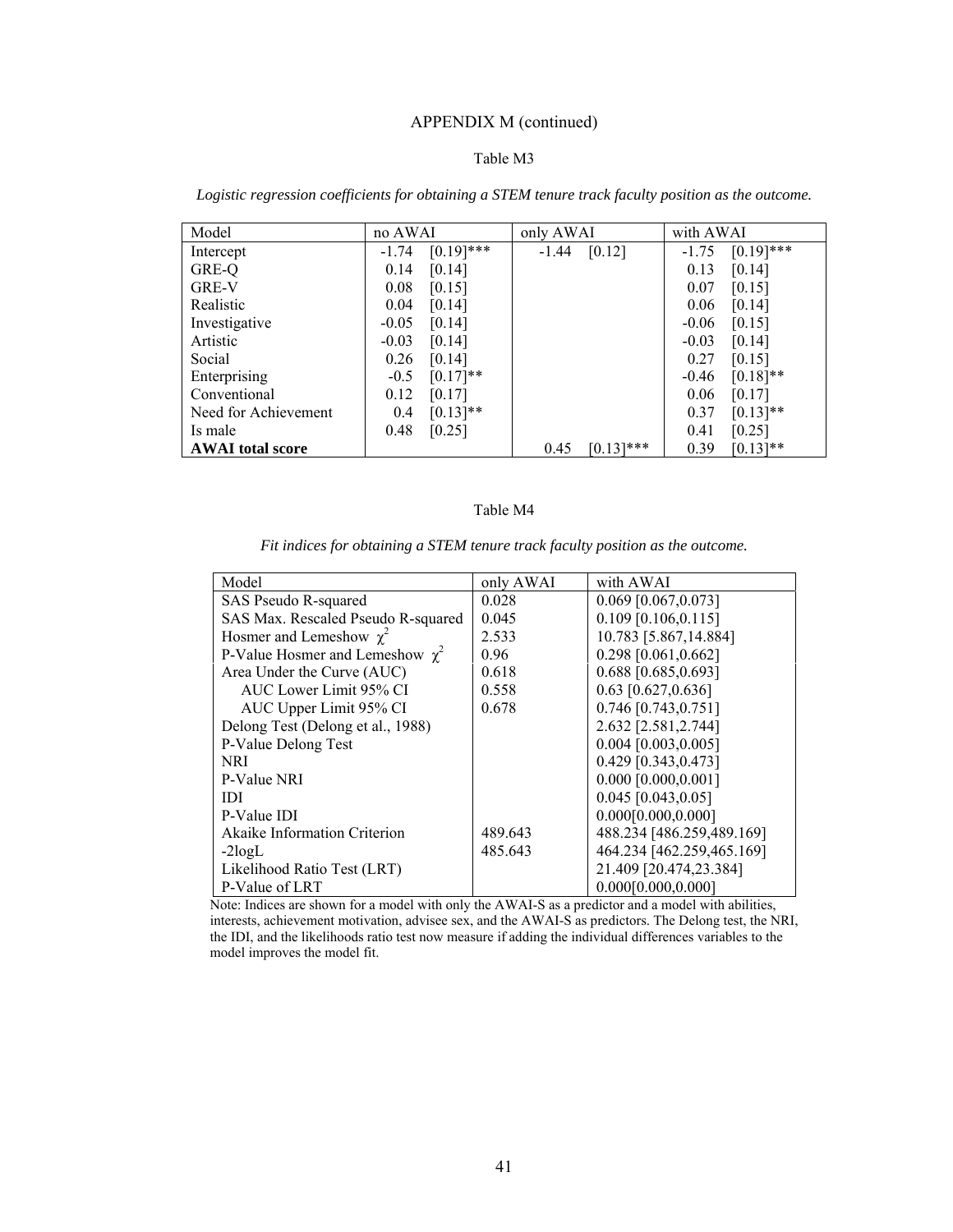## APPENDIX M (continued)

#### Table M5

#### *Logistic regression coefficients for obtaining a STEM tenure track faculty position at a RIU as the outcome.*

| Model                   | no AWAI |                     | only AWAI |              | with AWAI |              |
|-------------------------|---------|---------------------|-----------|--------------|-----------|--------------|
| Intercept               | $-2.5$  | $[0.25]$ ***        | $-2.01$   | [0.15]       | $-2.51$   | $[0.26]$ *** |
| GRE-Q                   | 0.31    | $\lceil 0.2 \rceil$ |           |              | 0.3       | [0.2]        |
| <b>GRE-V</b>            | 0.31    | [0.21]              |           |              | 0.29      | [0.21]       |
| Realistic               | 0.07    | [0.17]              |           |              | 0.09      | [0.17]       |
| Investigative           | 0.02    | [0.17]              |           |              | 0.01      | [0.18]       |
| Artistic                | $-0.26$ | [0.17]              |           |              | $-0.25$   | [0.17]       |
| Social                  | 0.09    | [0.18]              |           |              | 0.1       | [0.18]       |
| Enterprising            | $-0.33$ | [0.21]              |           |              | $-0.29$   | [0.21]       |
| Conventional            | 0.07    | [0.2]               |           |              | 0.01      | [0.21]       |
| Need for Achievement    | 0.47    | $[0.16]$ **         |           |              | 0.44      | $[0.16]$ **  |
| Is male                 | 0.64    | $[0.31]*$           |           |              | 0.56      | [0.32]       |
| <b>AWAI</b> total score |         |                     | 0.51      | $[0.15]$ *** | 0.4       | $[0.16]$ *   |

#### Table M6

*Fit indices for obtaining a STEM tenure track faculty position at a RIU as the outcome.* 

| Model                               | only AWAI | with AWAI                 |
|-------------------------------------|-----------|---------------------------|
| SAS Pseudo R-squared                | 0.024     | $0.079$ [0.075,0.085]     |
| SAS Max. Rescaled Pseudo R-         |           |                           |
| squared                             | 0.046     | $0.147$ [0.141,0.159]     |
| Hosmer and Lemeshow $\chi^2$        | 6.432     | 13.876 [6.635, 18.795]    |
| P-Value Hosmer and Lemeshow         |           |                           |
| $\chi^2$                            | 0.599     | $0.167$ [0.016,0.576]     |
| Area Under the Curve (AUC)          | 0.635     | 0.739 [0.729,0.748]       |
| AUC Lower Limit 95% CI              | 0.565     | $0.68$ [0.667,0.692]      |
| AUC Upper Limit 95% CI              | 0.706     | 0.798 [0.792,0.805]       |
| Delong Test (Delong et al., 1988)   |           | 3.025 [2.748,3.227]       |
| P-Value Delong Test                 |           | $0.001$ [0.001,0.003]     |
| <b>NRI</b>                          |           | $0.607$ [0.513,0.689]     |
| P-Value NRI                         |           | 0.000[0.000, 0.000]       |
| <b>IDI</b>                          |           | $0.06$ [0.053,0.067]      |
| P-Value IDI                         |           | 0.000[0.000, 0.000]       |
| <b>Akaike Information Criterion</b> | 373.958   | 365.292 [361.979,367.237] |
| $-2logL$                            | 369.958   | 341.292 [337.979,343.237] |
| Likelihood Ratio Test (LRT)         |           | 28.666 [26.721,31.979]    |
| P-Value of LRT                      |           | 0.000[0.000, 0.000]       |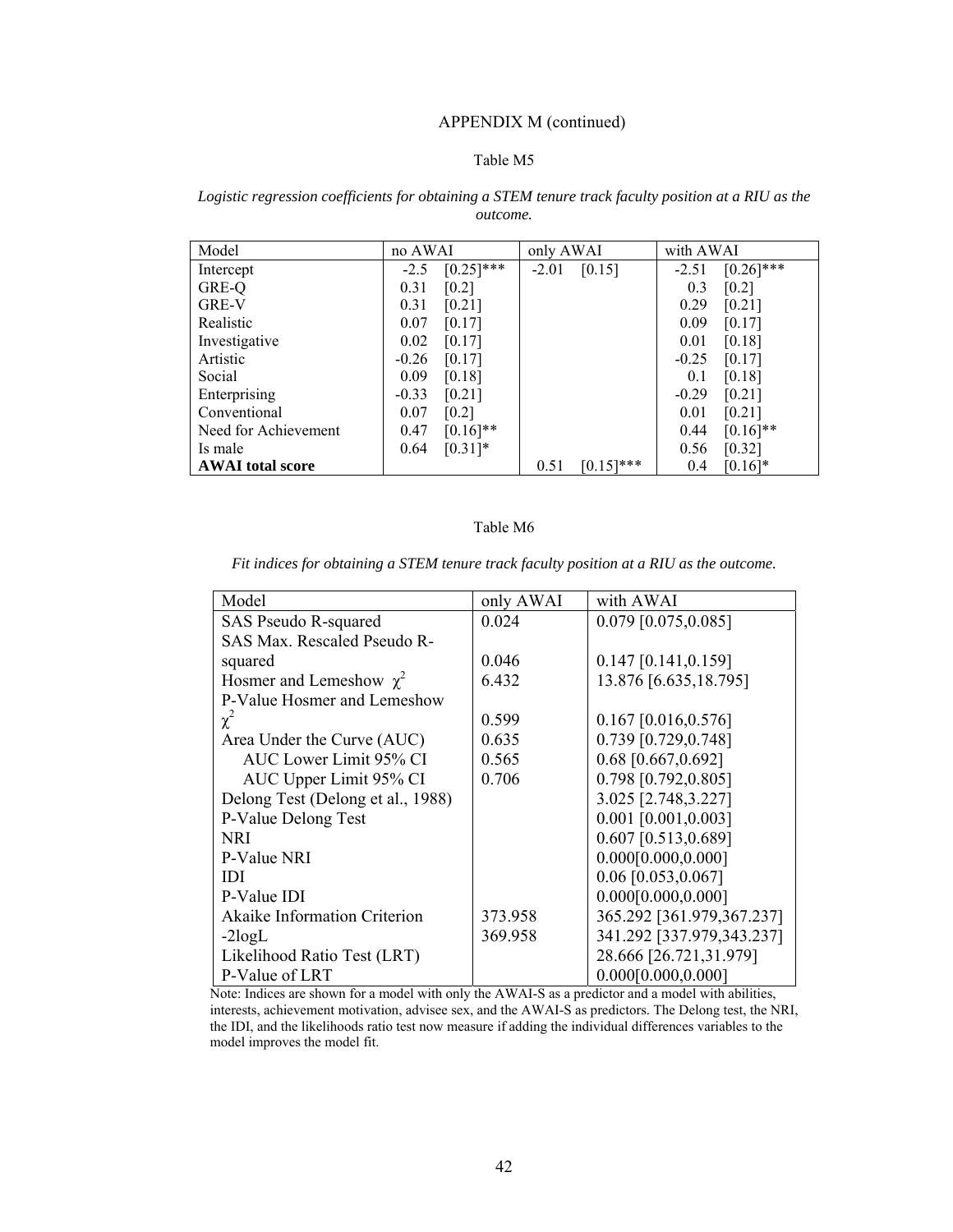# APPENDIX M (continued)

#### Table M7

| Model                   | no AWAI                | only AWAI      | with AWAI              |
|-------------------------|------------------------|----------------|------------------------|
| Intercept               | [0.14]<br>$-0.08$      | 0.18<br>[0.09] | [0.14]<br>$-0.06$      |
| GRE-Q                   | 0.23<br>$[0.11]$ *     |                | $[0.11]$ *<br>0.22     |
| GRE-V                   | $-0.06$<br>[0.11]      |                | $-0.06$<br>[0.11]      |
| Realistic               | 0.11<br>[0.11]         |                | 0.12<br>[0.11]         |
| Investigative           | $[0.11]$ **<br>0.32    |                | $[0.11]$ **<br>0.32    |
| Artistic                | $-0.06$<br>[0.11]      |                | $-0.06$<br>[0.11]      |
| Social                  | $[0.12]$ **<br>$-0.33$ |                | $[0.12]$ **<br>$-0.33$ |
| Enterprising            | [0.13]<br>$\bf{0}$     |                | 0.02<br>[0.13]         |
| Conventional            | $-0.11$<br>[0.13]      |                | $-0.14$<br>[0.13]      |
| Need for Achievement    | 0.12<br>[0.1]          |                | 0.11<br>[0.1]          |
| Is male                 | $[0.2]*$<br>0.51       |                | 0.49<br>$[0.2]*$       |
| <b>AWAI</b> total score |                        | [0.09]<br>0.16 | 0.11<br>[0.1]          |

*Logistic regression coefficients for being an upcoming STEM leader as the outcome.* 

#### Table M8

| Model                                | only AWAI | with AWAI               |
|--------------------------------------|-----------|-------------------------|
| SAS Pseudo R-squared                 | 0.006     | $0.077$ [0.073,0.08]    |
| SAS Max. Rescaled Pseudo R-squared   | 0.008     | $0.102$ [0.098,0.106]   |
| Hosmer and Lemeshow $\chi^2$         | 8.636     | 4.48 [2.777,8.046]      |
| P-Value Hosmer and Lemeshow $\chi^2$ | 0.374     | 0.791 [0.429,0.948]     |
| Area Under the Curve (AUC)           | 0.542     | 0.656 [0.653,0.659]     |
| AUC Lower Limit 95% CI               | 0.49      | $0.608$ [0.605,0.612]   |
| AUC Upper Limit 95% CI               | 0.593     | 0.703 [0.701,0.707]     |
| Delong Test (Delong et al., 1988)    |           | 3.751 [3.66,3.862]      |
| P-Value Delong Test                  |           | 0.000[0.000, 0.000]     |
| <b>NRI</b>                           |           | 0.36 [0.328,0.402]      |
| P-Value NRI                          |           | 0.000[0.000, 0.000]     |
| IDI                                  |           | $0.069$ [0.066,0.073]   |
| P-Value IDI                          |           | 0.000[0.000, 0.000]     |
| Akaike Information Criterion         | 688.655   | 671.97 [670.36,673.892] |
| $-2logL$                             | 684.655   | 647.97 [646.36,649.892] |
| Likelihood Ratio Test (LRT)          |           | 36.685 [34.763,38.295]  |
| P-Value of LRT                       |           | 0.000[0.000, 0.000]     |

*Fit indices for being an upcoming STEM leader as the outcome.*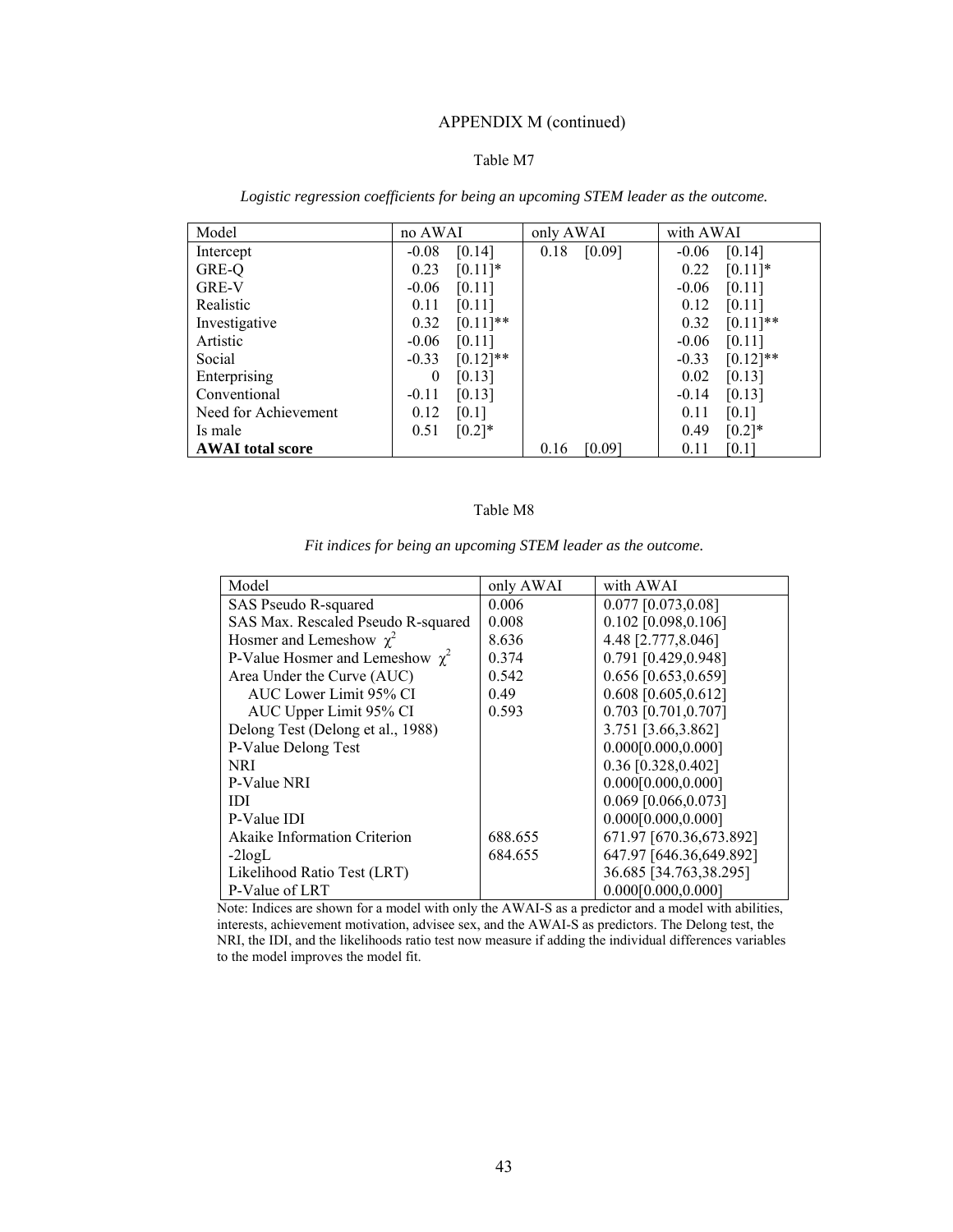#### APPENDIX N

#### REGRESSION COEFFICIENTS FOR SUBSCALES AS PREDICTORS

#### Table N1

## *Logistic regression coefficients for obtaining the PhD as the outcome and the subscales as the predictors.*

| Outcome: PhD         | Rapport  |                     |         | Apprenticeship | Identification |                    | Total score |              |
|----------------------|----------|---------------------|---------|----------------|----------------|--------------------|-------------|--------------|
| Intercept            | 2.35     | $[0.24]$ ***        | 2.43    | $[0.25]$ ***   | 2.14           | $[0.22]$ ***       | 2.43        | $[0.25]$ *** |
| GRE-Q                | 0.28     | [0.15]              | 0.29    | [0.15]         | 0.27           | [0.15]             | 0.27        | [0.15]       |
| <b>GRE-V</b>         | $-0.13$  | [0.17]              | $-0.08$ | [0.17]         | $-0.1$         | [0.17]             | $-0.1$      | [0.17]       |
| Realistic            | $-0.09$  | [0.17]              | $-0.11$ | [0.18]         | $-0.1$         | [0.16]             | $-0.08$     | [0.18]       |
| Investigative        | 0.37     | $[0.16]$ *          | 0.38    | $[0.16]$ *     | 0.4            | $[0.16]$ *         | 0.38        | $[0.16]$ *   |
| Artistic             | 0.15     | $\left[0.18\right]$ | 0.1     | [0.18]         | 0.09           | [0.17]             | 0.12        | [0.18]       |
| Social               | $\theta$ | [0.17]              | 0.02    | [0.17]         | $\theta$       | $[0.17]$           | 0.01        | [0.17]       |
| Enterprising         | $-0.41$  | $[0.19]*$           | $-0.45$ | $[0.19]*$      | $-0.52$        | $[0.19]$ **        | $-0.42$     | $[0.19]*$    |
| Conventiol           | $-0.04$  | $[0.21]$            | $-0.02$ | $[0.21]$       | 0.03           | $\left[0.2\right]$ | $-0.07$     | [0.21]       |
| Need for Achievement | 0.39     | $[0.15]$ **         | 0.43    | $[0.15]$ **    | 0.41           | $[0.14]$ **        | 0.4         | $[0.15]$ **  |
| Is male              | $\theta$ | [0.31]              | $-0.08$ | [0.32]         | 0.13           | [0.3]              | $-0.04$     | [0.32]       |
| <b>Scale</b>         | 0.93     | $[0.14]$ ***        | 0.99    | $[0.15]$ ***   | 0.65           | $[0.15]$ ***       | 1.03        | $[0.16]$ *** |

Note: The bottom row is the coefficient for the subscale indicated at the top of the column. For example, .93 is the logistic regression coefficient for the Rapport scale in a model with abilities, interests, achievement motivation, sex and the Rapport subscale as predictors, .99 is the logistic regression coefficient for the Apprenticeship subscale.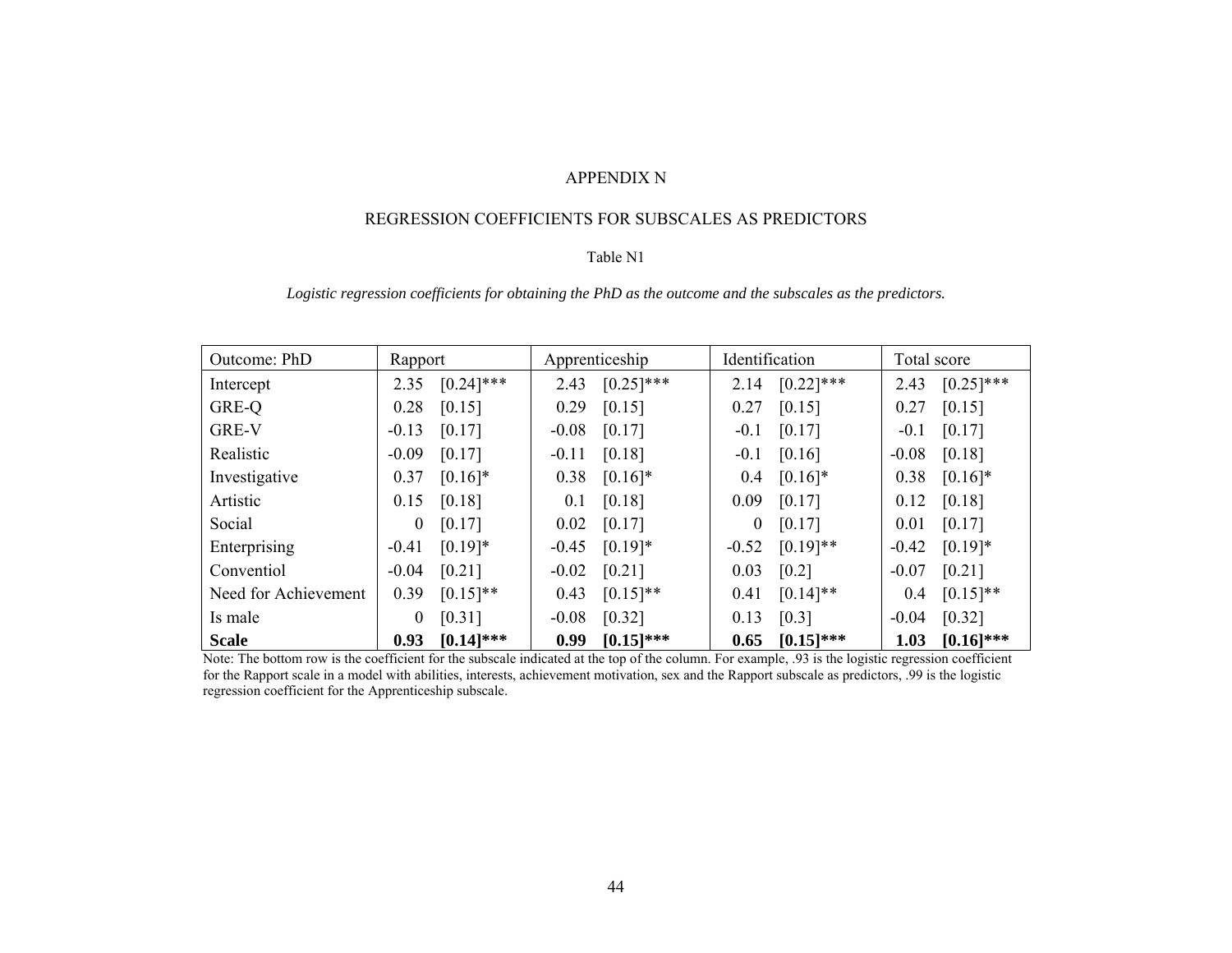# APPENDIX N (continued)

#### Table N2

|                      | Rapport                 | Apprenticeship |              | Identification |              | Total score |              |
|----------------------|-------------------------|----------------|--------------|----------------|--------------|-------------|--------------|
| Intercept            | $[0.19]$ ***<br>$-1.74$ | $-1.72$        | $[0.19]$ *** | $-1.75$        | $[0.19]$ *** | $-1.74$     | $[0.19]$ *** |
| GRE-Q                | 0.13<br>[0.14]          | 0.14           | [0.14]       | 0.13           | [0.14]       | 0.13        | [0.14]       |
| GRE-V                | 0.07<br>[0.15]          | 0.08           | [0.15]       | 0.09           | [0.15]       | 0.07        | [0.15]       |
| Realistic            | 0.06<br>[0.14]          | 0.06           | [0.14]       | 0.06           | [0.14]       | 0.06        | [0.14]       |
| Investigative        | $-0.05$<br>[0.15]       | $-0.05$        | [0.15]       | $-0.04$        | [0.15]       | $-0.05$     | [0.15]       |
| Artistic             | $-0.04$<br>[0.14]       | $-0.04$        | [0.14]       | $-0.05$        | [0.14]       | $-0.04$     | [0.14]       |
| Social               | [0.14]<br>0.26          | 0.25           | [0.14]       | 0.27           | [0.14]       | 0.26        | [0.14]       |
| Enterprising         | $[0.18]$ *<br>$-0.45$   | $-0.43$        | $[0.18]*$    | $-0.46$        | $[0.18]$ **  | $-0.44$     | $[0.18]*$    |
| Conventiol           | [0.17]<br>0.07          | 0.06           | [0.17]       | 0.07           | [0.17]       | 0.06        | [0.17]       |
| Need for Achievement | $[0.13]$ **<br>0.36     | 0.38           | $[0.13]$ **  | 0.37           | $[0.13]$ **  | 0.36        | $[0.13]$ **  |
| Is male              | 0.42<br>[0.25]          | 0.38           | [0.25]       | 0.46           | [0.25]       | 0.4         | [0.25]       |
| <b>Scale</b>         | $[0.13]*$<br>0.32       | 0.38           | $[0.13]$ **  | 0.31           | $[0.12]*$    | 0.39        | $[0.13]$ **  |

*Logistic regression coefficients for obtaining a STEM tenure track faculty position as the outcome and the subscales as the predictors.* 

Note: The bottom row is the coefficient for the subscale indicated at the top of the column. For example, .32 is the logistic regression coefficient for the Rapport scale in a model with abilities, interests, achievement motivation, sex and the Rapport subscale as predictors, .38 is the logistic regression coefficient for the Apprenticeship subscale.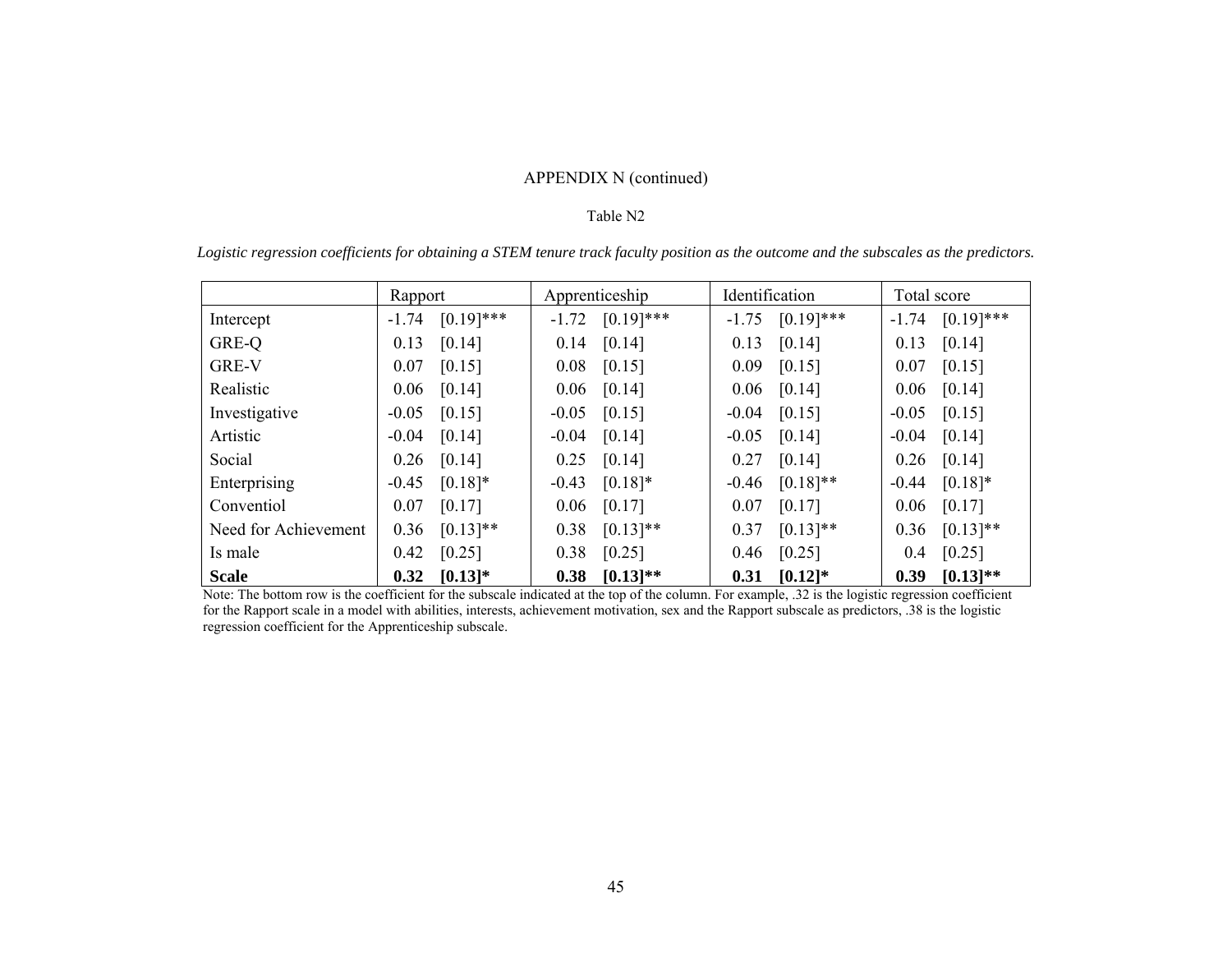# APPENDIX N (continued)

#### Table N3

|  |  |  |  | Logistic regression coefficients for obtaining a STEM tenure track faculty position at a RIU as the outcome and the subscales as the predictors. |  |  |  |
|--|--|--|--|--------------------------------------------------------------------------------------------------------------------------------------------------|--|--|--|
|  |  |  |  |                                                                                                                                                  |  |  |  |

|                      | Rapport                     |         | Apprenticeship      |         | Identification       |         | Total score  |  |
|----------------------|-----------------------------|---------|---------------------|---------|----------------------|---------|--------------|--|
| Intercept            | $[0.26]$ ***<br>$-2.53$     | $-2.49$ | $[0.26]$ ***        |         | $-2.56$ $[0.26]$ *** | $-2.52$ | $[0.26]$ *** |  |
| GRE-Q                | [0.19]<br>0.28              | 0.29    | [0.19]              | 0.28    | $\left[0.2\right]$   | 0.28    | [0.19]       |  |
| <b>GRE-V</b>         | 0.29<br>[0.21]              | 0.3     | $[0.21]$            | 0.31    | $[0.22]$             | 0.29    | [0.22]       |  |
| Realistic            | 0.09<br>[0.17]              | 0.07    | [0.17]              | 0.08    | [0.17]               | 0.08    | [0.17]       |  |
| Investigative        | [0.18]<br>0.01              | 0.02    | [0.18]              | 0.04    | $[0.18]$             | 0.02    | [0.18]       |  |
| Artistic             | [0.18]<br>$-0.25$           | $-0.25$ | [0.18]              |         | $-0.26$ [0.18]       | $-0.25$ | [0.18]       |  |
| Social               | [0.18]<br>0.1               | 0.09    | [0.18]              | 0.12    | $[0.18]$             | 0.1     | [0.18]       |  |
| Enterprising         | [0.21]<br>$-0.3$            | $-0.3$  | $[0.21]$            | $-0.32$ | $[0.21]$             | $-0.29$ | [0.21]       |  |
| Conventiol           | 0.03<br>$\left[0.21\right]$ | 0.04    | $\left[0.21\right]$ | 0.03    | $[0.21]$             | 0.02    | $[0.21]$     |  |
| Need for Achievement | $[0.16]$ **<br>0.43         | 0.48    | $[0.16]$ **         | 0.45    | $[0.16]$ **          | 0.45    | $[0.16]$ **  |  |
| Is male              | [0.32]<br>0.58              | 0.58    | $[0.32]$            | 0.64    | $[0.32]*$            | 0.57    | [0.32]       |  |
| <b>Scale</b>         | $[0.18]$ *<br>0.42          |         | $0.27$ [0.15]       |         | $0.44$ $[0.15]^{**}$ | 0.41    | $[0.16]$ *   |  |

Note: The bottom row is the coefficient for the subscale indicated at the top of the column. For example, .42 is the logistic regression coefficient for the Rapport scale in a model with abilities, interests, achievement motivation, sex and the Rapport subscale as predictors, .27 is the logistic regression coefficient for the Apprenticeship subscale.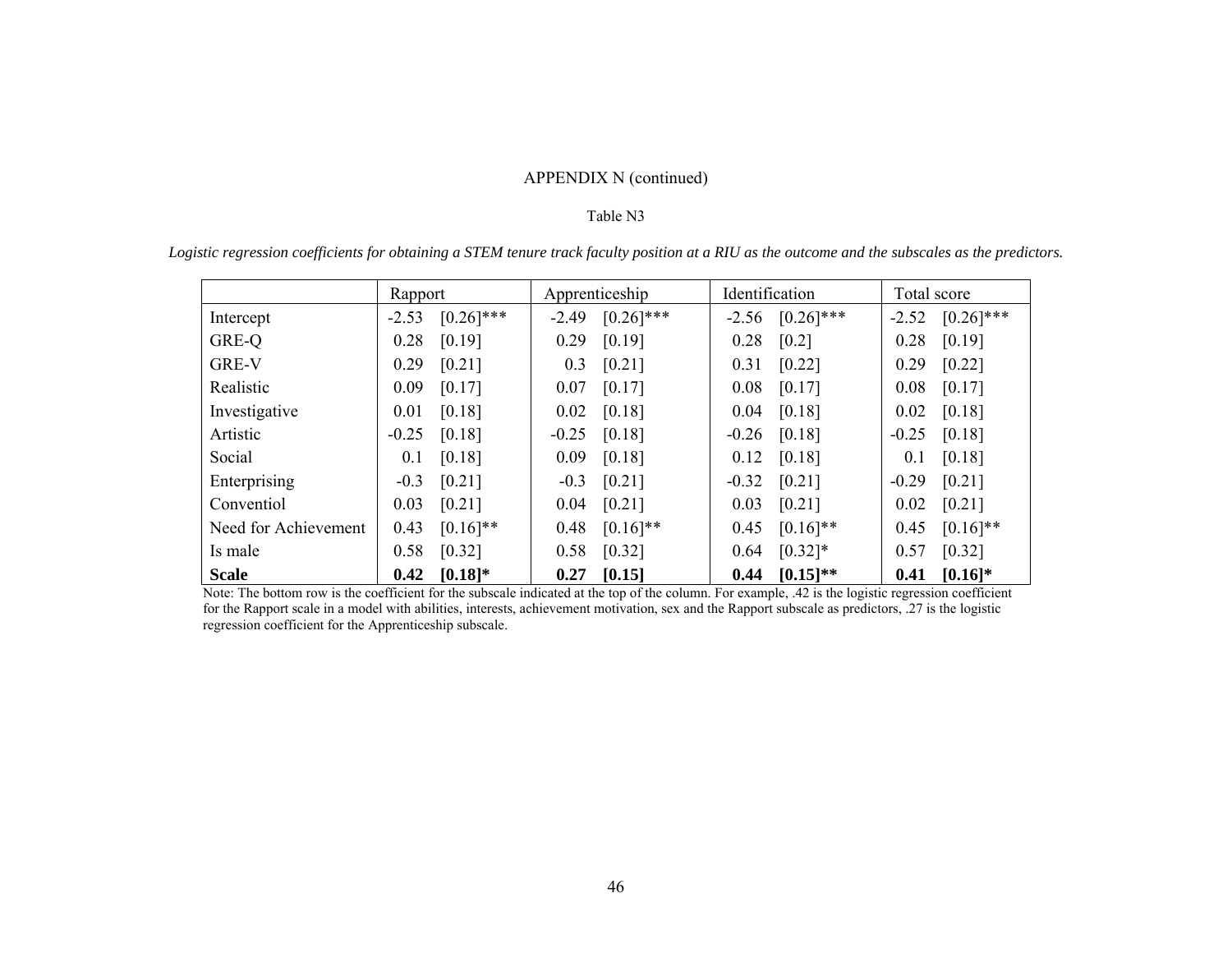# APPENDIX N (continued)

#### Table N4

|  |  |  |  |  | Logistic regression coefficients for being an upcoming STEM leader as the outcome and the subscales as the predictors. |  |
|--|--|--|--|--|------------------------------------------------------------------------------------------------------------------------|--|
|  |  |  |  |  |                                                                                                                        |  |
|  |  |  |  |  |                                                                                                                        |  |
|  |  |  |  |  |                                                                                                                        |  |

|                      | Rapport      | Apprenticeship | Identification     | Total score   |  |
|----------------------|--------------|----------------|--------------------|---------------|--|
| Intercept            | $-0.07$      | [0.14]         | [0.14]             | [0.14]        |  |
|                      | [0.14]       | $-0.07$        | $-0.07$            | $-0.07$       |  |
| GRE-Q                | $[0.11]$ *   | $[0.11]$ *     | $[0.11]$ *         | $[0.11]$ *    |  |
|                      | 0.22         | 0.23           | 0.22               | 0.22          |  |
| <b>GRE-V</b>         | $-0.09$      | $-0.09$        | $-0.09$            | $-0.09$       |  |
|                      | [0.11]       | $[0.11]$       | [0.11]             | [0.11]        |  |
| Realistic            | [0.11]       | $[0.11]$       | [0.11]             | 0.11          |  |
|                      | 0.11         | 0.11           | 0.11               | [0.11]        |  |
| Investigative        | $[0.11]$ **  | $[0.11]$ **    | $[0.11]$ **        | $[0.11]$ **   |  |
|                      | 0.31         | 0.32           | 0.32               | 0.31          |  |
| Artistic             | $-0.05$      | [0.11]         | [0.11]             | $-0.05$       |  |
|                      | [0.11]       | $-0.05$        | $-0.06$            | [0.11]        |  |
| Social               | $[0.12]$ **  | $[0.12]$ **    | $[0.12]$ **        | $[0.12]$ **   |  |
|                      | $-0.34$      | $-0.34$        | $-0.34$            | $-0.34$       |  |
| Enterprising         | [0.13]       | $-0.01$        | [0.13]             | [0.13]        |  |
|                      | 0.01         | [0.13]         | $\overline{0}$     | 0.01          |  |
| Conventiol           | $-0.13$      | $-0.12$        | $-0.13$            | $-0.13$       |  |
|                      | [0.13]       | [0.13]         | [0.13]             | [0.13]        |  |
| Need for Achievement | 0.09         | [0.1]          | $\left[0.1\right]$ | [0.1]         |  |
|                      | [0.1]        | 0.11           | 0.1                | 0.1           |  |
| Is male              | 0.49         | $[0.2]*$       | 0.51               | $[0.2]*$      |  |
|                      | $[0.2]*$     | 0.5            | $[0.2]*$           | 0.49          |  |
| <b>Scale</b>         | $0.15$ [0.1] | 0.05<br>[0.1]  | [0.09]<br>0.13     | 0.11<br>[0.1] |  |

Note: The bottom row is the coefficient for the subscale indicated at the top of the column. For example, .15 is the logistic regression coefficient for the Rapport scale in a model with abilities, interests, achievement motivation, sex and the Rapport subscale as predictors, .05 is the logistic regression coefficient for the Apprenticeship subscale.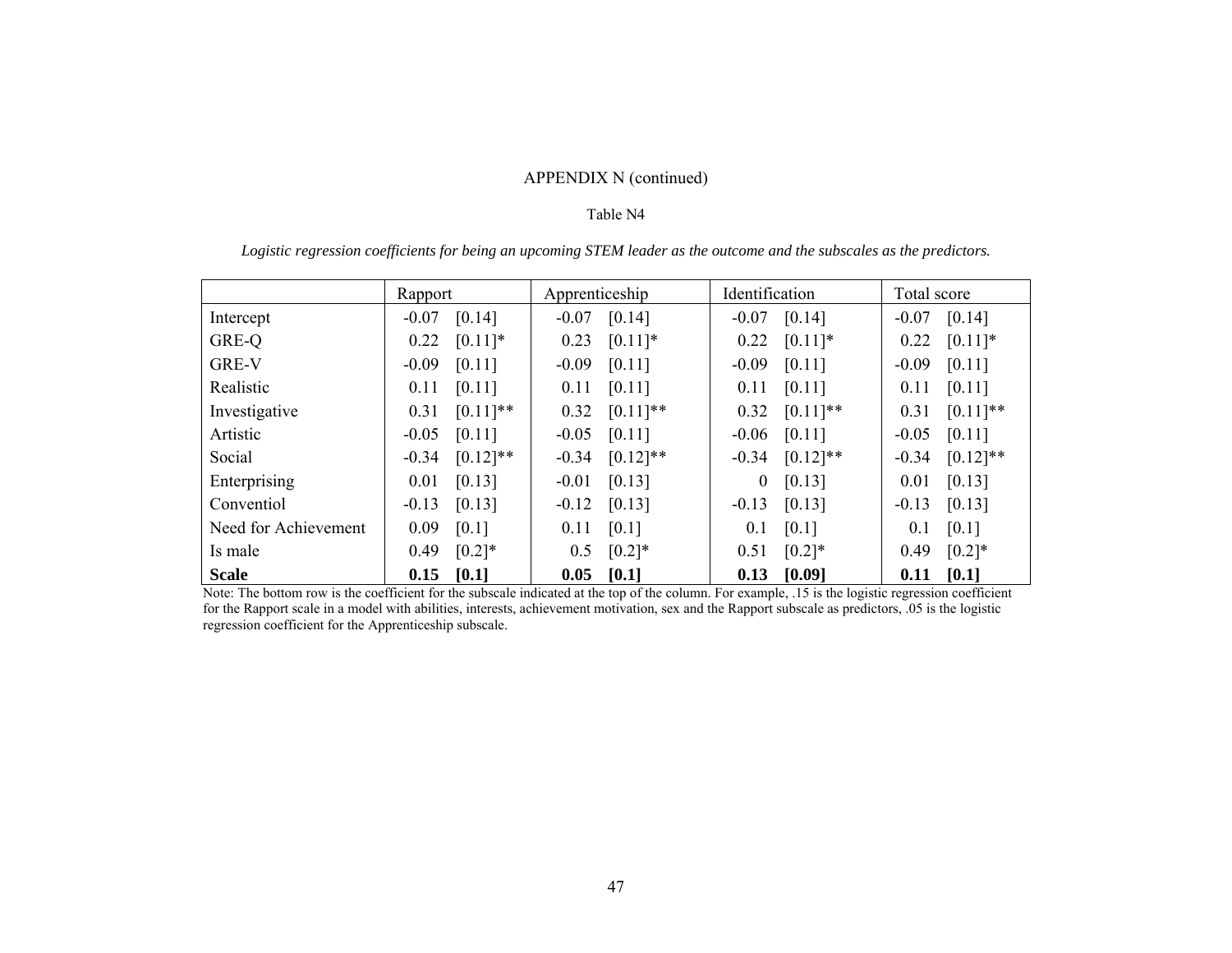#### APPENDIX O

#### FIT INDICES FOR SUBSCALES AS PREDICTORS

#### Table O1

*Fit indices coefficients for obtaining a PhD as the outcome and the subscales as the predictors.* 

| Model             | None                     | Rapport                  | Apprenticeship           | Identification           | Total score              |
|-------------------|--------------------------|--------------------------|--------------------------|--------------------------|--------------------------|
| Rsq               | 0.071[0.07, 0.073]       | 0.155[0.154, 0.155]      | 0.155[0.155, 0.157]      | 0.11[0.109, 0.111]       | 0.163[0.162, 0.163]      |
| Max. Rescaled Rsq | 0.13[0.127, 0.134]       | 0.282[0.281, 0.283]      | 0.283[0.282, 0.285]      | 0.2[0.199, 0.202]        | 0.297[0.296, 0.298]      |
| Hosmer            | 7.524[3.49,13.07]        | 12.764[7.188,16.537]     | 7.153[6.138,9.97]        | 8.751[7.952,10.045]      | 3.438[1.827,5.53]        |
| p-value Hosmer    | 0.532[0.109, 0.9]        | 0.181[0.035, 0.516]      | 0.531[0.267, 0.632]      | 0.368[0.262,0.438]       | 0.878[0.7, 0.986]        |
| AUC               | 0.653[0.653, 0.653]      | 0.813[0.812, 0.814]      | 0.821[0.82, 0.823]       | 0.761[0.76, 0.765]       | 0.82[0.818, 0.822]       |
| AUC LL            | 0.606[0.606, 0.606]      | 0.757[0.755, 0.758]      | 0.768[0.766,0.769]       | 0.699[0.697, 0.703]      | 0.766[0.763, 0.768]      |
| AUC UL            | 0.701[0.701, 0.701]      | 0.869[0.868, 0.87]       | 0.874[0.873, 0.876]      | 0.824[0.823, 0.827]      | 0.875[0.873, 0.876]      |
| Delong            |                          | 3.927[3.873,4.013]       | 3.8[3.767,3.846]         | 2.293[2.254,2.338]       | 3.835[3.77,3.875]        |
| p-value Delong    |                          | 0[0,0]                   | 0[0,0]                   | 0.011[0.01, 0.012]       | 0[0,0]                   |
| <b>NRI</b>        |                          | 0.838[0.833,0.847]       | 0.862[0.856, 0.866]      | 0.518[0.497, 0.527]      | 0.801[0.776, 0.815]      |
| p-value NRI       |                          | 0[0,0]                   | 0[0,0]                   | 0[0,0]                   | 0[0,0]                   |
| IDI               |                          | 0.118[0.116, 0.119]      | 0.111[0.11, 0.112]       | 0.052[0.05, 0.054]       | 0.128[0.126, 0.129]      |
| p-value IDI       |                          | 0[0,0]                   | 0[0,0]                   | 0[0,0]                   | 0[0,0]                   |
| AIC               | 382.504[381.342,383.172] | 337.369[337.111,337.719] | 337.121[336.331,337.564] | 363.326[362.841,363.749] | 332.581[332.297,332.827] |
| $-2$ logL         | 360.504[359.342,361.172] | 313.369[313.111,313.719] | 313.121[312.331,313.564] | 339.326[338.841,339.749] | 308.581[308.297,308.827] |
| D                 |                          | 47.135[46.168,47.469]    | 47.383[47.011,47.837]    | 21.179[20.501,21.576]    | 51.924[51.045,52.36]     |
| p of D            |                          | 0[0,0]                   | 0[0,0]                   | 0[0,0]                   | 0[0,0]                   |

Note: Fit indices for models with only the advisee individual differences (first column, model: none), the Rapport subscale as a predictor added to them (see second column, model: rapport), the Apprenticeship subscale added to the individual differences, the Identification subscale added to the individual differences, and the total score added to the individual differences. The Delong test, the NRI, the IDI, and the likelihoods ratio test measure if adding a subscale as a predictor to the abilities, interests, achievement motivation, and sex of the advisee improves the model fit.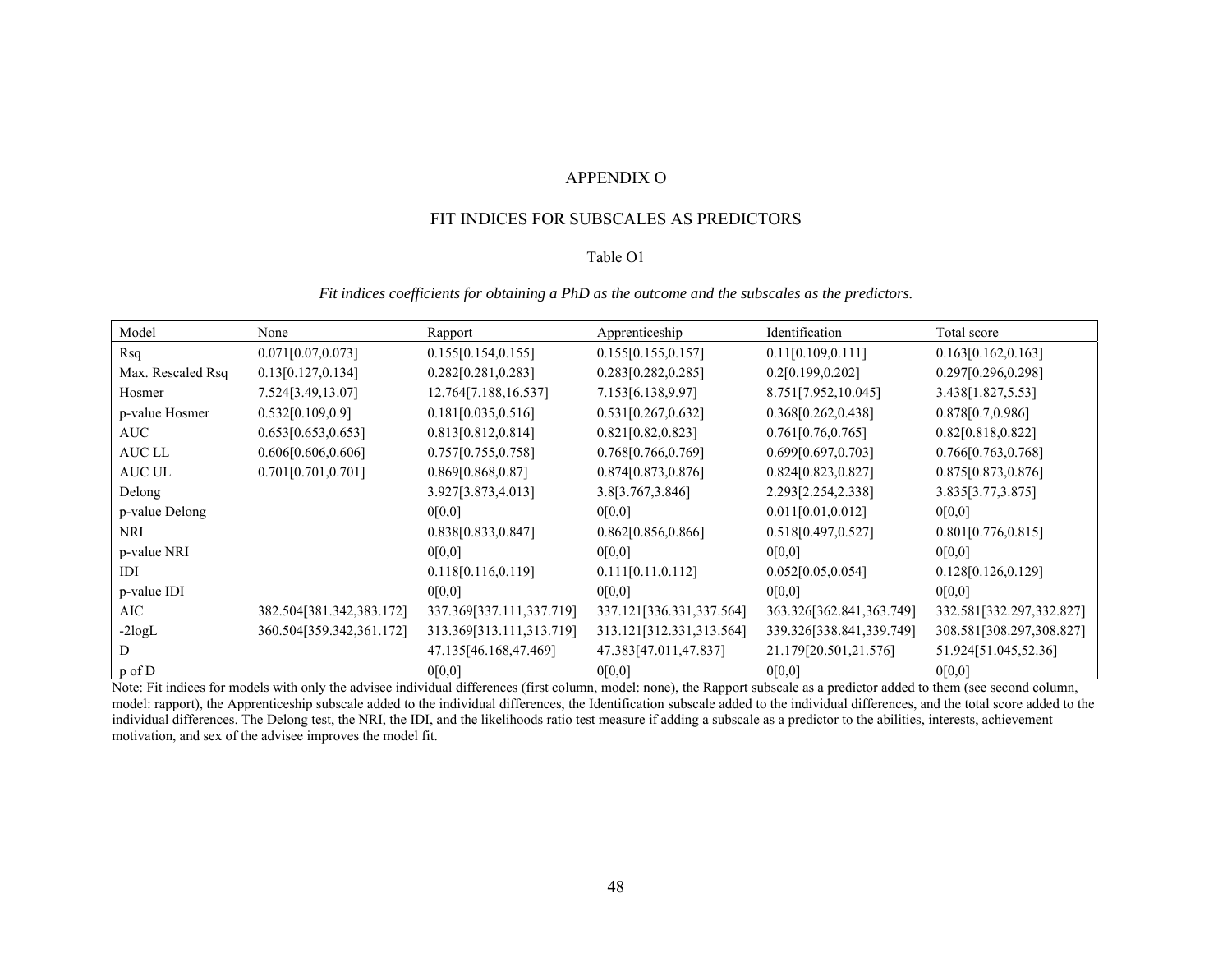# APPENDIX O (continued)

#### Table O2

#### *Fit indices for obtaining a STEM tenure track faculty position as the outcome and the subscales as the predictors.*

| model             | None                    | Rapport                  | Apprenticeship           | Identification           | Total score              |
|-------------------|-------------------------|--------------------------|--------------------------|--------------------------|--------------------------|
| Rsq               | 0.049[0.046, 0.055]     | 0.061[0.058, 0.066]      | 0.067[0.064, 0.072]      | 0.062[0.059, 0.067]      | 0.067[0.064, 0.072]      |
| Max. Rescaled Rsq | 0.078[0.073,0.086]      | 0.097[0.092, 0.104]      | 0.106[0.101, 0.114]      | 0.098[0.094, 0.106]      | 0.106[0.102, 0.114]      |
| Hosmer            | 7.858[4.937,9.494]      | 8.284[5.796,11.143]      | 5.693[3.018,8.455]       | 10.694[3.901,15.066]     | 8.104[4.027,12.852]      |
| p-value Hosmer    | 0.462[0.302, 0.764]     | 0.431[0.194, 0.67]       | 0.67[0.39, 0.933]        | 0.303[0.058,0.866]       | 0.47[0.117, 0.855]       |
| AUC               | 0.653[0.653, 0.653]     | 0.674[0.668, 0.682]      | 0.687[0.681, 0.695]      | 0.677[0.671, 0.687]      | 0.685[0.679, 0.694]      |
| AUC LL            | 0.606[0.606, 0.606]     | 0.615[0.608, 0.623]      | 0.629[0.624, 0.638]      | 0.618[0.612, 0.629]      | 0.627[0.62, 0.636]       |
| AUC UL            | 0.701[0.701, 0.701]     | 0.734[0.727, 0.74]       | 0.744[0.739, 0.751]      | 0.736[0.73, 0.745]       | 0.743[0.737, 0.751]      |
| Delong            |                         | 1.238[1.128,1.367]       | 1.759[1.719,1.794]       | 1.326[1.185, 1.43]       | 1.62[1.536,1.696]        |
| p-value Delong    |                         | 0.109[0.086, 0.13]       | 0.039[0.036, 0.043]      | 0.093[0.076, 0.118]      | 0.053[0.045, 0.062]      |
| NRI               |                         | 0.218[0.187,0.242]       | 0.249[0.233,0.273]       | 0.202[0.188,0.223]       | 0.281[0.263, 0.298]      |
| p-value NRI       |                         | 0.027[0.015, 0.047]      | 0.014[0.007, 0.019]      | 0.037[0.023, 0.047]      | 0.006[0.004, 0.009]      |
| IDI               |                         | 0.013[0.013, 0.015]      | 0.018[0.017, 0.019]      | 0.014[0.013, 0.014]      | 0.019[0.019, 0.021]      |
| p-value IDI       |                         | 0.004[0.003, 0.005]      | 0.002[0.001, 0.003]      | 0.012[0.009, 0.014]      | 0.001[0.001, 0.001]      |
| AIC               | 496.83[493.885,498.229] | 492.459[489.912,493.956] | 489.463[486.656,491.139] | 492.107[489.309,493.506] | 489.159[486.523,490.742] |
| $-2$ logL         | 474.83[471.885,476.229] | 468.459[465.912,469.956] | 465.463[462.656,467.139] | 468.107[465.309,469.506] | 465.159[462.523,466.742] |
|                   |                         | 6.371[5.973,6.803]       | 9.367[9.09,9.667]        | 6.723[6.576,6.83]        | 9.672[9.362,10.061]      |
| $p \circ f D$     |                         | 0.012[0.009, 0.015]      | 0.002[0.002, 0.003]      | 0.01[0.009, 0.01]        | 0.002[0.002, 0.002]      |

Note: Fit indices for models with only the advisee individual differences (first column, model: none), the Rapport subscale as a predictor added to them (see second column, model: Rapport), the Apprenticeship subscale added to the individual differences, the Identification subscale added to the individual differences, and the total score added to the individual differences. The Delong test, the NRI, the IDI, and the likelihoods ratio test measure if adding a subscale as a predictor to the abilities, interests, achievement motivation, and sex of the advisee improves the model fit.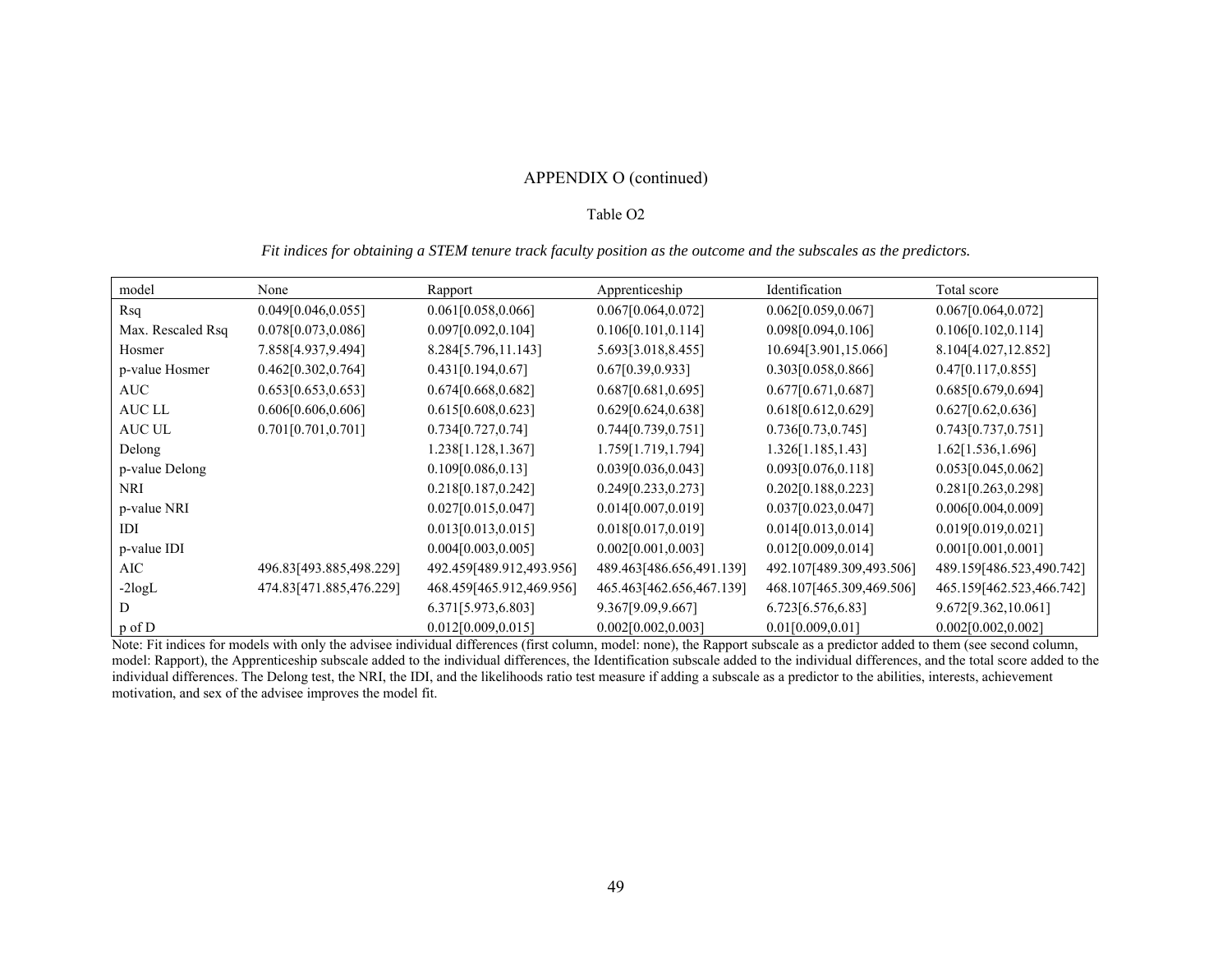# APPENDIX O (continued)

#### Table O2

## *Fit indices for obtaining a STEM tenure track faculty position at a RIU as the outcome and the subscales as the predictors.*

| model             | None                   | Rapport                  | Apprenticeship          | Identification          | Total score              |
|-------------------|------------------------|--------------------------|-------------------------|-------------------------|--------------------------|
| Rsq               | 0.067[0.059, 0.077]    | 0.079[0.073, 0.088]      | 0.073[0.066, 0.082]     | 0.084[0.076, 0.093]     | 0.08[0.073,0.088]        |
| Max. Rescaled Rsq | 0.126[0.111, 0.143]    | 0.148[0.137, 0.164]      | 0.137[0.124, 0.154]     | 0.156[0.142, 0.173]     | 0.149[0.136, 0.165]      |
| Hosmer            | 3.507[2.569,5.641]     | 7.442[5.26,9.243]        | 11.193[8.24,14.598]     | 6.994[3.29,9.213]       | 10.114[8.324,12.743]     |
| p-value Hosmer    | 0.884[0.687,0.958]     | 0.499[0.322, 0.73]       | 0.234[0.067, 0.41]      | 0.54[0.325, 0.915]      | 0.277[0.121, 0.402]      |
| AUC               | 0.653[0.653, 0.653]    | 0.735[0.725, 0.749]      | 0.73[0.717, 0.745]      | 0.751[0.738, 0.766]     | 0.741[0.729, 0.755]      |
| AUC LL            | 0.606[0.606, 0.606]    | 0.676[0.663, 0.692]      | 0.67[0.655, 0.688]      | 0.693[0.678, 0.71]      | 0.682[0.668,0.699]       |
| AUC UL            | 0.701[0.701, 0.701]    | 0.795[0.787, 0.807]      | 0.79[0.779, 0.802]      | 0.809[0.798,0.822]      | 0.799[0.79, 0.812]       |
| Delong            |                        | 0.962[0.76, 1.146]       | 0.907[0.769, 1.248]     | 1.786[1.544,2.057]      | 1.249[1.038,1.531]       |
| p-value Delong    |                        | 0.17[0.126, 0.224]       | 0.186[0.106, 0.221]     | 0.039[0.02, 0.061]      | 0.109[0.063, 0.15]       |
| NRI               |                        | 0.25[0.221, 0.279]       | 0.086[0.037, 0.114]     | 0.264[0.228, 0.335]     | 0.246[0.2, 0.29]         |
| p-value NRI       |                        | 0.033[0.019, 0.049]      | 0.265[0.198, 0.391]     | 0.028[0.006, 0.045]     | 0.037[0.015, 0.068]      |
| IDI               |                        | 0.013[0.012, 0.015]      | 0.005[0.004, 0.006]     | 0.017[0.016, 0.017]     | 0.012[0.011, 0.014]      |
| p-value IDI       |                        | 0.018[0.01, 0.027]       | 0.156[0.112, 0.194]     | 0.021[0.016, 0.027]     | 0.033[0.02, 0.045]       |
| AIC               | 369.58[364.48,373.761] | 364.965[360.306,368.281] | 368.289[363.33,372.118] | 362.741[357.726,366.91] | 364.854[360.058,368.446] |
| $-2$ logL         | 347.58[342.48,351.761] | 340.965[336.306,344.281] | 344.289[339.33,348.118] | 338.741[333.726,342.91] | 340.854[336.058,344.446] |
|                   |                        | 6.615[6.174,7.48]        | 3.291[3.01, 3.643]      | 8.839[8.669,8.961]      | 6.726[6.366, 7.315]      |
| p of D            |                        | 0.01[0.006, 0.013]       | 0.07[0.056, 0.083]      | 0.003[0.003, 0.003]     | 0.01[0.007, 0.012]       |

Note: Fit indices for models with only the advisee individual differences (first column, model: none), the Rapport subscale as a predictor added to them (see second column, model: Rapport), the Apprenticeship subscale added to the individual differences, the Identification subscale added to the individual differences, and the total score added to the individual differences. The Delong test, the NRI, the IDI, and the likelihoods ratio test measure if adding a subscale as a predictor to the abilities, interests, achievement motivation, and sex of the advisee improves the model fit.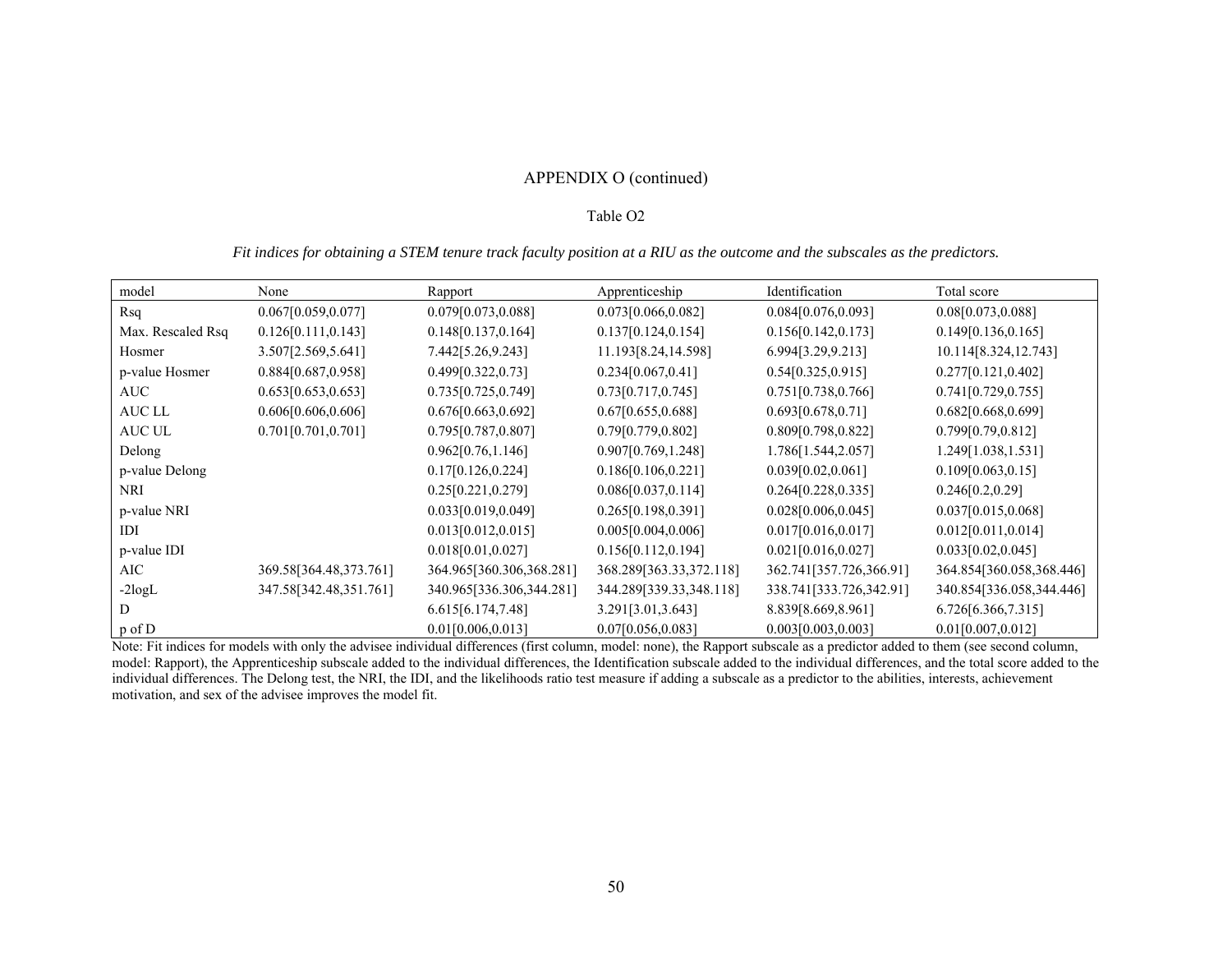# APPENDIX O (continued)

#### Table O4

#### *Fit indices for being an upcoming STEM leader as the outcome and the subscales as the predictors.*

| model             | None                     | Rapport                  | Apprenticeship           | Identification           | Total score              |
|-------------------|--------------------------|--------------------------|--------------------------|--------------------------|--------------------------|
| Rsq               | 0.073[0.071, 0.075]      | 0.077[0.075, 0.08]       | 0.073[0.071, 0.076]      | 0.076[0.074, 0.078]      | 0.075[0.073, 0.078]      |
| Max. Rescaled Rsq | 0.097[0.094, 0.1]        | 0.104[0.101, 0.106]      | 0.098[0.095, 0.101]      | 0.102[0.099, 0.105]      | 0.101[0.098, 0.104]      |
| Hosmer            | 4.259[1.585,7.995]       | 6.368[4.153,8.704]       | 2.822[1.082,3.721]       | 3.29[1.548,5.594]        | 3.036[1.245,5.062]       |
| p-value Hosmer    | 0.797[0.434, 0.991]      | 0.61[0.368, 0.843]       | 0.927[0.881,0.998]       | 0.884[0.693,0.992]       | 0.907[0.751, 0.996]      |
| AUC               | 0.653[0.653, 0.653]      | 0.657[0.655, 0.659]      | 0.653[0.652, 0.656]      | 0.656[0.654, 0.659]      | 0.656[0.654, 0.659]      |
| AUC LL            | 0.606[0.606, 0.606]      | 0.61[0.608, 0.612]       | 0.606[0.604, 0.608]      | 0.608[0.607, 0.611]      | 0.608[0.607, 0.611]      |
| AUC UL            | 0.701[0.701, 0.701]      | 0.705[0.703, 0.707]      | 0.701[0.7, 0.703]        | 0.704[0.702, 0.707]      | 0.704[0.702, 0.706]      |
| Delong            |                          | 0.881[0.737, 1.055]      | 0.821[0.569, 1.096]      | 0.799[0.551,0.953]       | 0.848[0.733, 1.051]      |
| p-value Delong    |                          | 0.191[0.146, 0.231]      | 0.209[0.136,0.285]       | 0.214[0.17, 0.291]       | 0.2[0.147, 0.232]        |
| NRI               |                          | 0.159[0.141,0.173]       | $-0.009[-0.02, 0.002]$   | 0.153[0.139,0.187]       | 0.105[0.096, 0.132]      |
| p-value NRI       |                          | 0.04[0.027, 0.058]       | 0.54[0.493, 0.59]        | 0.047[0.019, 0.062]      | 0.124[0.07, 0.143]       |
| IDI               |                          | 0.005[0.005, 0.005]      | 0.001[0.001, 0.001]      | 0.004[0.004, 0.004]      | 0.003[0.003, 0.003]      |
| p-value IDI       |                          | 0.061[0.058, 0.063]      | 0.259[0.247, 0.271]      | 0.066[0.06, 0.073]       | 0.103[0.097, 0.109]      |
| AIC               | 671.947[670.837,673.124] | 671.489[670.352,672.601] | 673.685[672.548,674.859] | 672.109[670.965,673.142] | 672.561[671.405,673.689] |
| $-2$ logL         | 649.947[648.837,651.124] | 647.489[646.352,648.601] | 649.685[648.548,650.859] | 648.109[646.965,649.142] | 648.561[647.405,649.689] |
|                   |                          | 2.458[2.343,2.524]       | 0.262[0.227,0.289]       | 1.838[1.689,1.982]       | 1.386[1.299,1.442]       |
| $p \circ f D$     |                          | 0.117[0.112, 0.126]      | 0.61[0.591, 0.634]       | 0.176[0.159,0.194]       | 0.239[0.23, 0.254]       |

Note: Fit indices for models with only the advisee individual differences (first column, model: none), the Rapport subscale as a predictor added to them (see second column, model: Rapport), the Apprenticeship subscale added to the individual differences, the Identification subscale added to the individual differences, and the total score added to the individual differences. The Delong test, the NRI, the IDI, and the likelihoods ratio test measure if adding a subscale as a predictor to the abilities, interests, achievement motivation, and sex of the advisee improves the model fit.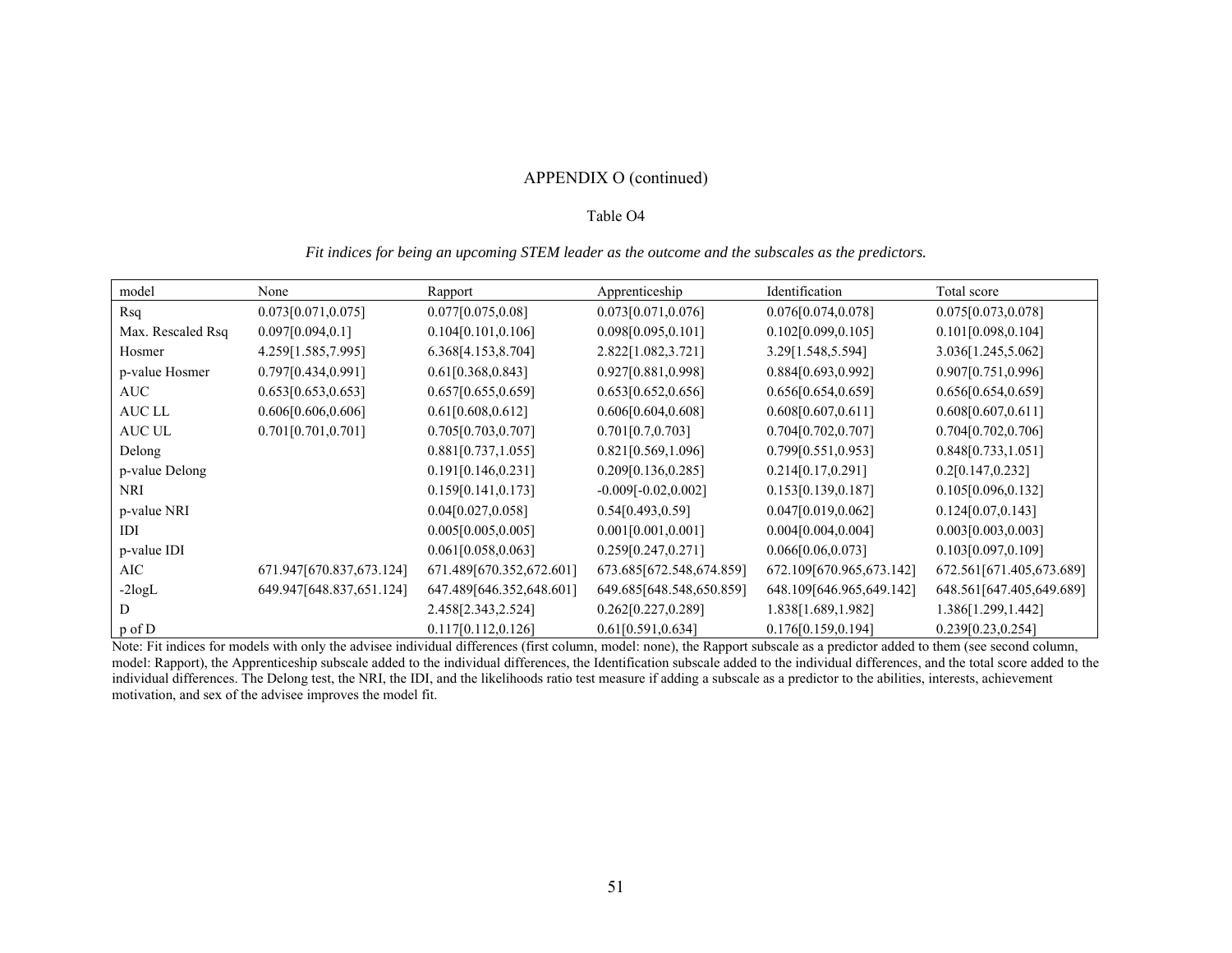#### **REFERENCES**

Agresti, A. (2007). *An Introduction to Categorical Data Analysis*. New York, NY: Wiley-Interscience.

- Austin, J. T., & Hanisch, K. A. (1990). Occupational attainment as a function of abilities and interests: A longitudinal analysis using Project TALENT data. *Journal of Applied Psychology*, *75*, 77-86. doi:10.1037/0021-9010.75.1.77
- Benbow, C. P., & Minor, L. L. (1986). Mathematically talented males and females and achievement in the high school sciences. *American Educational Research Journal, 23*, 425-436. doi:10.2307/1163058
- Carnegie Foundation for the Advancement of Teaching. (2000). *Carnegie Classification for the Ranking of Institutions*. Available from http://classifications.carnegiefoundation.org/downloads/
- Ceci, S. J., & Williams, W. M. (2010). Sex differences in math-intensive fields. *Current Directions in Psychological Science*, *19*, 275-279. doi:10.1177/0963721410383241
- Crisp, G. (2009). Conceptualization and initial validation of the College Student Mentoring Scale (CSMS). *Journal of College Student Development*, *50*(2), 177-194.
- DeLong, E. R., DeLong D. M., Clarke-Pearson D. L.(1988). Comparing the areas under two or more correlated receiver operating characteristic curves: A nonparametric approach. *Biometrics*, *44*, 837-845. doi:10.2307/2531595
- Demler, O. V., Pencina, M. J., D'Agostino Sr, R. B. (2011). Equivalence of improvement in area under ROC curve and linear discriminant analysis coefficient under assumption of normality. *Statistics in Medicine*, *30*, 1410-1418. doi:10.1002/sim.4196
- Domestic Policy Council. (2006). *American competitiveness initiative: Leading the world in innovation*  (Tech. Rep.). Washington, DC: Domestic Policy Council Office of Science and Technology.
- Ericsson, K. A., Krampe, R. T., & Tesch-Römer, C. (1993). The role of deliberate practice in the acquisition of expert performance. *Psychological Review*, *100*, 363-406. doi:10.1037//0033- 295X.100.3.363
- Gelso, C. J. (1979). Research in counseling: Clarifications, elaborations, defenses, and admissions. *The Counseling Psychologist*, *8*, 61-67. doi: 10.1177/001100007900800312
- Gelso, C. J. (1993). On the making of a scientist-practitioner: A theory of research training in professional psychology. *Professional Psychology: Research and Practice*, *24*(4), 468-476. doi: 10.1037/0735-7028.24.4.468
- Gibson, J., & Light, P. (1967). Intelligence among university scientists. *Nature*, *213*, 441-442. doi:10.1038/213441a0
- Gohm, C. L., Humphreys, L. G., & Yao, G. (1998). Underachievement among spatially gifted students. *American Educational Research Journal*, *35*(3), 515-531. doi:10.2307/1163447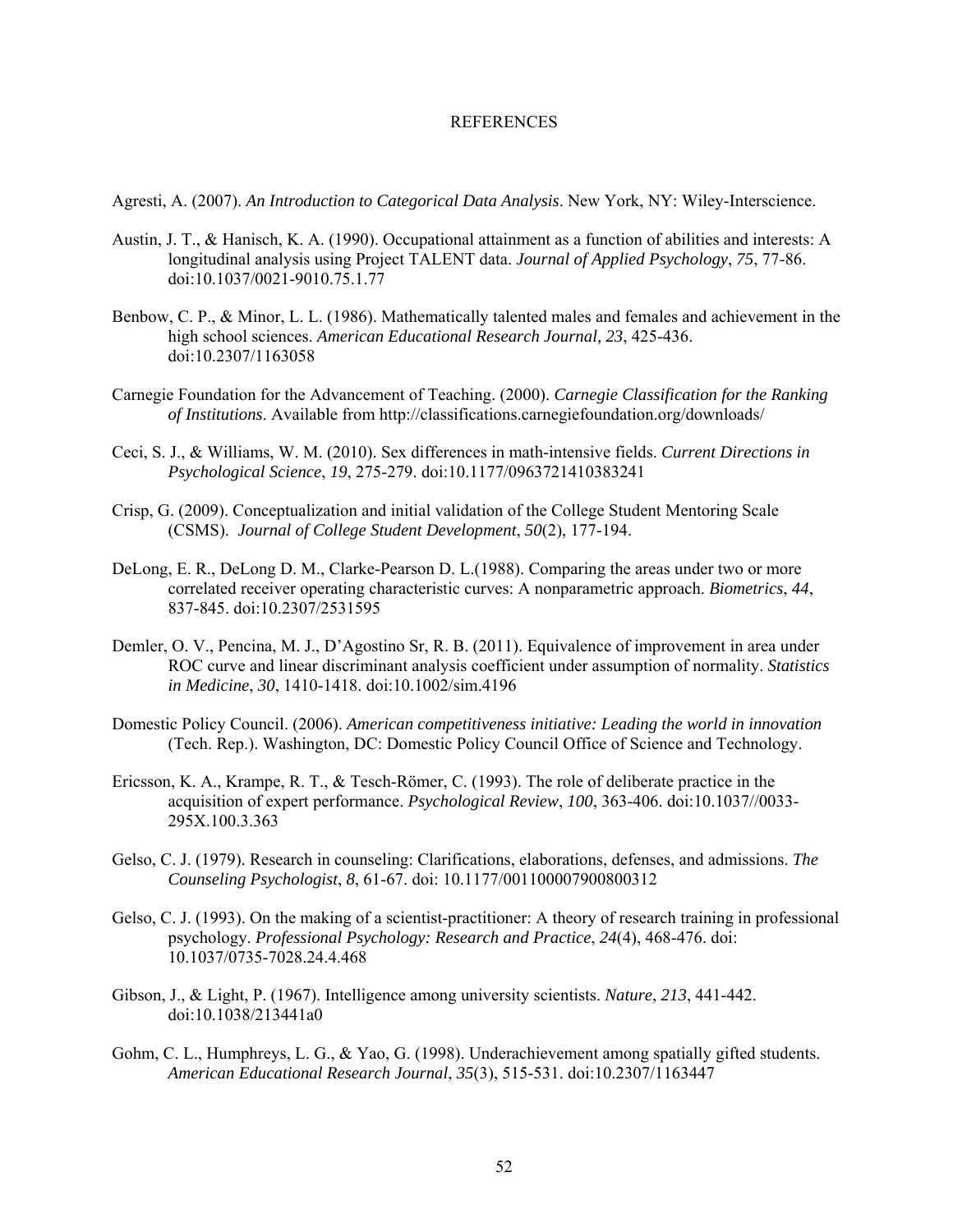- Gottfredson, L. S. (1986). Occupational aptitude patterns map: Development and implications for a theory of job aptitude requirements. *Journal of Vocational Behavior*, *29*, 254-291. doi:10.1016/0001- 8791(86)90008-4
- Gottfredson, L. S. (2004). Intelligence: Is it the epidemiologists' elusive "fundamental cause" of social class inequalities in health? *Journal of Personality and Social Psychology, 86*(1), 174-199. doi:10.1037/0022-3514.86.1.174
- Gough, H. G., & Heilbrun, A. B. (1983). *The Adjective Checklist manual*. Palo Alto, CA: Consulting Psychologists Press.
- Gourman, J. (1989). *The Gourman report: A rating of graduate and professional programs in American and international universities*. Los Angeles, CA: National Educational Standards.
- Green, S. G., & Bauer, T. N. (1995). Supervisory mentoring by advisers: Relationships with doctoral student potential, productivity, and commitment. *Personnel Psychology*, *48*(3), 537-561. doi:10.1111/j.1744-6570.1995.tb01769.x
- Harmon, L. R. (1961). High School Backgrounds of Science Doctorates: A survey reveals the influence of class size and region of origin, as well as ability, in Ph.D. production. *Science*, *133*, 679-688. doi:10.1126/science.133.3454.679
- Harmon, L. W., Hansen, J. C., Borgen, F. H., & Hammer, A. L. (1994). *Applications and technical guide for the Strong Interest Inventory*. Palo Alto, CA: Consulting Psychologists Press.
- Hansen, J. C., & Campbell, D. P. (1985). *Manual for the Strong Interest Inventory* (4th ed.). Palo Alto, CA: Consulting Psychologists Press.
- Hosmer, D. W., Lemeshow, S. (2000). *Applied Logistic Regression*, New York: Wiley.
- Humphreys, L. G., & Lubinski, D. (1996). Brief history and psychological significance of assessing spatial visualization. In C. P. Benbow & D. Lubinski (Eds.), *Intellectual talent: Psychometric and social issues* (pp. 116–140). Baltimore: Johns Hopkins University Press.
- Humphreys, L. G., Lubinski, D., & Yao, G. (1993). Utility of predicting group membership and the role of spatial visualization in becoming an engineer, physical scientist, or artist. *Journal of Applied Psychology*, *78*, 250-261. doi:10.1037//0021-9010.78.2.250
- Humphreys, L. G., & Yao, G. (2002). Prediction of graduate major from cognitive and self-report test scores obtained during the high school years. *Psychological Reports*, *90*, 3–30. doi:10.2466/PR0.90.1.3-30
- Judge, T. A., Jackson, C. L., Shaw, J. C., Scott, B. A., & Rich, B. L. (2007). Self-efficacy and workrelated performance: The integral role of individual differences. *Journal of Applied Psychology, 92*(1), 107-127. doi:10.1037/0021-9010.92.1.107
- Kahn, J. H., & Schlosser, L. Z. (2010). The graduate research training environment in professional psychology: A multilevel investigation. *Training and Education in Professional Psychology*, *4*(3), 183-193. doi: 10.1037/a0018968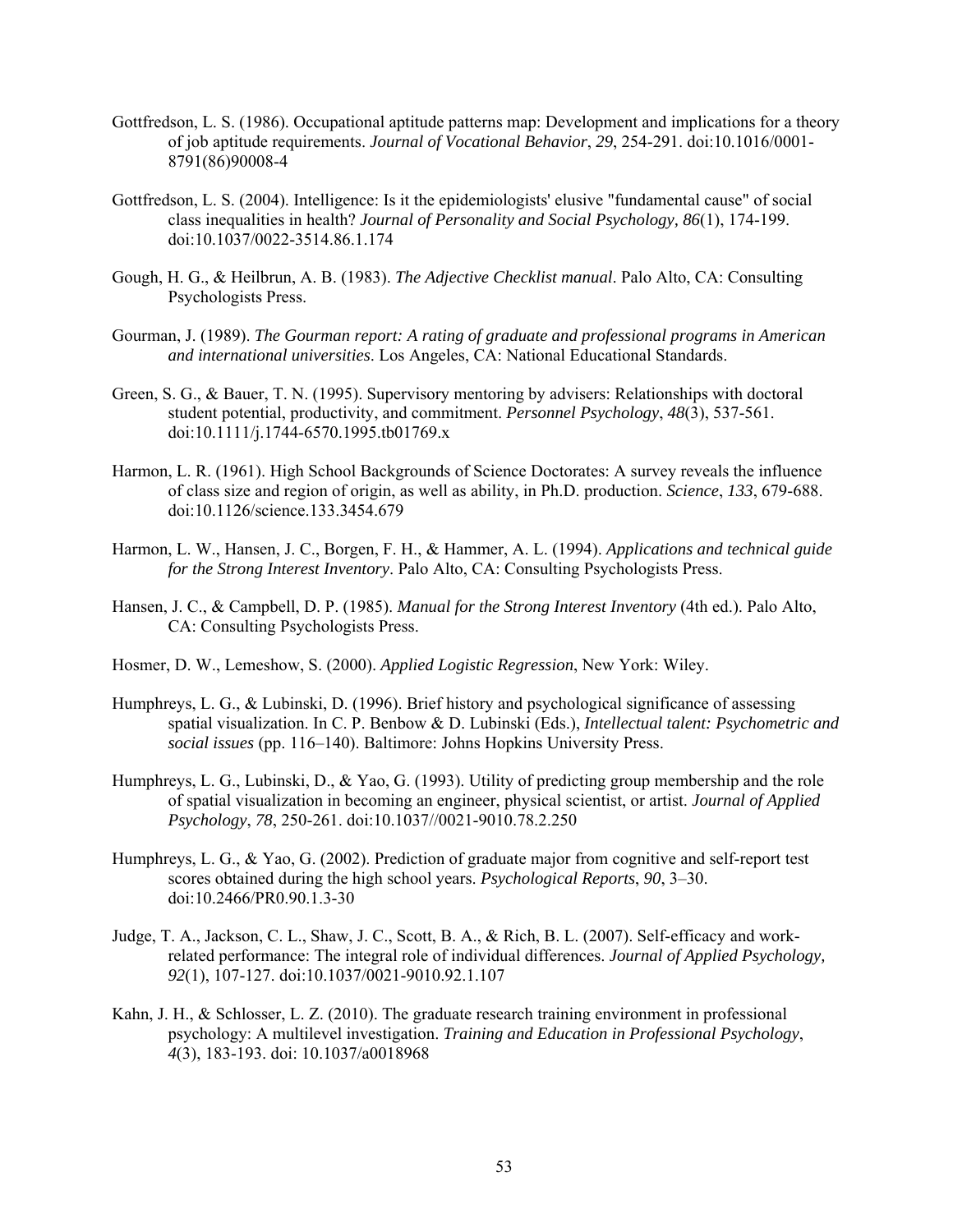- King, G. J., Honaker, A. J., & Kenneth, S. (2001). Analyzing incomplete political science data: An alternative algorithm for multiple imputation. *American Political Science Review*, *95*, 49-69.
- Kram, K. E. (1985). *Mentoring at work: Developmental relationships in organizational life*. Glenview, IL: Scott, Foresman and Company.
- Kuncel, N. R., & Hezlett, S. A. (2007). Standardized tests predict graduate students' success. *Science*, *315*(5815), 1080-1081. doi: 10.1126/science.1136618
- Kuncel, N. R., Hezlett, S. A., & Ones, D. S. (2004). Academic performance, career potential, creativity, and job performance: Can one construct predict them all? *Journal of Personality and Social Psychology*, *86*, 148-161. doi:10.1037/0022-3514.86.1.148
- Lubinski, D. (2010). Neglected aspects and truncated appraisals in vocational counseling: Interpreting the interest-efficacy association from a broader perspective: Comment on Armstrong and Vogel (2009). *Journal of Counseling Psychology*, *57*, 226-238. doi:10.1037/a0019163
- Lubinski, D., & Benbow, C. P. (2006). Study of Mathematically Precocious Youth after 35 years: Uncovering antecedents for the development of math-science expertise. *Perspectives in Psychological Science*, *1*, 316-345. doi:10.1111/j.1745-6916.2006.00019.x
- Lubinski, D., Benbow, C. P., Shea, D. L., Eftekhari-Sanjani, H., & Halvorson, B. J. (2001). Men and women at promise for scientific excellence: Similarity not dissimilarity. *Psychological Science*, *12*(4), 309-317. doi: 10.1111/1467-9280.00357
- Lubinski, D., Benbow, C. P., Webb, R. M., & Bleske-Rechek, A. (2006). Tracking Exceptional Human Capital Over Two Decades. *Psychological Science*, *17*(3), 194-199. doi: 10.1111/j.1467- 9280.2006.01685.x
- Lubinski, D., Webb, R. M., Morelock, M. J., & Benbow, C. P. (2001). Top 1 in 10,000: A 10-year followup of the profoundly gifted. *Journal of Applied Psychology*, *86*, 718-729. doi:10.1037//0021- 9010.86.4.718
- McCullagh, P., & Nelder, J. A. (1989). *Generalized Linear Models*. Chapman and Hall: London.
- National Academy of Sciences. (2010). *Rising above the gathering storm, revisited: Rapidly approaching category 5* (Tech. Rep.). National Academies Press.
- Noe, R. A. (1988). An investigation of the determinants of successful assigned mentoring relationships. *Personnel Psychology*, *41*(3), 457-479. doi: 10.1111/j.1744-6570.1988.tb00638.x
- Pencina, M. J., D'Agostino Sr, R. B., D'Agostino Jr, R. B., & Vasan, R. V. (2008). Evaluating the added predictive ability of a new marker: From area under the ROC curve to reclassification and beyond. *Statistics in Medicine*, *27*, 157-172. doi:10.1002/sim.2929
- Rice, K. G., Choi, C.-C., Zhang, Y., Villegas, J., Ye, H. J., Anderson, D., et al. (2009). International student perspectives on graduate advising relationships. *Journal of Counseling Psychology*, *56*(3), 376-391. doi: 10.1037/a0015905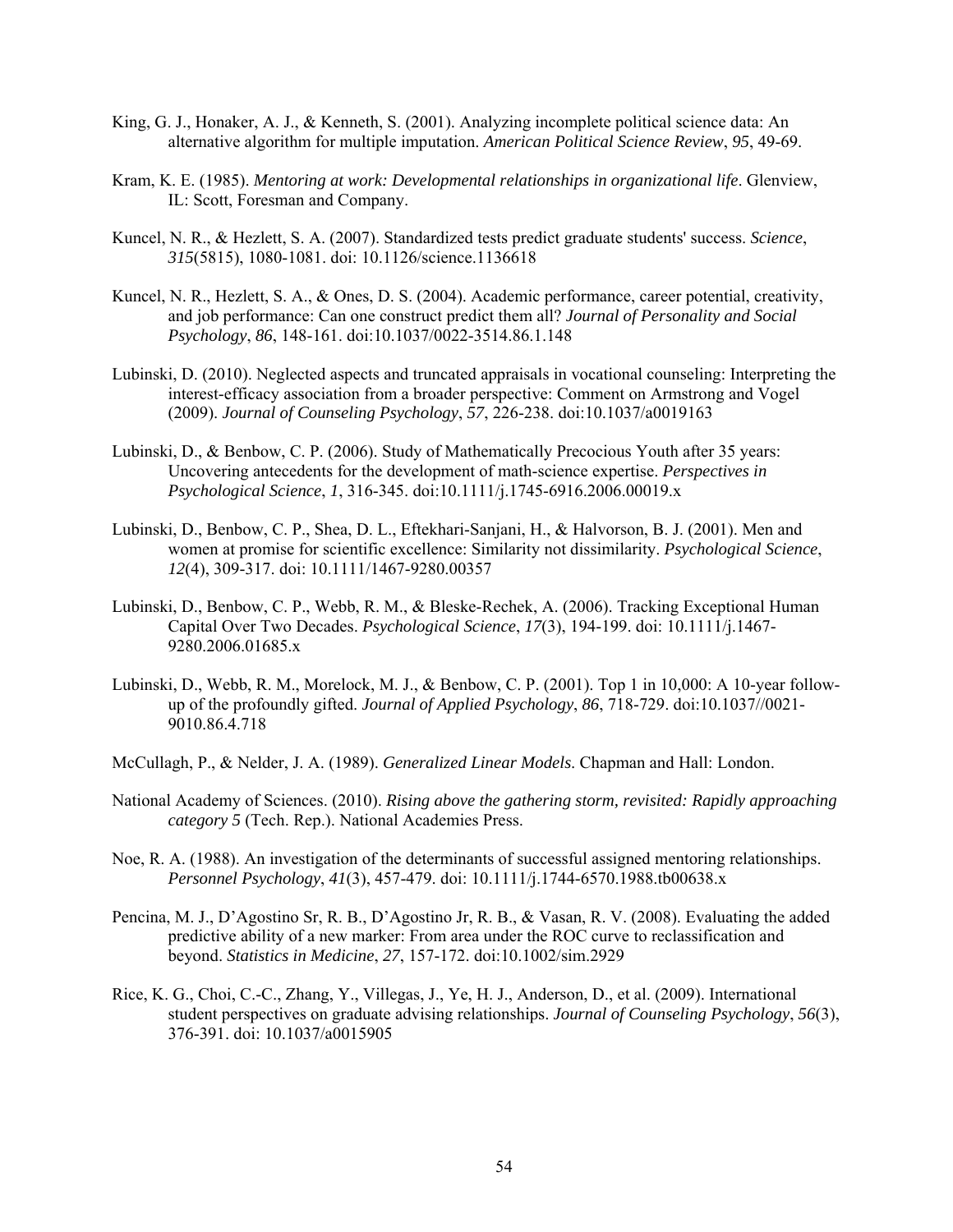- Robertson, K. F. (2012). *Accomplishments of top science and engineering graduate students after graduate school* (Doctoral dissertation). Retrieved from http://etd.library.vanderbilt.edu/available/etd-03162012- 114152/unrestricted/Robertson\_Dissertation.pdf
- Robertson, K. F., Smeets, S., Lubinski, D., & Benbow, C. P. (2010). Beyond the threshold hypothesis: Even among the gifted and top math/science graduate students, cognitive abilities, vocational interests, and lifestyle preferences matter for career choice, performance, and persistence. *Current Directions in Psychological Science*, *19*(6), 346-351. doi: 10.1177/0963721410391442
- Roe, A. (1951). Psychological tests of research scientists. *Journal of Consulting Psychology*, *15*(6), 492- 495. doi: 10.1037/h0056849
- Rubin, D. B. (1987). *Multiple imputation for nonresponse in surveys*. New York, NY: Wiley & Sons.
- Rubin, D.B. (1996). Multiple imputation after 18+ years (with discussion). *Journal of the American Statistical Association*, *91*, 473-489. doi:10.2307/2291635
- Savickas, M. L., & Spokane, A. R. (Eds.)(1999). *Vocational interests: Meaning, measurement, and counseling use*. Palo Alto, CA: Davies-Black Publishing.
- Schafer, J. L. (1997). *Analysis of Incomplete Multivariate Data*. London, England: Chapman & Hall.
- Schlosser, L. Z., & Gelso, C. J. (2001). Measuring the working alliance in advisor-advisee relationships in graduate school. *Journal of Counseling Psychology*, *48*(2), 157-167. doi: 10.1037/0022- 0167.48.2.157
- Schlosser, L. Z., & Gelso, C. J. (2005). The Advisory Working Alliance Inventory--Advisor Version: Scale development and validation. *Journal of Counseling Psychology*, *52*(4), 650-654. doi: 10.1037/0022-0167.52.4.650
- Schlosser, L. Z., & Kahn, J. H. (2007). Dyadic perspectives on advisor-advisee relationships in counseling psychology doctoral programs. *Journal of Counseling Psychology*, *54*(2), 211-217. doi: 10.1037/0022-0167.54.2.211
- Smith, I. M. (1964). *Spatial ability: Its educational and social significance*. London, England: University of London Press.
- Strong, E. K. (1943). *Vocational interests of men and women*. Stanford, CA: Stanford University Press.
- Super, D. E., & Bachrach, P. B. (1957). *Scientific careers and vocational development theory: A review, a critique, and some recommendations*. New York: Bureau of Publications, Teachers College, Columbia University.
- Wald, A. (1943). Tests of statistical hypotheses concerning several parameters when the number of observations is large. *Transactions of the American Mathematical Society*, *54*(3), 426-482. doi:10.2307/1990256
- Wai, J., Lubinski, D., & Benbow, C. P. (2009). Spatial ability for STEM domains: Aligning over fifty years of cumulative psychological knowledge solidifies its importance. *Journal of Educational Psychology*, *101*, 817-835. doi:10.1037/a0016127